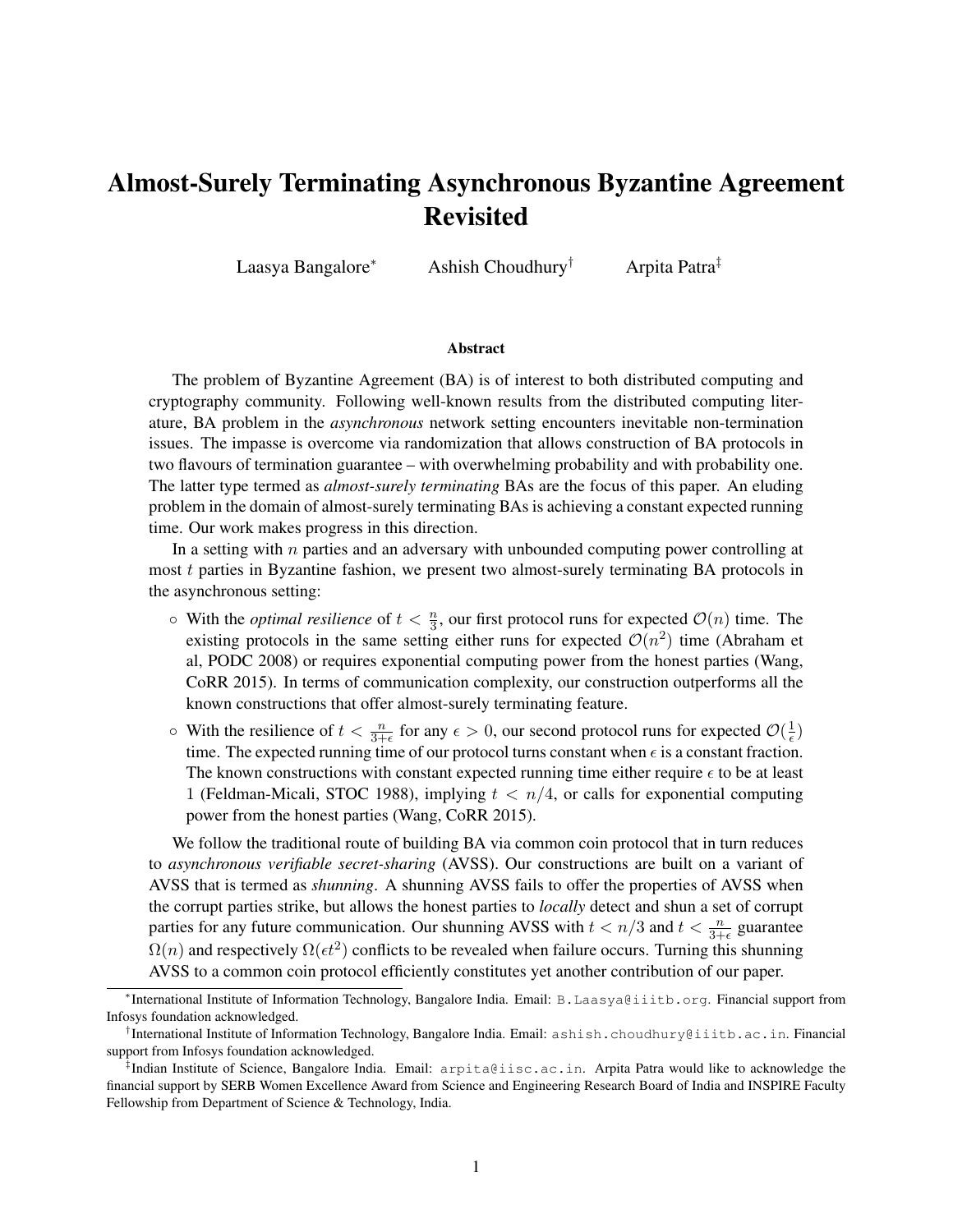# 1 Introduction

Byzantine Agreement (BA) [\[20\]](#page-34-0) is a fundamental problem in secure distributed computing. Informally, a BA protocol allows a set of  $n$  parties, each holding a private bit, to agree on a common bit, tolerating a *computationally unbounded* adversary who can corrupt any t parties in a *Byzantine* fashion. In the literature, BA has been studied in two prominent network setting – synchronous and asynchronous. In the synchronous setting, it is assumed that the delay of messages over the channels of the network is bounded by a *known constant*. In contrast, in the asynchronous setting, the channels may have arbitrary delays and may deliver messages in any arbitrary order, with the only restriction that every sent message is eventually delivered. To model the worst case, the adversary is allowed to control the scheduling of messages in the network. While the BA problem has been investigated extensively in the *synchronous* setting (see [\[17,](#page-33-0) [15,](#page-33-1) [2\]](#page-33-2) and their references), the progress for the asynchronous setting that models real-world networks like the Internet more appropriately, has been rather slow. The primary difficulty in designing a distributed protocol in the latter setting comes from the fact that it is impossible for an honest party to distinguish between a slow but honest sender (whose messages are delayed) and a corrupt sender (who did not send any message). Hence, at any stage of an asynchronous protocol, a party cannot wait to receive messages from all the  $n$  parties (to avoid endless waiting) and the communication from t (potentially slow but honest) parties may have to be ignored.

The condition  $t < n/3$  is necessary and sufficient for asynchronous BA (ABA) [\[20\]](#page-34-0). An ABA protocol designed with exactly  $n = 3t + 1$  parties is thus termed as *optimally-resilient*. From [\[14\]](#page-33-3), any ABA protocol must have non-terminating runs, where some honest party(ies) may not terminate at all. Use of randomization helps circumvent this impasse  $[4, 21, 6]$  $[4, 21, 6]$  $[4, 21, 6]$  $[4, 21, 6]$  $[4, 21, 6]$ , leading to two types of constructions. The first kind, known as  $(1 \lambda$ )-terminating ABA [\[9,](#page-33-6) [8,](#page-33-7) [19\]](#page-34-2), allow the honest parties to terminate with probability at least  $(1-\lambda)$ , for some λ that is non-zero yet negligible. The second kind, referred to as *almost-surely terminating* ABA protocols [\[1\]](#page-33-8), ensure turning the probability of the occurrence of a non-terminating execution to asymptotically zero, making the honest parties terminate with probability 1. Our focus in this paper is the latter kind of ABA. The historical constructions [\[4,](#page-33-4) [6\]](#page-33-5) in this domain require an exponential expected running time (ERT) (and therefore requires exponential expected communication as well as computation complexity). The work of [\[13\]](#page-33-9) reduces the ERT to a constant at the expense of non-optimal resilience of  $t < n/4$ . The state-ofthe-art constitutes the works of [\[1\]](#page-33-8) and [\[22\]](#page-34-3). The former presents the first construction that offers optimal resilience and polynomial ( $\mathcal{O}(n^2)$ , to be specific) ERT simultaneously. The latter reduces the ERT to  $\mathcal{O}(n)$ at the expense of requiring exponential computation from the honest parties. A side result in the same paper makes the ERT  $\mathcal{O}(1/\epsilon)$  while decreasing the resilience to  $t < \frac{n}{3+\epsilon}$  for any  $\epsilon > 0$ . Since then constructing an optimally-resilient, polynomial computation complexity ABA with a constant ERT remains an eluding problem. Our work, elaborated below, makes progress in this direction.

**Our Results.** We present two almost-surely terminating polynomial-time ABA protocols. With  $t < \frac{n}{3}$ , our first protocol has  $\mathcal{O}(n)$  ERT, improving the ERT of [\[1\]](#page-33-8) by a factor of n. With  $t < \frac{n}{3+\epsilon}$  for any  $\epsilon > 0$ , our second protocol has ERT  $\mathcal{O}(\frac{1}{\epsilon})$  $\frac{1}{\epsilon}$ ). The ERT becomes a constant when  $\epsilon$  is a constant fraction. Previously, constant ERT was achieved either with  $\epsilon \geq 1$  (implying  $t < n/4$ ) [\[13\]](#page-33-9) or at the cost of exponential computing power from honest parties [\[22\]](#page-34-3). In terms of expected communication, both our constructions outperform all the known constructions in their respective settings. Our results put in the context of relevant existing results are presented below. F denotes a finite field over which computations are done.

| Reference          | Resilience                                       | ERT(R)                    | <b>Expected Communication Complexity</b>         | Computation Complexity (in $n$ ) |
|--------------------|--------------------------------------------------|---------------------------|--------------------------------------------------|----------------------------------|
| $\lceil 13 \rceil$ | n > 4t                                           | $\mathcal{O}(1)$          | $\mathcal{O}(n^6 \log n \log  \mathbb{F} )$      | Polynomial                       |
| $[1]$              | n > 3t                                           | $\mathcal{O}(n^2)$        | $\overline{\mathcal{O}(n^{10}\log \mathbb{F} )}$ | Polynomial                       |
| $[22]$             | n > 3t                                           | $\mathcal{O}(n)$          | $\mathcal{O}(n^7 \log  \mathbb{F} )$             | Exponential                      |
| $[22]$             | $n>(3+\epsilon)t, \epsilon>0$                    | $\mathcal{O}(1/\epsilon)$ | $\mathcal{O}(n^7 \log  \mathbb{F} )$             | Exponential                      |
| This paper         | n>3t                                             | $\mathcal{O}(n)$          | $\mathcal{O}(n^6 \log  \mathbb{F} )$             | Polynomial                       |
|                    | This paper $ n > (3 + \epsilon)t, \epsilon > 0 $ | $\mathcal{O}(1/\epsilon)$ | $\mathcal{O}(n^6 \log  \mathbb{F} )$             | Polynomial                       |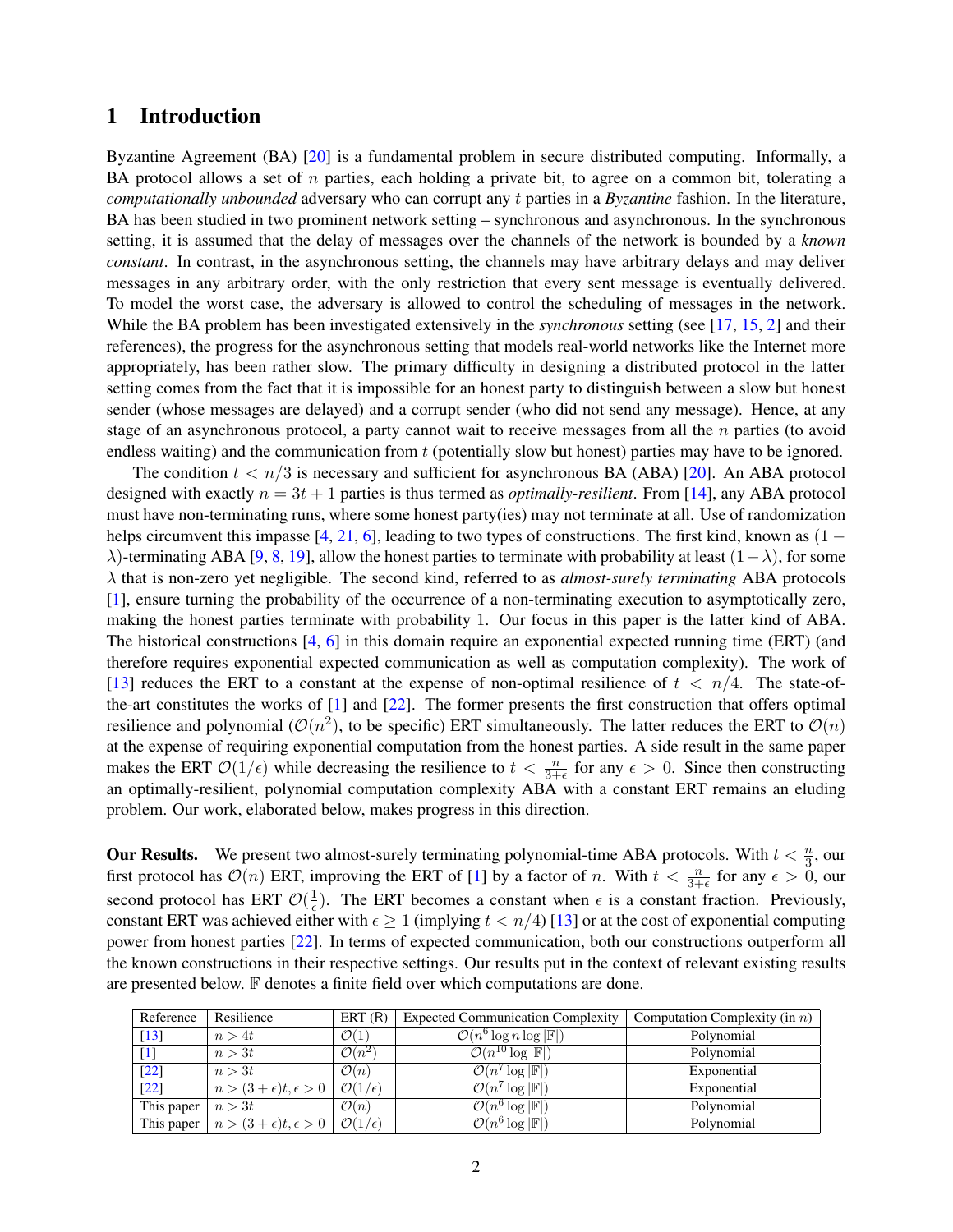Our Approach. Most randomized ABA protocols follow the blueprint of [\[4,](#page-33-4) [21,](#page-34-1) [6\]](#page-33-5) by reducing ABA to the design of a *common coin* (CC) protocol, which allows the parties to output common randomness with a certain success probability. The success probability that inversely impacts the running time of the ABA is desired to be a constant fraction, for an ABA protocol to have a constant expected running time. [\[13\]](#page-33-9) showed how to implement CC with a constant success probability using an *asynchronous verifiable secret sharing* (AVSS) scheme. AVSS is a two phase protocol (Sharing and Reconstruction) carried out among  $n$  parties with a designated party called *dealer* D in the presence of an adversary who can corrupt up to any t parties including the dealer. The goal is to let D share a secret s, among the  $n$  parties during the sharing phase in a way that would later allow for a unique reconstruction of  $s$  in the reconstruction phase, irrespective of whether D is honest or corrupt (correctness), while preserving the secrecy of s until the reconstruction phase, if D is honest (privacy).

[\[13\]](#page-33-9) shows a perfect (no error) AVSS protocol with  $t < n/4$  and turns it into an almost-surely terminating ABA with the same resilience. AVSS protocols with  $t < n/3$  and with  $\lambda$  probability of non-termination are proposed in [\[9,](#page-33-6) [19\]](#page-34-2) and are used for building  $(1-\lambda)$ -terminating ABA with a constant expected running time. The work of [\[1\]](#page-33-8) introduces a weaker form of AVSS called *shunning asynchronous verifiable secret sharing* (SAVSS) with just  $t < n/3$  that suffices to construct an almost-surely terminating ABA. An SAVSS fails to offer the correctness property of AVSS when the corrupt parties strike, but allows some honest party to locally detect and shun at least one corrupt party for all future communication. Importantly, the SAVSS scheme *always* terminates. Building on the SAVSS scheme, [\[1\]](#page-33-8) designs a *shunning common coin* (SCC) protocol. Being a shunning variant of CC, it ensures that either the properties of CC are satisfied or at least one local fault detection occurs along with eventual termination guarantee. Since there are  $\mathcal{O}(n^2)$  pairs of honest and corrupt parties, there may be  $\mathcal{O}(n^2)$  'failed' (but terminating) SAVSS instances (where the correctness is violated) before hitting a correct SAVSS instance. Consequently, a correct CC instance may take  $\mathcal{O}(n^2)$ 'failed' SCC instances to run, making the ABA protocol of [\[1\]](#page-33-8) run for  $\mathcal{O}(n^2)$  expected running time. [\[22\]](#page-34-3) boosts the fault detection capability of their SAVSS<sup>[1](#page-2-0)</sup> and SCC by a factor of  $\Omega(n)$  to come up with an ABA protocol with  $\mathcal{O}(n)$  expected running time, but at the expense of exponential computation complexity. See [A](#page-34-4)ppendix A for the analysis of the protocols of  $[1, 22]$  $[1, 22]$  $[1, 22]$ .

At the heart of our ABA lies a new SAVSS that catches asymptotically the same number of local faults as [\[22\]](#page-34-3) while requiring only polynomial computation complexity. But we get this at the cost of having a termination guarantee that is weaker than the prior SAVSSs. Namely, there may not be a termination guarantee at all, but in this case, our protocol helps *all* the honest parties to shun  $\Omega(t)$  corrupt parties. This leads to a weaker form of SCC that inherits the same termination property. We then turn this weak SCC to one that always terminates by running a constant number of weak SCC instances. The novelty lies in interleaving these weak SCC instances and combining their outputs in a subtle way to achieve a constant fraction success probability. Interestingly, we show that 3 instances are sufficient to achieve an SCC with a success probability of  $\frac{1}{4}$ . Lastly, we note that our protocol improves over the expected communication complexity of the SAVSS schemes of [\[1,](#page-33-8) [22\]](#page-34-3) and is conceptually simpler than the construction of [\[1\]](#page-33-8) that is built on top of yet another primitive called *moderated weak SVSS* (MW-SVSS). We now elaborate on our SAVSS with  $t < n/3$ .

High Level Overview of Our SAVSS. Our starting point is the MW-SVSS of [\[1\]](#page-33-8), based on the idea of sharing the secret by embedding it in the constant term of a t-degree symmetric bivariate polynomial  $F(x, y)$ , where each party  $P_i$  receives  $f_i(x) = F(x, i)$ . The parties then exchange common values with each other to identify a set of  $n - t$  parties referred as  $\mathcal{V}$ , such that each  $P_i \in \mathcal{V}$  is confirmed by a set of  $n - t$  parties,  $\mathcal{V}_i$ , about the receipt of consistent polynomials i.e.  $f_i(j) = f_j(i)$  holds for each  $P_j \in \mathcal{V}_i$ . In the reconstruction phase, the polynomial of every  $P_i$  from V is reconstructed from the values produced by any  $n-t-t = n-2t$ parties in  $V_i$ . For a guaranteed termination,  $n-2t$  is the maximum number of values that can be waited for in the asynchronous setting. This construction fails to be an SAVSS, satisfying only a weaker notion of

<span id="page-2-0"></span><sup>&</sup>lt;sup>1</sup>In [\[22\]](#page-34-3), the SAVSS scheme is called *inferable verifiable secret sharing* (IVSS).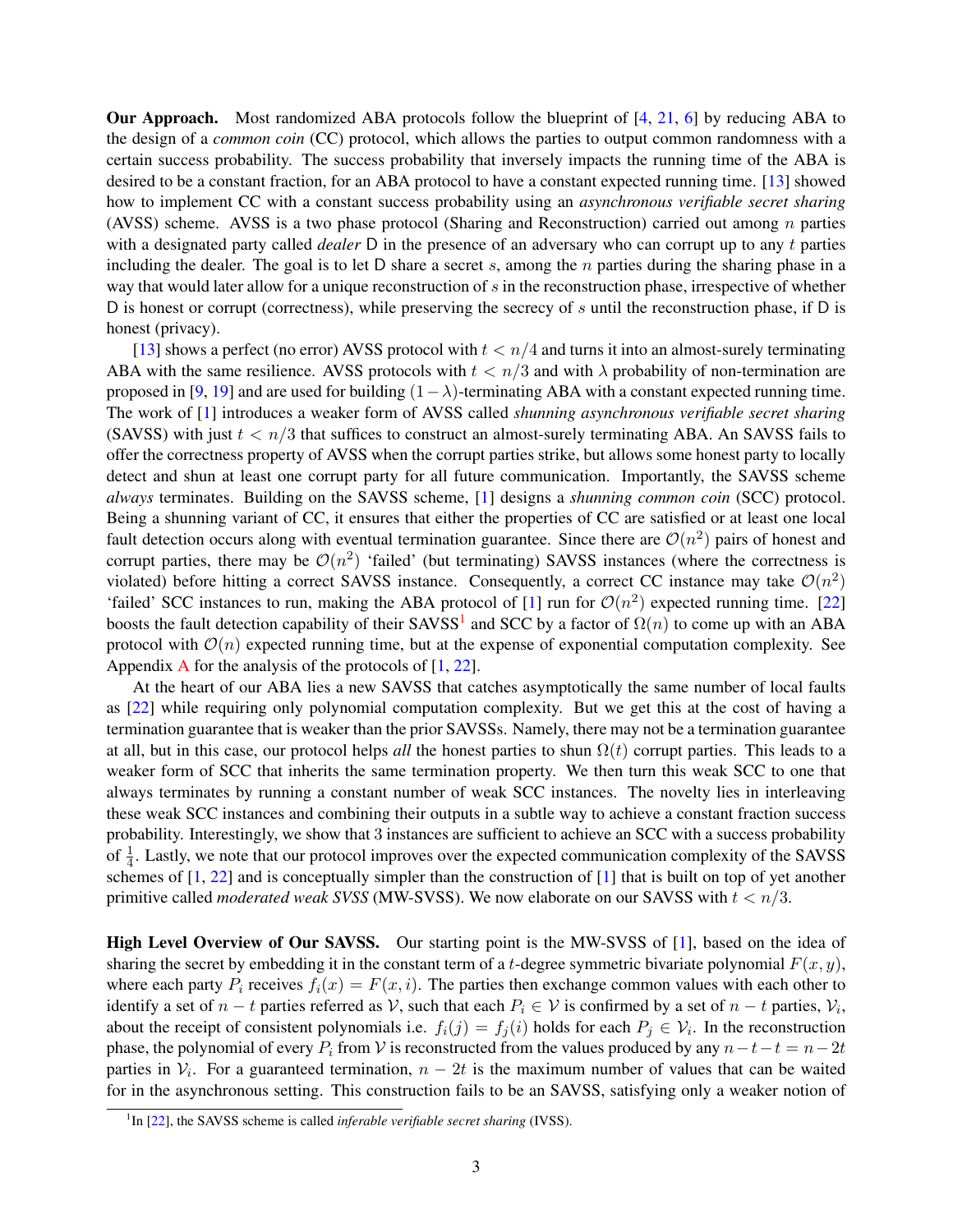MW-SVSS due to the following: for a *corrupt* D and a *corrupt*  $P_i$  from V, an incorrect polynomial of  $P_i$  may get reconstructed leading to the violation of correctness, while none of the corrupt parties are shunned. When at least one of D or  $P_i$  is *honest*, then either  $f_i(x)$  is correctly reconstructed or the honest party between D and  $P_i$  can shun the corrupt  $P_j$  from  $V_i$  that contributes an incorrect value of  $f_i(x)$ . We turn this construction to an SAVSS that fails to guarantee correctness at the cost of *locally* catching  $\Omega(n)$  faults (irrespective of D) and fails to offer termination at the cost of *globally* shunning  $\Omega(n)$  corrupt parties.

While the sharing phase remains to be almost the same, except for the construction of  $\mathcal{V}$ , we bring the following modifications in the reconstruction phase. First,  $n-t-\frac{t}{2}$  $\frac{t}{2}$  values (instead of  $n-2t$  values) are taken into account for reconstructing a polynomial. The protocol will not terminate if some  $t/2 + 1$  corrupt parties from one of the  $V_i$  sets do not respond. But *all* the honest parties can keep a tab and shun the non-responsive parties for all future instances. This is the guarantee we promised when termination is not met. Second, the reconstruction of a polynomial is made robust against at most  $t/4$  faulty values. This is achieved via Reed-Solomon (RS) error-correction [\[18\]](#page-34-5) (see the next section for the formal details) that allows error correction of upto  $t/4$  values when at least  $n - t - t/2$  values of a t-degree polynomial are received and indeed up to  $t/4$ values are faulty, provided  $n = 3t + 1$ . More than  $t/4$  parties in some  $\mathcal{V}_i$  must contribute incorrect values for  $P_i$ 's polynomial to be reconstructed incorrectly, leading to the breach of correctness. But some honest parties will be able to locally identify those parties who contributed incorrectly and shun them. This is the guarantee we promised when correctness fails. We note that this guarantee is achieved, even if *both* D as well as  $P_i$  are corrupt. This is due to our modified construction of  $\mathcal{V}$ ; we defer the details to Section [3.](#page-5-0)

Other Related Work. In this work, we consider pair-wise secure channel model, where the parties are assumed to be connected by pair-wise private and authentic channels and the adversary cannot read the messages exchanged between the honest parties; the adversary can only control message scheduling, without preventing the messages of honest parties from being delivered indefinitely. In [\[10,](#page-33-10) [5,](#page-33-11) [16\]](#page-33-12), BA protocols in the full-information model are presented, where adversary is computationally unbounded and can even listen the communication happening between any pair of honest parties. In [\[7\]](#page-33-13), computationally-secure ABA protocols are presented, assuming a computationally bounded adversary and a public-key infrastructure (PKI) set-up.

### 2 Preliminaries

We assume a set of n parties  $\mathcal{P} = \{P_1, \ldots, P_n\}$ , connected by pair-wise private and authentic channels. A *computationally unbounded* adversary A can corrupt any  $t < n/3$  parties during the execution of a protocol and force the parties under its control (called corrupted parties) to behave in any arbitrary manner during the protocol execution. For simplicity, we assume the adversary is *static*, who decides the set of corrupted parties at the beginning of the execution of a protocol. However, our protocols remain secure even against a more powerful *adaptive* adversary, who decides the set of corrupt parties during the run time, depending upon the values seen so far during the execution of a protocol. For simplicity, we assume  $n = 3t + 1$ , so that  $t = \Theta(n)$ . In our protocols, all computation and communication are done over a finite field  $\mathbb{F}$ , where  $|\mathbb{F}| > 2n$ .

The communication channels are asynchronous allowing arbitrary, but a finite delay (the messages sent by the honest parties reach their destinations eventually). The order of the message delivery is decided by a *scheduler*, controlled by A. The scheduler can only schedule the messages exchanged between the honest parties, without having access to the "contents" of these messages. A protocol execution is considered as a sequence of *atomic steps*, where a single party is *active* in each such step. A party is activated when it receives a message. On receiving a message, it performs an internal computation and then possibly sends messages on its outgoing channels. The order of the atomic steps is controlled by the scheduler. At the beginning of a protocol, each party will be in a special *start* state. A party is said to *terminate/complete* a protocol if it reaches a *halt* state, after which it does not perform any further computation. A protocol execution is said to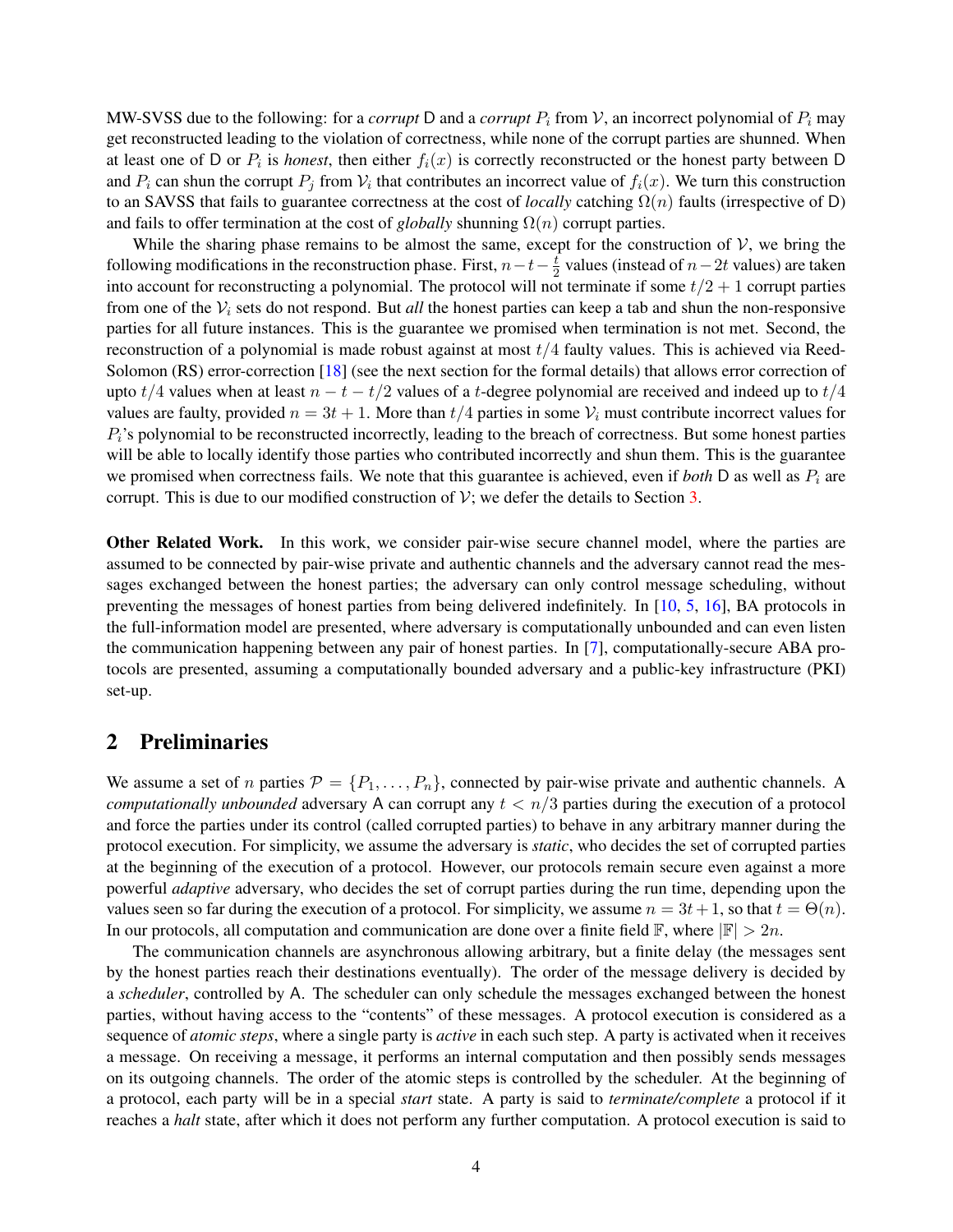be complete if all the honest parties terminate the computation. We measure the running time of a protocol following [\[8\]](#page-33-7). Consider a virtual "global clock" measuring time in the network, with no party having access to it. The *delay* of a message transmission denotes the time elapsed from its sending to its reception. The *period* of a finite execution of a protocol is the longest delay of any message transmission during the execution. Let the *duration* of a finite execution denote the total time measured by the global clock divided by the period of this execution. The *expected running time* of a protocol, is the maximum over all inputs and applicable adversaries, of the average of the duration of executions of the protocol over the random inputs of the parties.

In our protocols, each  $P_i$  maintains a local "block" set  $B_i$  for all protocol instances and a "wait" set  $W_i$ , which are initialized to  $\emptyset$ . It is to be noted that  $P_i$  maintains a *single* local set  $\mathcal{B}_i$ , where as a *separate* set  $W_i$  is maintained for each SAVSS protocol instance.  $P_i$  includes  $P_j$  in  $\mathcal{B}_i$  if during some protocol instance, x is expected from  $P_j$ , but instead  $x' \neq x$  is received. An *honest*  $P_i$  is said to be in *local conflict* with  $P_j$ when  $P_j \in \mathcal{B}_i$ .  $P_i$  includes  $P_j$  in  $\mathcal{W}_i$  corresponding to some SAVSS protocol instance, if during that instance,  $P_i$  is expecting some communication from  $P_j$ . While a party taking entry in  $\mathcal{B}_i$  remains part of it until the end of the execution of the ABA protocol, any entry in a wait list is temporary and removed as and when the expected communication is received. Until the receipt of the desired communication from a party in  $\mathcal{W}_i$ , party  $P_i$  suspends (saves yet does not use) its future communication.

Definition 2.1 (Shunning Asynchronous Verifiable Secret Sharing (SAVSS)). Let (Sh, Rec) be a pair of protocols for the *n* parties in P, each maintaining a local  $B_i$  and  $W_i$  set, and for a special party *dealer*  $D \in \mathcal{P}$ that has a private input  $s \in \mathbb{F}$  for Sh. (Sh, Rec) is an SAVSS scheme if the following requirements hold for every possible A.

- Termination: (a): If D is *honest* and all honest parties participate in Sh, then each honest party eventually terminates Sh. (b): If some honest party terminates Sh, then every other honest party eventually terminates Sh. (c): If all honest parties participate in Rec, then *one* of the following holds: (c.i): All honest parties eventually terminate Rec; or  $(c, ii)$ : Some corrupt parties are included in the W sets of some honest parties.
- Correctness: If the honest parties terminate Rec, then there is a unique value  $\bar{s}$  where  $\bar{s} = s$  for an honest D and  $\bar{s} \in \mathbb{F} \cup \{\perp\}$  for a corrupt D, such that *one* of the following holds: (a): All honest parties output  $\bar{s}$  at the end of Rec; or (b): Some corrupt parties are included in the  $\beta$  sets of some honest parties.
- Privacy: If D is *honest*, then the view of A during Sh is independent of s.

**Definition 2.2 (Weak Shunning Common Coin (WSCC)).** Let  $\Pi$  be a protocol for the n parties in  $P$ , each maintaining a local  $B_i$  and  $W_i$  set, where each party has some local random input and a possible binary output. Then  $\Pi$  is said to be a  $(p_0, p_1)$ -weak shunning common coin (WSCC) protocol, if the following hold for every possible A – Correctness: If all the honest parties obtain their output, then one of the following holds: (a): For every value  $\sigma \in \{0, 1\}$ , with probability at least  $p_{\sigma}$ , all honest parties output  $\sigma$ ; or (b): Some corrupt parties are included in the  $\beta$  sets of some honest parties.

**Definition 2.3 (Shunning Common Coin (SCC)).** A protocol  $\Pi$  is a p-shunning common coin (SCC) if it is a  $(p, p)$ -WSCC and additionally satisfies the following termination guarantee for every possible A – Termination: If all honest parties participate in Π, then all honest parties eventually terminate Π.

We stress that we do not explicitly define any termination property for WSCC; the parties may continue running the protocol, even after obtaining output. Our WSCC will be used as a blackbox to design our SCC protocol. And the termination of our SCC ensures that all the underlying instances of WSCC also terminate.

Definition 2.4 (Almost-Surely Terminating Asynchronous Byzantine Agreement (ABA)). Let Π be a protocol for the n parties in  $P$ , where each party has a binary input  $x_i$  and a binary output  $\sigma_i$ . Then,  $\Pi$  is said to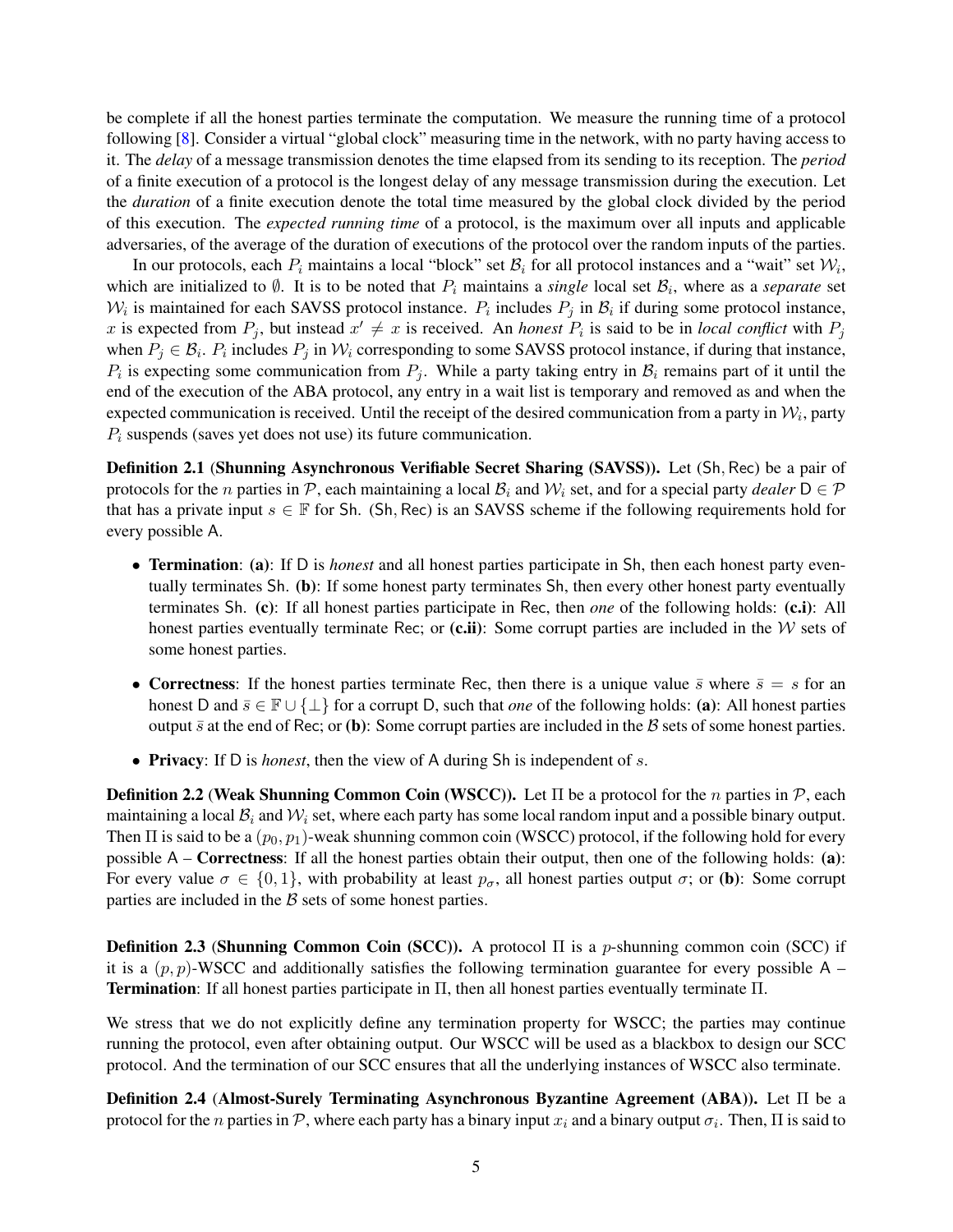be an almost-surely terminating ABA protocol, if the following hold for every possible  $A - (a)$  Termination: If all honest parties participate, then with probability one, all honest parties eventually terminate Π. (b) Agreement:  $\sigma_i = \sigma_j$  holds for every honest  $P_i$  and  $P_j$ . (c) Validity: If all honest parties have the same input  $x \in \{0, 1\}$ , then  $\sigma_i = x$  holds for every honest  $P_i$ .

Existing Tools and Primitives. In our protocols, we use univariate and bivariate polynomials over F. A t-degree univariate polynomial is of the form  $f(x) = a_0 + a_1x + \ldots + a_tx^t$ , where each  $a_i \in \mathbb{F}$ . A tdegree symmetric bivariate polynomial is of the form  $F(x,y) = \sum_{i=0}^{i=t} \sum_{j=0}^{j=t} r_{ij} x^i y^j$ , where  $r_{ij} = r_{ji}$  for  $i, j = 1, \ldots, t$  and each  $r_{ij} \in \mathbb{F}$ . We use the following property of Reed-Solomon (RS) codes. Let  $f(x)$  be an arbitrary unknown *t*-degree polynomial and let  $\mathcal{K} = \{(i_1, v_{i_1}), \dots, (i_N, v_{i_N})\}$  be a set of N points such that at most c of them do not lie on  $f(x)$  i.e.  $v_{i_k} \neq f(i_k)$  holds for c pairs. RS decoding algorithm RS-Dec(t, c, K) allows correct reconstruction of the polynomial  $f(x)$  from K if and only if  $N \ge t + 1 + 2c$  [\[18\]](#page-34-5).

We use the *asynchronous reliable broadcast* protocol of Bracha with  $n = 3t + 1$  [\[6\]](#page-33-5), which allows a *sender*  $S \in \mathcal{P}$  to identically send some message m to all the parties in  $\mathcal{P}$ . It ensures that: (a) if S is *honest*, then every honest party eventually terminates the protocol with output m; (b) if S is *corrupt* and some honest party terminates with output  $m^*$ , then every other honest party eventually terminates with output  $m^*$ . The protocol has communication complexity of  $\mathcal{O}(n^2)$  bits over point-to-point channels to broadcast a single bit message. We use the term  $P_i$  *broadcasts* m to mean that  $P_i$  acts as S and invokes an instance of Bracha's protocol to broadcast m. Similarly, the term  $P_i$  *receives* m *from the broadcast of*  $P_i$  means that  $P_j$  (as a receiver) completes the execution of  $P_i$ 's broadcast (namely the instance of broadcast protocol where  $P_i$  is S), with m as output.  $BC(x)$  denotes the communication complexity of broadcasting x bits using Bracha's protocol.

### <span id="page-5-0"></span>3 Our SAVSS Protocol with  $n = 3t + 1$

D hides its secret s in the constant term of a t-degree symmetric bivariate polynomial  $F(x, y)$  and gives the ith t-degree univariate polynomial  $f_i(x) = F(x, i)$  to each  $P_i$ . For an honest D, every pair of *honest* parties  $P_i, P_j$  should be "pair-wise consistent" and  $f_i(j) = f_j(i)$  should hold. So each  $P_i$  is designated as a "guard" to verify the pair-wise consistency of  $f_i(x)$  with  $n - t$  parties  $P_j$ , who are considered as "sub-guards" for  $P_i$ . Each  $P_i$ ,  $P_j$  privately exchanges the common value of  $f_i(x)$  and  $f_j(x)$  and then publicly announce the status of consistency check. The goal is then to identify if  $D$  has given  $t$ -degree univariate polynomials to at least  $n - t$  guards, say  $V$ , such that each guard  $P_i$  in  $V$  has further verified the pair-wise consistency of its polynomial  $f_i(x)$  with at least  $n - t$  sub-guards, denoted by  $\mathcal{V}_i$ . Moreover, for every guard  $P_i$  in  $\mathcal{V}$ , every sub-guard in  $V_i$  should be from V, implying that sub-guard  $P_j$  of *any* guard is itself a guard. To ensure that all parties identify the same  $\mathcal V$  and sub-guard lists, D is assigned the task of identifying  $\mathcal V$  and the sub-guard lists and broadcast the same. The parties terminate the sharing phase, if D broadcasts a legitimate  $V$  and sub-guard lists. If D is *honest*, then the set of honest parties always constitute a candidate  $\mathcal V$  and hence the sharing phase always terminates for an honest D.

During the reconstruction phase, the goal is to reconstruct back t-degree univariate polynomials of *all* the guards in  $V$  and then using them, interpolate the t-degree bivariate polynomial committed by D. Due to asynchrony, the parties cannot afford for *each* guard in V to reveal its univariate polynomial. Instead, the univariate polynomial of each guard  $P_j$  is reconstructed using the points held by the sub-guards  $P_k$  in  $V_j$  who are asked to publicly reveal their respective univariate polynomial  $f_k(x)$ . We wait for  $n-t-\frac{t}{2}=\frac{3t}{2}+1$ sub-guards in  $V_j$  to respond. Then using the  $\frac{3t}{2}+1$  revealed  $f_j(k)$  values, we try to error-correct  $\frac{t}{4}$  errors and interpolate back  $f_j(x)$ . When at most  $\frac{t}{4}$  sub-guards out of the  $\frac{3t}{2} + 1$  sub-guards produce incorrect polynomials, the reconstructed polynomial  $f_j(x)$  is correct. Otherwise, at least  $\frac{t}{4} + 1$  *corrupt* sub-guards  $P_k$  who produced wrong polynomials and are also guards will be identified locally as corrupt by at least one *honest* sub-guard  $P_l$  in  $V_k$ . The reconstruction phase may not terminate if less than  $\frac{3t}{2} + 1$  parties from  $V_j$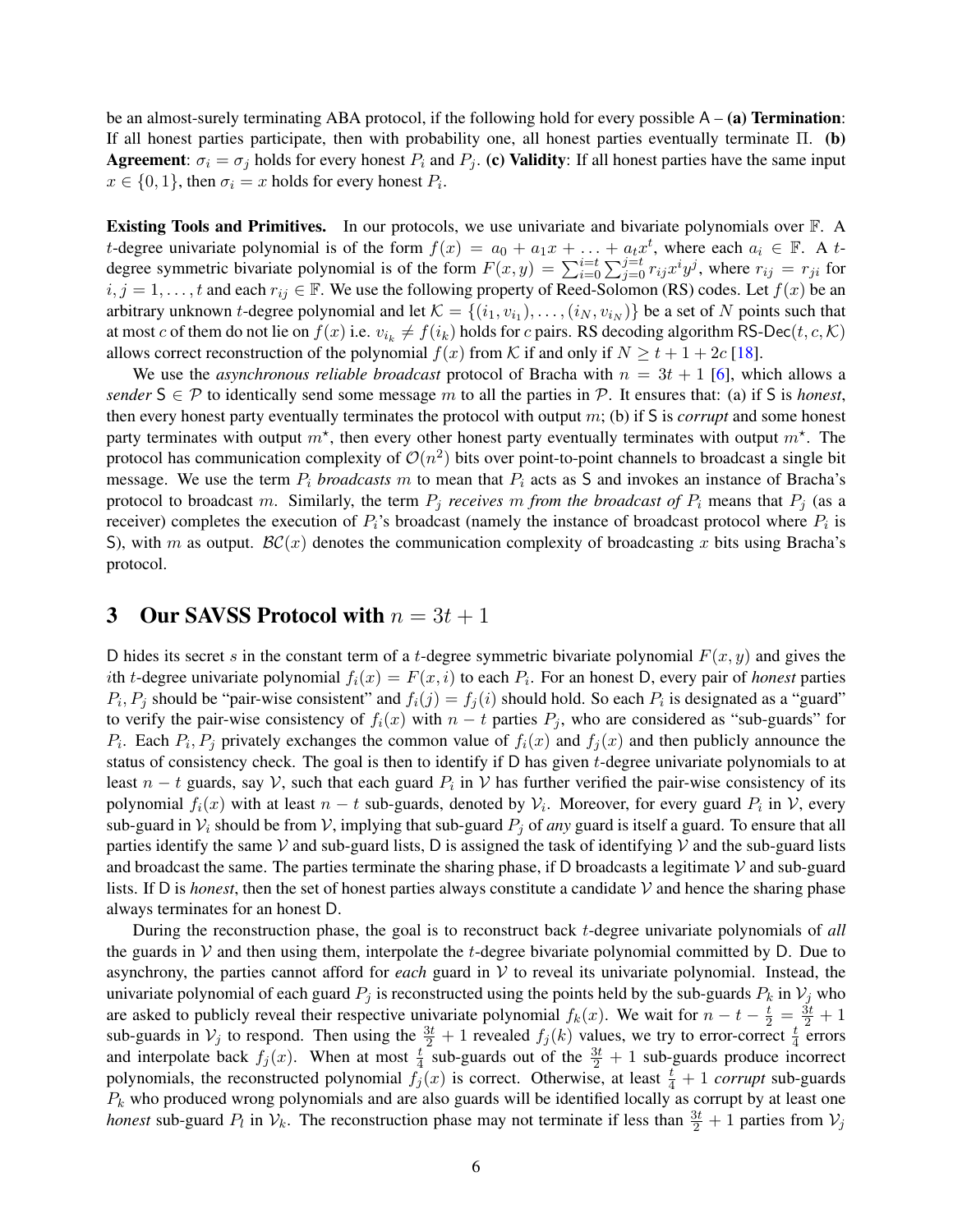participate for some guard  $P_j$ . But this will lead to communication from at least  $\frac{t}{2} + 1$  corrupt sub-guards in  $V_j$  being marked as "pending" by *all* honest parties. As a consequence, in any subsequent SAVSS instance, there will be at most  $\frac{t}{2} - 1$  corrupt participants, resulting in at least  $\frac{3t}{2} + 1$  *honest* sub-guards in each sub-guard list. So the adversary cannot disrupt the correctness or fail termination of any further SAVSS reconstruction instance.

The sharing and reconstruction protocols are presented in Fig [1.](#page-7-0) Each instance of SAVSS is associated with a unique id sid  $\in \mathbb{N}$ . All messages communicated during the SAVSS instance sid are tagged with this id. However, we skip tagging every message explicitly with id for simplicity. In the sharing phase, once  $V$  is agreed upon, then the parties locally populate their respective  $W$  sets, anticipating the values they expect from the various guards and sub-guards during the reconstruction phase. At the beginning of each instance of the SAVSS, a corresponding *memory management* protocol SAVSS-MM is invoked (Fig [2\)](#page-8-0), according to which each party locally decides whether to process a received message as per the SAVSS, delay it temporarily or block it permanently. The SAVSS-MM protocol for id sid examines the messages produced by the various sub-guards during the reconstruction phase and accordingly the  $W$  and  $B$  lists of the parties are updated. We stress that the parties keep executing SAVSS-MM with id sid, even after terminating the (Sh, Rec) protocols with id sid. This ensures that if some message is pending from a party in instance sid, then its communication is ignored by the SAVSS-MM protocol in any future instance  $\sin^2$   $> \sin^2$ . This will be later useful in our WSCC protocol to ensure that at least  $\frac{t}{2}+1$  corrupt parties are globally shunned, if any Rec instance fails to terminate in WSCC.

Before we prove the properties of our SAVSS protocol, we prove the properties of the SAVSS memory management protocol, which will be used while proving the properties of SAVSS. The first property is that an honest party is never included in the  $\beta$  list of any honest party. The second property states that all pending messages from any honest party is eventually removed from the  $W$  list of every honest party.

<span id="page-6-1"></span>Lemma 3.1 (Properties of SAVSS Memory Management Protocol). *The following holds for every honest*  $P_i \in \mathcal{P}$  *during the SAVSS memory management protocol with id sid for any sid*  $\in \mathbb{N}$ :

- $-$  *If*  $P_j$  *is included in*  $B_i$  *then*  $P_j$  *is corrupt.*
- *–* If  $P_j$  is honest, then any triplet of the form  $(\star, P_j, \star)$  present in  $\mathcal{W}_{(i, \text{sid})}$  will eventually be removed.

*Proof.* If  $P_i$  is honest, then it eventually broadcasts all the messages it is supposed to broadcast during the reconstruction phase of the SAVSS protocol with id sid and by the properties of broadcast, these messages are eventually received by every honest  $P_i$ . Hence every triplet of the form  $(\star, P_j, \star)$  will eventually be removed from  $W_{(i, \text{sid})}$ . Moreover, an honest  $P_j$  correctly broadcasts the same values as received during the sharing phase. So the condition for including  $P_j$  to  $\mathcal{B}_i$  is never satisfied and hence  $P_j$  is never included in  $\mathcal{B}_i$ .  $\Box$ 

We next prove the termination property of the SAVSS protocol

<span id="page-6-0"></span>**Lemma 3.2 (Termination of SAVSS).** For any sid  $\in \mathbb{N}$ , the following holds during the (Sh, Rec) protocol *with id* sid*:*

- *1. If* D *is honest and all honest parties participate in* Sh*, then each honest party eventually terminates* Sh*.*
- *2. If some honest party terminates* Sh*, then every other honest party eventually terminates* Sh
- *3. If all honest parties participate in* Rec*, then one of the following holds:*
	- *– All honest parties eventually terminate* Rec *or*
	- $-$  At least  $\frac{t}{2}+1$  *corrupt parties are included in*  $\mathcal{W}_{(i,\mathsf{sid})}$  *of every honest party*  $P_i$

*Proof.* We first note that during Sh and Rec, the messages of every honest party is cleared by the SAVSS-MM protocol and eventually delivered to the honest recipients. When D is honest, every honest  $P_i$  eventually broadcasts (ok,  $P_j$ ) for every honest  $P_j$ , with  $P_j$  eventually broadcasting sent. Thus, D eventually includes every honest  $P_j$  in the set  $V_i$  of every honest party  $P_i$ . D can follow the following steps to find the sets  $(\mathcal{V}, {\mathcal{V}_i}_{P_i \in \mathcal{V}})$ :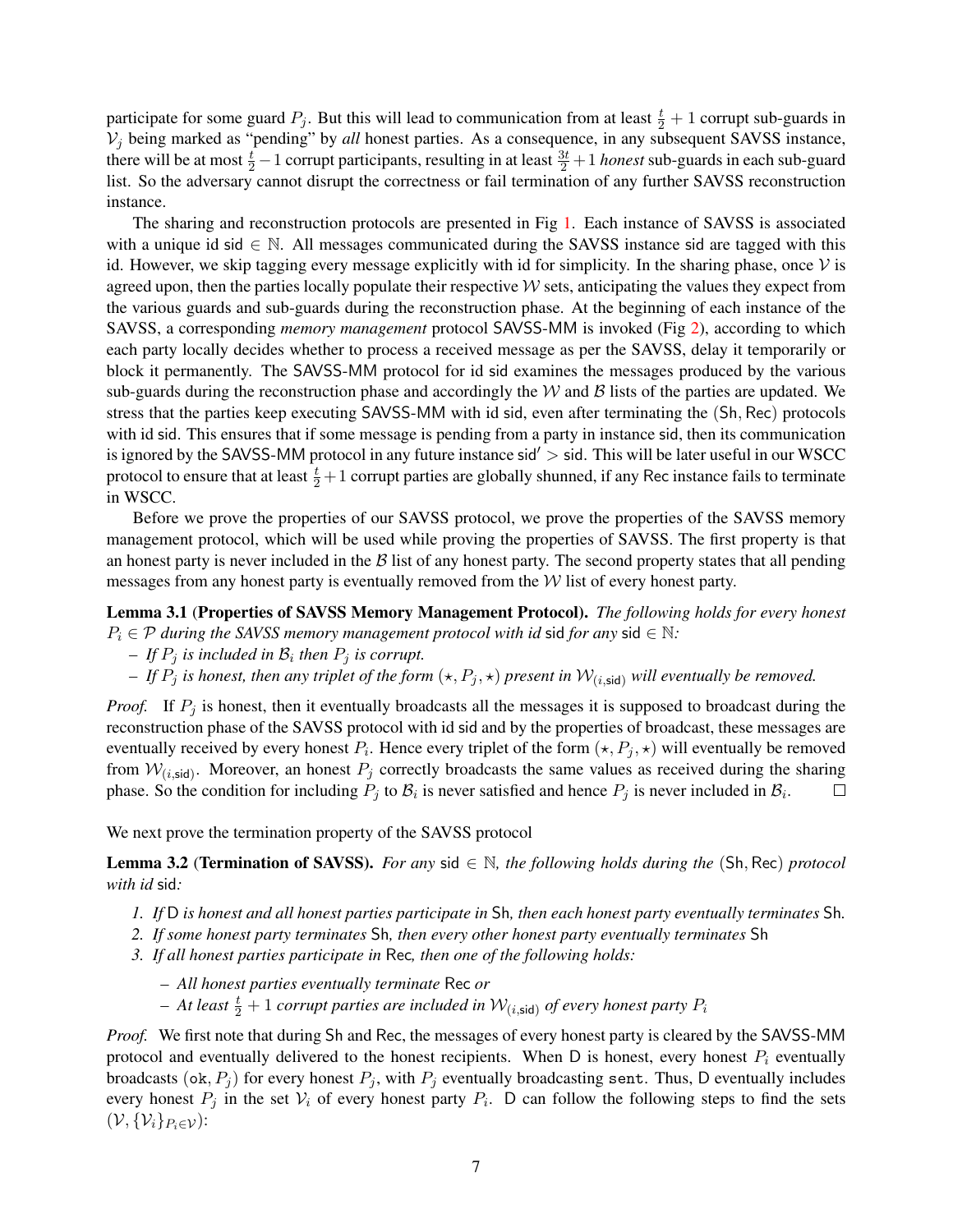Protocol  $\mathsf{Sh}(\mathsf{D}, \mathcal{P}, s)$ 

<span id="page-7-0"></span>**Distribution by** D – Dealer D selects a random, t-degree symmetric bivariate polynomial  $F(x, y)$  with  $F(0, 0) = s$  and sends  $f_i(x) = F(x, i)$  to each  $P_i \in \mathcal{P}$ .

**Pair-wise consistency check** – Each party  $P_i \in \mathcal{P}$  (including D), executes the following code:

- Wait until a *t*-degree polynomial  $\hat{f}_i(x)$  is received from D.
- For  $j = 1, ..., n$ , send  $f_i(j)$  to party  $P_j$ . Then broadcast the message sent.
- If a value  $\hat{f}_{ji}$  is received from  $P_j$  and the message sent is received from the broadcast of  $P_j$ , such that  $f_{ji} = f_i(j)$  holds, then broadcast the message (ok,  $P_j$ ).

**Construction of**  $V$  – The following code is executed only by D:

- Find sets  $\mathcal{V} \subseteq \mathcal{P}$  and  $\mathcal{V}_i \subseteq \mathcal{P}$ , for every  $P_i \in \mathcal{V}$ , such that:  $|\mathcal{V}| \ge n-t$ ,  $|\mathcal{V} \cap \mathcal{V}_i| \ge n-t$  and for every  $P_i \in V$  and  $P_j \in V_i$ ,  $(\text{ok}, P_j)$  and sent is received from the broadcast of  $P_i$  and  $P_j$  respectively.
- Redefine V as  $V = V \cap ( \bigcup V_j)$  and  $V_i = V \cap V_i$ . Broadcast the redefined V and  $V_i$  sets.  $P_j \in \mathcal{V}$

Verifying V and populating W sets – Each  $P_i \in \mathcal{P}$  (including D) executes the following code:

- Wait to receive V and  $V_j$  corresponding to each  $P_j \in V$  from the broadcast of D. On receiving check if  $V = \bigcup V_j$  and  $|V \cap V_j| \ge n - t$  holds for every  $P_j \in V$ . *Accept* V if for each  $P_j \in V$  and each  $P_j \in \mathcal{V}$ 
	- $P_k \in \mathcal{V}_j$ , the message (ok,  $P_k$ ) and sent is received from the broadcast of  $P_j$  and  $P_k$  respectively.
- Wait until V is accepted. Then populate  $W_{(i, sid)}$ , initialized to  $\emptyset$  as follows and terminate:
	- $\circ$  If  $P_i = D$ , then add  $(P_j, P_k, f_j(k))$  to  $\mathcal{W}_{(i, \text{sid})}$  for each  $P_j \in \mathcal{V}$  and each  $P_k \in \mathcal{V}_j$ . This is interpreted as D expects  $P_k$  to reveal  $f_j(k)$  as a sub-guard for the guard  $P_j$  during Rec.
	- If  $P_i \in V$ , then add the following triplets to  $W_{(i, \text{sid})}$ :
		- $-(P_i, P_j, f_i(j))$  for each  $P_j \in \mathcal{V}_i$ . This is interpreted as  $P_i$  (as a guard), expects  $P_j$  to reveal  $\widehat{f}_i(j)$  (as a sub-guard) during Rec.
		- $(- (P_i, P_j, f_i(j))$  for all  $P_j$  such that  $P_j \notin V_i$ ,  $P_j \in V$  and  $P_i \in V_j$ . This is interpreted as  $P_i$ (as a sub-guard), expects  $P_i$  to reveal  $\hat{f}_i(j)$  (as a sub-guard of some guard) during Rec.
	- Else add the triplet  $(P_j, P_k, \star)$  to  $\mathcal{W}_{(i, \text{sid})}$  for each  $P_j \in \mathcal{V}$  and each  $P_k \in \mathcal{V}_j$ . This is interpreted as  $P_i$  expects  $P_k$  to reveal some value from  $\mathbb F$  as a sub-guard for the guard  $P_j$  during Rec.

Protocol Rec(D,  $P, s$ )

**Making the polynomials public** — Each  $P_i \in V$  broadcasts the *t*-degree polynomial  $\hat{f}_i(x)$ . Reconstructing the polynomials of guards: The following code is executed by every party  $P_i \in \mathcal{P}$ :

- For each  $P_j \in V$ , initialize  $\mathcal{K}_j$  to  $\emptyset$ . Add  $(k, f_k(j))$  to  $\mathcal{K}_j$ , if a *t*-degree polynomial  $f_k(x)$  is received from the broadcast of  $P_k \in V_j$ .
- Wait until  $|\mathcal{K}_j|$  ≥  $n t \frac{t}{2} = \frac{3}{2}$  $\frac{3}{2}t+1$  for each  $P_j \in \mathcal{V}$  and then execute RS-Dec $(t, \frac{t}{4}, \mathcal{K}_j)$ . If for some  $P_j \in V$ , RS-Dec $(t, \frac{t}{4}, \mathcal{K}_j)$  does not output a t-degree polynomial, then output  $\perp$  and terminate.
- Else let  $\bar{f}_j(x)$  denote the t-degree polynomial obtained by RS-Dec $(t, \frac{t}{4}, \overline{\mathcal{K}}_j)$ , for each  $P_j \in \mathcal{V}$ . If there exists a t-degree symmetric bivariate polynomial  $\overline{F}(x, y)$ , such that  $\overline{F}(x, j) = \overline{f}_j(x)$  holds for each  $P_j \in \mathcal{V}$ , then output  $\bar{s} \stackrel{def}{=} \overline{F}(0,0)$  and terminate. Else output  $\bot$  and terminate.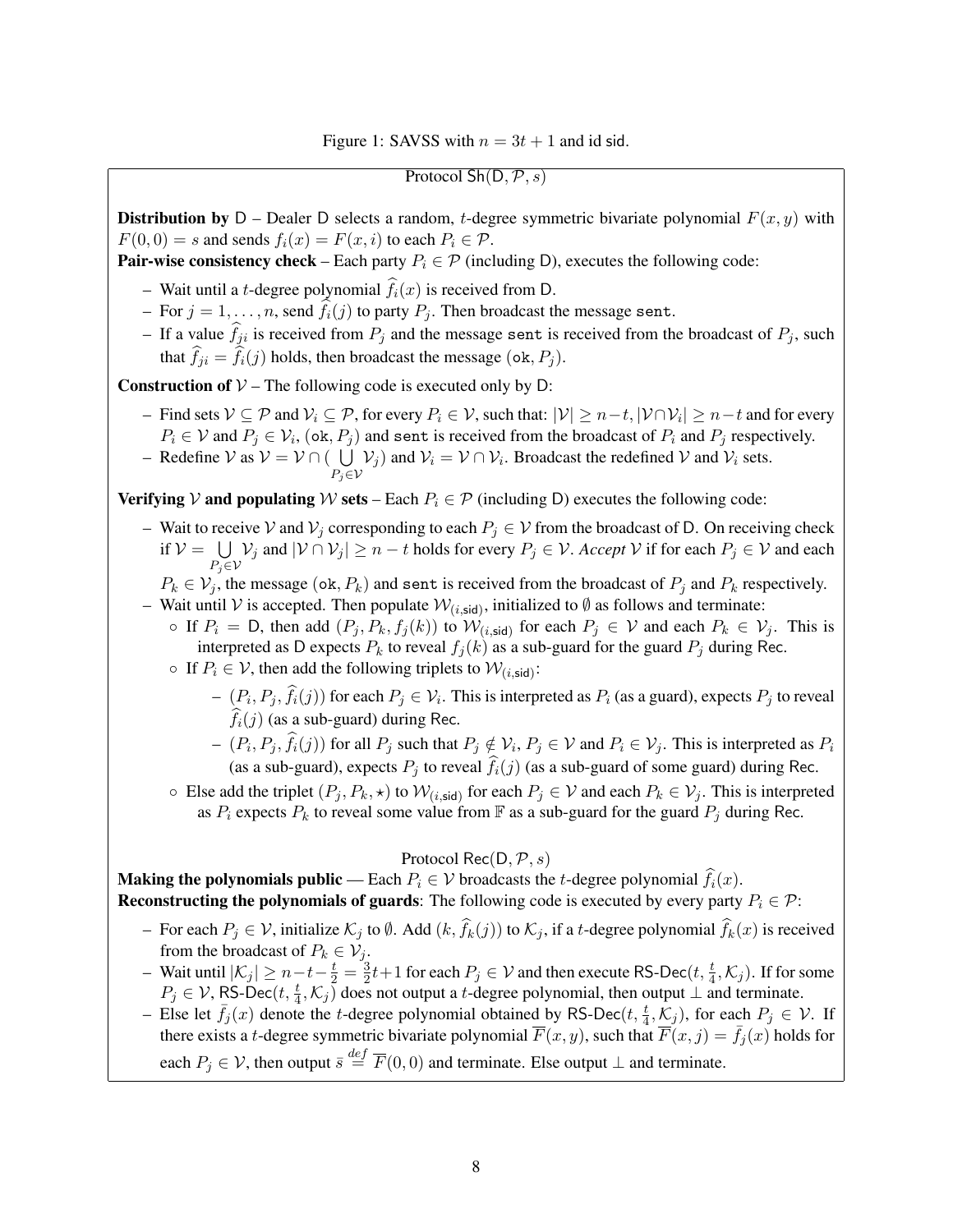Figure 2: Protocol SAVSS-MM(D): SAVSS memory management protocol with id sid.

<span id="page-8-0"></span>The following code is executed by each  $P_i \in \mathcal{P}$ :

**Initialization**: Initialize  $W_{(i, \text{sid})}$  and  $B_i$  to  $\emptyset$ . The set  $B_i$  is a set that is initialized by the party  $P_i$  only once (when sid = 0) and dynamically updated during the instances of SAVSS-MM. The set  $W_{(i, sid)}$  is initialized in and maintained for SAVSS instance with id sid only.

**Blocking messages:** If  $P_j \in \mathcal{B}_i$ , discard any message received from  $P_j$  during (Sh, Rec) with id sid. **Filtering messages:** If  $P_j \notin \mathcal{B}_i$ , then any message received from  $P_j$  during the SAVSS instance with id sid is processed as follows:

- 1. If a t-degree polynomial  $f_k(x)$  is received from the broadcast of  $P_k \in V$  during Rec with id sid such that  $(P_j, P_k, val) \in W_{(i, sid)}$ . Then do the following:
	- If  $val = \star$ , remove  $(P_j, P_k, x)$  from  $W_{(i, sid)}$  and forward  $f_k(x)$  to the SAVSS instance sid;
	- If  $val \neq \star$  and  $f_k(j) = val$ , then do the same as above;
	- $\circ$  If  $val \neq \star$  and  $f_k(j) \neq val$ , add  $P_k$  to  $\mathcal{B}_i$ .
- 2. Else forward the received message to the SAVSS instance sid.
- Initialisation: Initialise a dynamic set  $\mathcal T$  to  $\emptyset$ . For every party  $P_i$  initialise a dynamic set  $\mathcal V_i$  to  $\emptyset$ .
- Update of V Sets: Include every  $P_j$  in  $V_i$  for which sent is received from the broadcast of  $P_j$  and  $(\alpha k, P_j)$ is received from the broadcast of  $P_i$ .
- **Update of**  $\mathcal{T}$ : Include a party  $P_i$  in  $\mathcal{T}$  if  $|\mathcal{V}_i| \ge n t$  holds.
- **Finding Candidate Solution:** If there exists a subset  $\mathcal V$  of  $\mathcal T$  such that  $|\mathcal V \cap \mathcal V_i| \ge n t$  is true for every  $P_i \in \mathcal{V}$ , then return  $(\mathcal{V}, \{\mathcal{V}_i\}_{P_i \in \mathcal{V}})$  and stop. Else wait and verify if the above condition is true after every update of  $\mathcal T$  or  $\mathcal V_i$ s.

As there are at most t corrupt parties,  $|\mathcal{V}_i| \ge n - t$  eventually holds for every honest  $P_i$  and so every honest  $P_i$  is eventually included in the set  $\mathcal{T}$ . Hence, D eventually finds a  $\mathcal{V} \subseteq \mathcal{T}$ , such that  $|\mathcal{V} \cap \mathcal{V}_i| \ge n - t$ holds for every  $P_i \in V$ . As a result, D eventually finds a V and then re-defines this set by restricting it to only parties in  $( \cup )$  $P_j \in \mathcal{V}$  $V_j$ ). Further, D re-defines the existing  $V_i$  sets by restricting them within the re-defined V.

We next claim that the re-defined  $V_i$  sets will still have an overlap of size at least  $n - t$  with the re-defined set V. We define  $V^{Old}$  and  $V^{New}$  to represent the contents of V before and after re-defining the V set respectively. Similarly, let  $V_i^{\text{Old}}$  and  $V_i^{\text{New}}$  represent the contents of  $V_i$  before and after re-defining the set  $V_i$  respectively. We now have that  $V^{New} = V^{Old} \cap ($  $P_j\!\in\!\mathcal{V}^{\mathsf{Old}}$  $\mathcal{V}_j^{\text{Old}}$  and  $\mathcal{V}_i^{\text{New}} = \mathcal{V}^{\text{New}} \cap \mathcal{V}_i^{\text{Old}}$ . By substituting for  $\mathcal{V}^{\text{New}}$  and

$$
\mathcal{V}^{\mathsf{New}}_i\text{, we get that }\big(\mathcal{V}^{\mathsf{New}}\cap\mathcal{V}^{\mathsf{New}}_i\big)=\mathcal{V}^{\mathsf{New}}\cap\big(\mathcal{V}^{\mathsf{New}}\cap\mathcal{V}^{\mathsf{Old}}_i\big)=\mathcal{V}^{\mathsf{Old}}\cap\Big(\bigcup_{P_j\in\mathcal{V}^{\mathsf{Old}}} \mathcal{V}^{\mathsf{Old}}_j\Big)\cap\mathcal{V}^{\mathsf{Old}}_i=\mathcal{V}^{\mathsf{Old}}\cap\mathcal{V}^{\mathsf{Old}}_i;
$$

this is because  $P_i \in \mathcal{V}^\mathsf{Old}$  and hence  $\mathcal{V}^\mathsf{Old}_i \subseteq \left(\begin{array}{c} \bigcup \ \mathcal{V}^\mathsf{Old} \end{array}\right)$  $P_j\!\in\!\mathcal{V}^{\mathsf{Old}}$  $\mathcal{V}_j^{\textsf{Old}}$ ). This proves the claim that  $|\mathcal{V}^{\mathsf{New}} \cap \mathcal{V}_i^{\mathsf{New}}| \ge n-t$ 

as it follows from the fact that  $|V^{\text{Old}} \cap V^{\text{Old}}_i| \ge n - t$  holds. From now on, we simply refer to these re-defined sets  $\mathcal{V}^{\text{New}}$  and  $\mathcal{V}^{\text{New}}_i$  as  $\mathcal{V}$  and  $\mathcal{V}_i$  respectively as only these sets are needed for the rest of the proof. So, D eventually broadcasts V and  $V_i$  sets corresponding to every  $P_i \in V$ . By the properties of broadcast, every honest party eventually receives these sets from the broadcast of D, who is honest, and accepts the same after verifying them. So, every honest party eventually terminates Sh. This proves the first part.

Let  $P_h$  be the first honest party who terminates Sh. This implies that  $P_h$  receives and accepts the set V of size at least  $n - t$  and the  $V_i$  sets corresponding to every  $P_i \in V$  from the broadcast of D, such that  $|V \cap V_i| \ge n - t$  holds for every party  $P_i \in V$ . By the properties of broadcast, every other honest party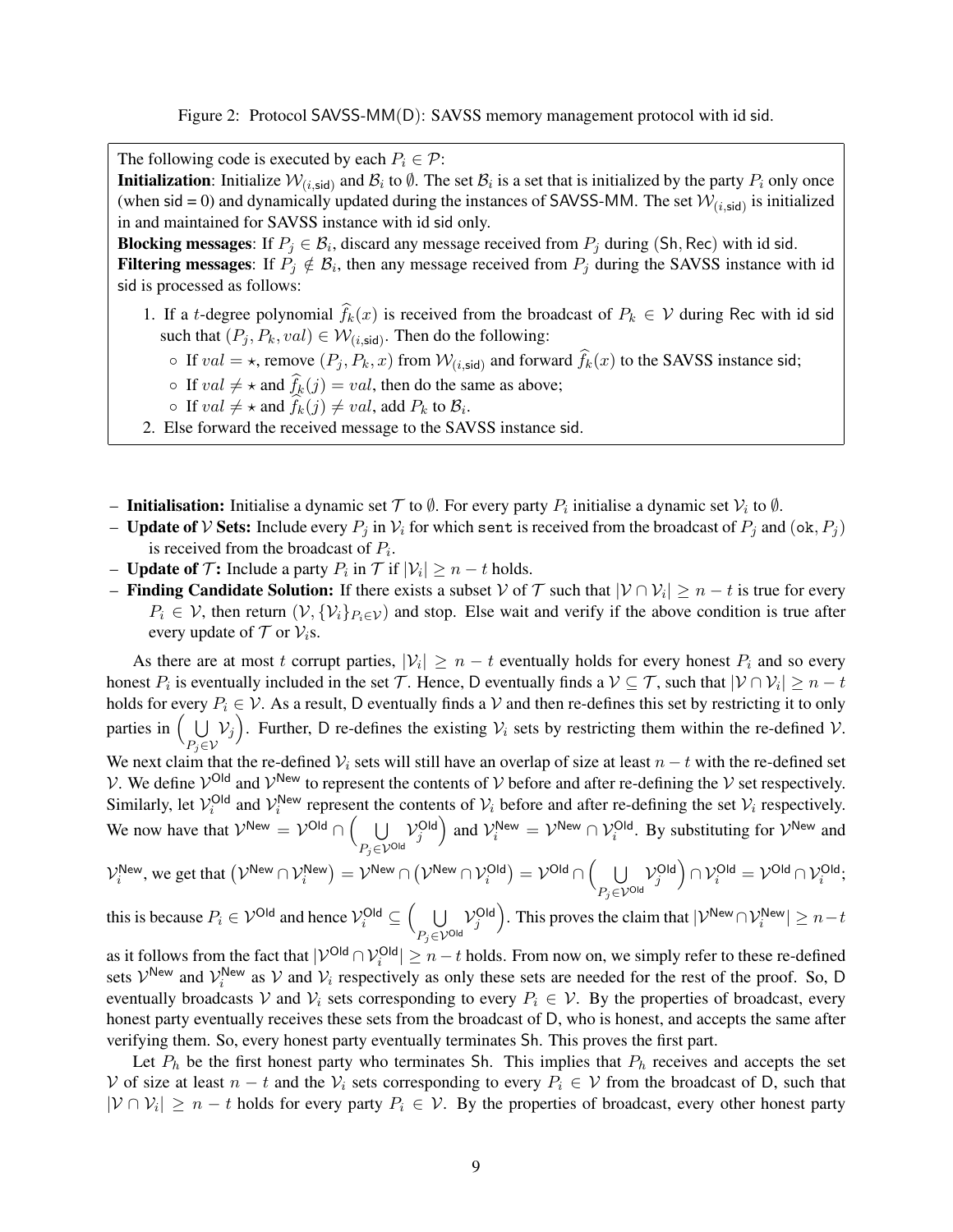eventually receives these sets. It follows easily that every other honest party also eventually accepts the set  $V$ and terminates Sh, proving the second requirement.

For the third part, we first note that honest parties participate in Rec, only after terminating Sh and accepting V. Moreover, apart from accepting V, each honest party  $P_i$  also populates  $W_{(i, sid)}$ . That is, for every  $P_j \in V$  and every  $P_k$  in  $V_j$ , there is a corresponding triplet of the form  $(\star, P_k, \star)$  present in  $W_{(i, sid)}$ . If a corrupt  $P_k \in V_j$  does not participate in the reconstruction protocol (by not broadcasting the values it is supposed to broadcast), then as per the protocol SAVSS-MM, the communication from  $P_k$  is marked as pending and not removed from  $W_{(i, \text{sid})}$  forever. Now, if Rec does not terminate for all the honest parties, then it implies that there is some  $P_j \in V$ , such that t-degree polynomial  $f_k(x)$  is received from the broadcast of at most  $n-t-\frac{t}{2}-1=\frac{3t}{2}$  parties  $P_k \in V_j$ . This further implies that there are at least  $\frac{t}{2}+1$  corrupt parties  $P_k \in V_j$ , who do not participate in the Rec protocol. It now follows easily that corresponding to such  $P_k$ , a triplet of the form  $(\star, P_k, \star)$  will be present in  $\mathcal{W}_{(i, \mathsf{sid})}$  permanently for every honest  $P_i$ .  $\Box$ 

As a corollary of Lemma [3.2,](#page-6-0) we can state that if there are at most  $\frac{t}{2} - 1$  corrupt parties participating during Rec, then protocol Rec eventually terminates for each honest party. This is because there can be at most  $\frac{t}{2} - 1$ corrupt sub-guards in each  $V_j$ , who do not participate during Rec. However, the values from the remaining  $\frac{3t}{2}+1$  honest sub-guards from  $\mathcal{V}_j$  are eventually received and hence RS-Dec is eventually executed for each  $P_i$  in  $\mathcal V$ .

<span id="page-9-1"></span>Corollary 3.3. *For any* sid ∈ N*, if all the honest parties participate during the* Rec *protocol with id* sid *and if there are at most*  $\frac{t}{2} - 1$  *corrupt parties participating during the Rec protocol, then the Rec protocol eventually terminates for each honest party.*

<span id="page-9-0"></span>We next prove the correctness of SAVSS.

Lemma 3.4 (Correctness of SAVSS). *For any* sid ∈ N*, the following holds during the* (Sh, Rec) *protocol with id* sid: If honest parties terminate Rec, then there exists a unique value  $\bar{s}$  where  $\bar{s} = s$  for an honest D *and*  $\bar{s}$  ∈  $\mathbb{F}$  ∪ { $\perp$ } *for a corrupt* D, such that one of the following holds: all honest parties output  $\bar{s}$  at the end *of* Rec *or at least*  $\frac{t}{4} + 1$  *local conflicts occur.* 

*Proof.* For the first part of the proof, we consider an *honest* dealer. Note that if D is *honest*, then for *every* party  $P_i \in V$ , the polynomial  $f_i(x)$  received by  $P_i$ , is the same as t-degree polynomial  $f_i(x)$ , where  $f_i(x) = F(x, j)$  and  $F(x, y)$  is the t-degree bivariate polynomial selected by D. To prove this lemma, we need to show that each *honest* party  $P_i$  either reconstructs  $f_i(x) = f_i(x)$  during Rec for *each*  $P_i \in V$  or  $\frac{t}{4}+1$  local conflicts occur. If, for each  $P_j \in V$ , the honest  $\overline{P_i}$  reconstructs  $\overline{f_j}(x) = f_j(x)$  during Rec, then clearly  $\overline{F}(x, y) = F(x, y)$  holds and hence  $\overline{s} = s$  holds. On the other hand, let there exists some  $P_i \in V$ , such that  $P_i$  reconstructs  $\bar{f}_j(x) \neq f_j(x)$  during Rec. Note that  $\bar{f}_j(x)$  is the output of executing RS-Dec (with  $N = \frac{3t}{2} + 1$  and  $c = \frac{t}{4}$  $\frac{t}{4}$ ) on the set  $\mathcal{K}_j$  and if there are at most  $\frac{t}{4}$  incorrect values in the set  $\mathcal{K}_j$  constructed by  $P_i$ , then  $\bar{f}_j(x) = f_j(x)$  holds. So, for  $\bar{f}_j(x) \neq f_j(x)$  to be true, there should be at least  $\frac{t}{4} + 1$  incorrect values  $(k, \hat{f}_k(j))$  in  $\mathcal{K}_j$ , such that  $\hat{f}_k(j) \neq f_j(k)$  holds. This implies that at least  $\frac{t}{4} + 1$  *corrupt* parties  $P_k \in \mathcal{V}_j$ broadcast t-degree  $f_k(x)$  during Rec, such that  $f_k(x) \neq f_k(x)$ . We note that if  $P_k \in V_j$  then it implies that  $P_k \in V$  as well because the sub-guards in each sub-guard list is restricted within V. This implies that there exists a set  $V_k$  as well. We claim that if a t-degree polynomial  $f_k(x)$  is received from the broadcast of  $P_k$ during Rec, such that  $f_k(x) \neq f_k(x)$ , then at least one honest party  $P_l \in V_k$  will be in local conflict with  $P_k$ . It easily follows from this claim that at least  $\frac{t}{4} + 1$  local conflicts occur since there are at least  $\frac{t}{4} + 1$  corrupt parties  $P_k$ , which reveal  $f_k(x) \neq f_k(x)$ .

To prove our claim, we note that for *every* party  $P_k \in V$ , the set  $V_k$  has at least  $n - 2t = t + 1$  honest parties  $P_l$  from V because  $|V \cap V_k| \ge n - t$  is ensured. Let  $\mathcal{H}_k$  be the set of such honest parties  $P_l$ . For each party  $P_l \in \mathcal{H}_k$ , the condition  $f_k(l) = f_l(k)$  holds. This is because  $P_l$  in included in  $\mathcal{V}_k$  only after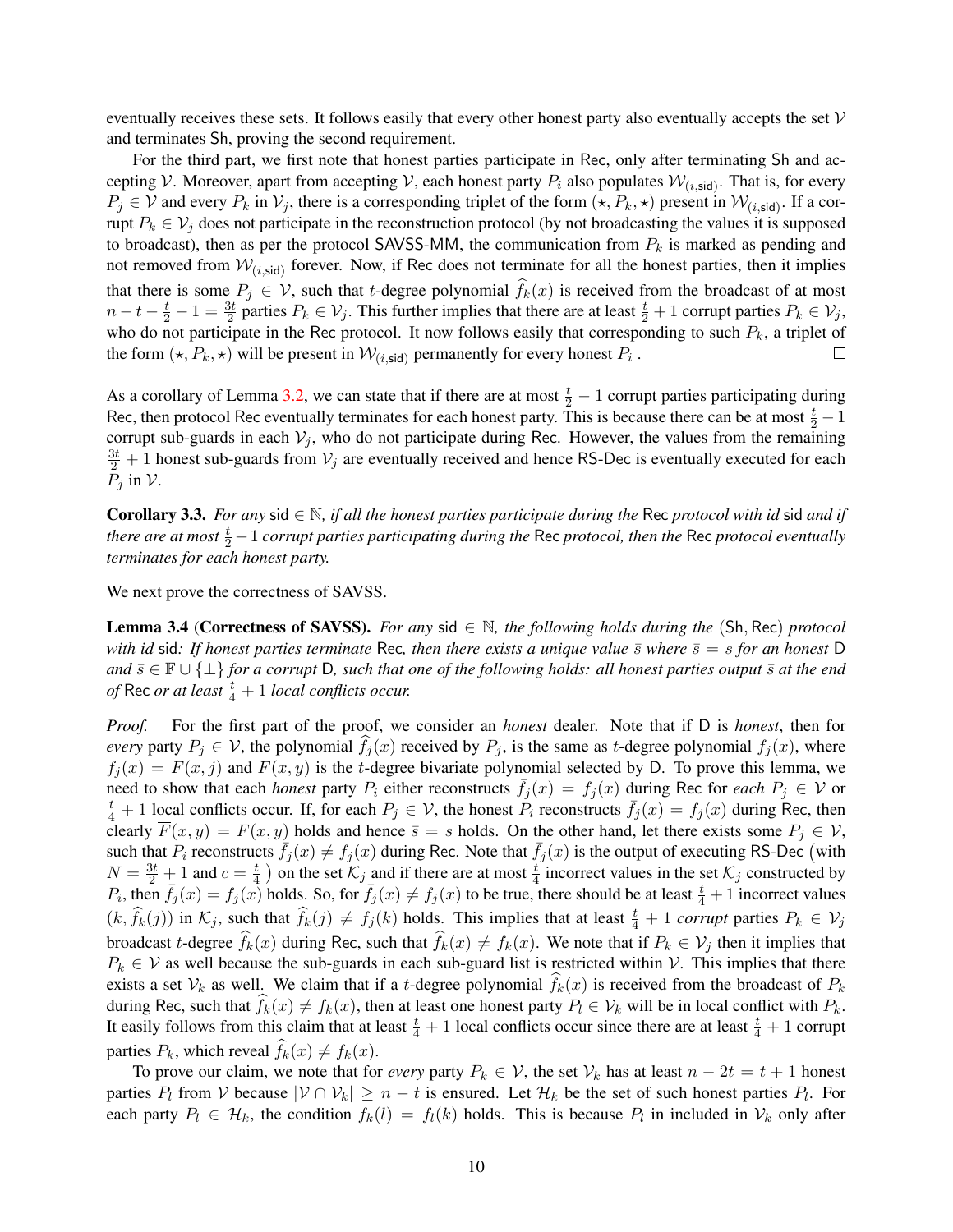$P_k$  broadcasts the message (ok, l), on receiving  $f_{lk} = f_l(k)$  from  $P_l$  and locally verifying that  $f_k(l) = f_l(k)$ holds. Moreover, the values  $f_{lk}$  corresponding to the parties  $P_l \in \mathcal{H}_k$  uniquely define the t-degree polynomial  $f_k(x)$  since  $|\mathcal{H}_k| \ge t + 1$ . So, if a polynomial  $f_k(x)$  is received from the broadcast of  $P_k$  during Rec, such that  $f_k(x) \neq f_k(x)$ , then there are at most t parties  $P_l$  from  $\mathcal{H}_k$  for which  $f_k(l) = f_{lk}$  holds. This is because two *different* t-degree polynomials  $f_k(x)$ ,  $f_k(x)$  can have at most t common values. Hence there exists at least one party  $P_l \in \mathcal{H}_k$  for which  $f_k(l) \neq f_{lk}$  holds. So during SAVSS-MM, party  $P_l$  will be in local conflict with  $P_k$  and includes  $P_k$  to the set  $\mathcal{B}_l$ . This proves the claim and hence the lemma for the case of an honest dealer. We next consider the case of a *corrupt* dealer to complete the rest of the proof.

We start by defining  $\bar{s}$ . Let  $P_h \in \mathcal{P}$  be the first honest party which terminates Sh. This implies that  $P_h$ accepts a V, broadcasted by D, where  $|V| \ge n - t$ . This further implies that there are at least  $n - 2t = t + 1$ honest parties in V. Let H denote the set of honest parties in V and let  $f_j(x)$  denote the t-degree polynomial received by each  $P_j \in H$  from D. If there exists a t-degree symmetric bivariate polynomial, say  $\overline{F}(x, y)$ , such that  $\overline{F}(x, j) = \widehat{f}_j(x)$  holds for each  $P_j \in \mathcal{H}$ , then we set  $\overline{s} = \overline{F}(0, 0)$ , otherwise we set  $\overline{s} = \perp$ . Now there are two possible cases.

If  $s \neq \perp$ , then the proof of the lemma is exactly the same as in the case of an honest dealer. This is because in this case, the t-degree univariate polynomials of *all* the parties in  $V$  (including the ones who are outside H) lie<sup>[2](#page-10-0)</sup> on  $\overline{F}(x, y)$ , as for each  $P_j$  in  $V \setminus H$ , there are at least  $t + 1$  parties  $P_k$  from H in  $V_j$ , with whom the polynomial of  $P_j$  is pair-wise consistent. That is,  $f_j(k) = f_k(j)$  holds. And the  $f_k(j)$  values of these honest parties uniquely define a t-degree polynomial  $\overline{F}(x, j)$ . Now, consider the second case when  $\overline{s} = \perp$ . If any honest party, upon terminating Rec, outputs  $\bar{s} \neq \bar{s}$ , then it implies that there exists at least one party from H, say  $P_j$ , such that  $f_j(x)$  is not reconstructed correctly during Rec; i.e.  $f_j(x) \neq f_j(x)$  holds. Using a similar reasoning as in the case of an honest dealer, we can conclude that in this case, at least  $\frac{t}{4} + 1$  local conflicts occur.

We next prove the privacy of SAVSS.

<span id="page-10-1"></span>**Lemma 3.5 (Privacy of SAVSS).** *For any* sid  $\in \mathbb{N}$ , if D is honest, then the view of the adversary is indepen*dent of the input* s *of* D *during the* Sh *protocol with id* sid*.*

*Proof.* Let C be the set of parties under the control of A, where  $|C| \le t$  and  $D \notin C$ . So A will know the polynomials  $f_i(x)$ , where  $P_i \in \mathcal{C}$ . We first claim that throughout the protocol Sh, the adversary obtains no additional information other than these polynomials. During the instance  $Sh$ , adversary A obtains at most  $t$ shares of the t-degree polynomial  $f_i(x)$  for an honest party  $P_i$ . These t shares are already known to A, as these can be computed from the row polynomials of the t parties in C. Hence no new information about  $f_i(x)$ is revealed to A. We now show that given only the polynomials of the corrupted parties in  $\mathcal{C}$ , no information about the secret  $s = F(0, 0)$  is revealed to A. The proof follows from the properties of t-degree symmetric bivariate polynomials, as given in [\[11\]](#page-33-14); for the sake of completeness, we recall the proof in the sequel.

To complete the proof, it is sufficient to show that from the view-point of the adversary, for every possible secret  $\overline{s} \in \mathbb{F}$ , there are same number of symmetric bivariate polynomials  $\overline{F}(x, y)$  of degree t, with  $\overline{s} =$  $\overline{F}(0,0)$ , such that  $\overline{F}(x,y)$  is consistent with the polynomials received by A during Sh; i.e.  $f_i(x) = \overline{F}(x,i)$ holds for every  $P_i \in \mathcal{C}$ . We proceed to do the same in the following.

Let  $\overline{f}_i(x) \stackrel{\text{def}}{=} \overline{F}(x, i)$ . Consider the following polynomial,

$$
h(x) = \prod_{P_i \in \mathcal{C}} \left( \frac{-1}{i} \cdot x + 1 \right).
$$

The polynomial  $h(x)$  has degree at most t, where  $h(0) = 1$  and  $h(i) = 0$ , for every  $P_i \in \mathcal{C}$ . Now, define the bivariate polynomial  $Z(x, y)$  as follows:

$$
Z(x, y) \stackrel{def}{=} h(x) \cdot h(y).
$$

<span id="page-10-0"></span><sup>&</sup>lt;sup>2</sup>We say a t-degree univariate polynomial  $f_i(x)$  lie on a t-degree bivariate polynomial  $F(x, y)$ , if  $F(x, j) = f_i(x)$  holds.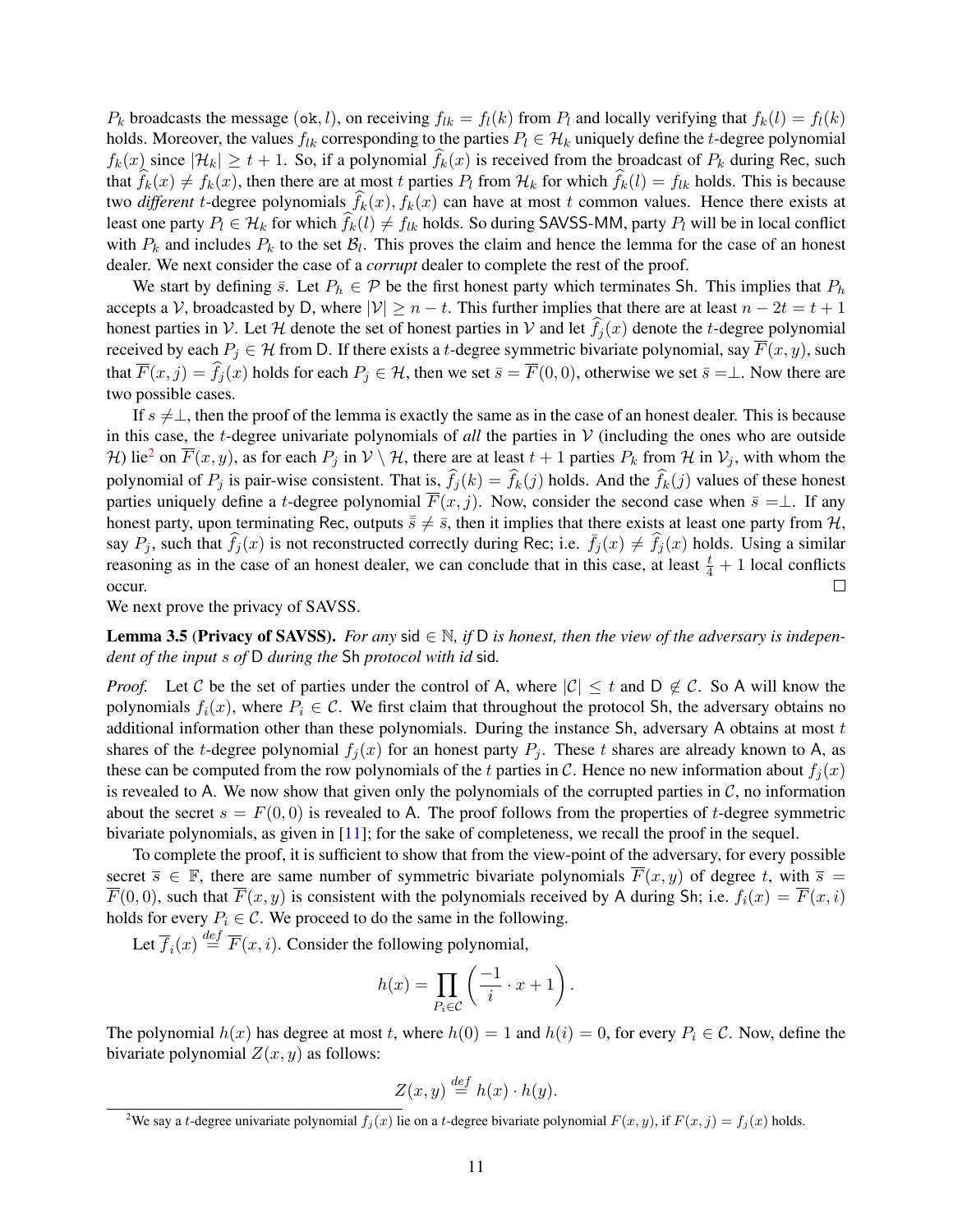Note that  $Z(x, y)$  is a symmetric bivariate polynomial of degree t and  $Z(0, 0) = 1$  and  $z_i(x) \stackrel{def}{=} Z(x, i) = 0$ , for every  $P_i \in \mathcal{C}$ . Now if during the protocol Sh, dealer D has used the polynomial  $F(x, y)$ , then for every possible  $\bar{s}$ , the information (namely the polynomials) held by A is also consistent with the polynomial

$$
\overline{F}(x, y) = F(x, y) + (\overline{s} - s) \cdot Z(x, y).
$$

Indeed  $\overline{F}(x, y)$  is a symmetric bivariate polynomial of degree t and for every  $P_i \in \mathcal{C}$ ,

$$
\overline{f}_i(x) = \overline{F}(x, i) = f_i(x) + (\overline{s} - s) \cdot z_i(x) = f_i(x),
$$

and

$$
\overline{F}(0,0) = F(0,0) + (\overline{s} - s) \cdot Z(0,0) = s + \overline{s} - s = \overline{s}.
$$

Thus there exists a one-to-one correspondence between the consistent polynomials for the shared secret s and those for  $\bar{s}$  and so all secrets are equally likely from the view-point of the adversary.  $\Box$ 

<span id="page-11-0"></span>Next we prove the communication complexity of the SAVSS.

Lemma 3.6 (Communication Complexity of SAVSS). *For any* sid ∈ N*, the following holds during the* (Sh, Rec) *protocol with id* sid: the Sh *protocol has communication complexity of*  $\mathcal{O}(n^4 \log |\mathbb{F}|)$  *bits. The* Rec protocol has communication complexity of  $\mathcal{O}(n^4 \log |\mathbb{F}|)$  bits.

*Proof.* During Sh, dealer D distributes  $\mathcal{O}(n^2)$  values from F and parties also exchange  $\mathcal{O}(n^2)$  values from F, which amounts to  $\mathcal{O}(n^2 \log |\mathbb{F}|)$  bits of communication over the point to point channels. In addition, D broadcasts a V containing the identity of  $\mathcal{O}(n)$  parties and  $\mathcal{O}(n)$  V<sub>i</sub> sets, each containing the identity of  $\mathcal{O}(n)$  parties, where the identity of each part can be represented by log n bits. This amounts to broadcast of  $\mathcal{O}(n^2 \log n)$  bits, which translates to a communication of  $\mathcal{O}(n^4 \log n)$  bits (since broadcast of one bit requires  $\mathcal{O}(n^2)$  bits of communication). During Rec, each party in V broadcasts its t-degree polynomial, which requires broadcasting  $\mathcal{O}(n)$  values from F. Hence Rec protocol has a broadcast of  $\mathcal{O}(n^2 \log |\mathbb{F}|)$  bits, which requires a communication of  $\mathcal{O}(n^4 \log |\mathbb{F}|)$  bits.  $\Box$ 

The following theorem follows from Lemma [3.2](#page-6-0)[-3.6.](#page-11-0)

Theorem 3.7. *For every* sid ∈ N*, the pair of protocols* (Sh, Rec) *with id* sid *is an SAVSS scheme. The* Sh *and* Rec *protocols have a communication complexity of*  $\mathcal{O}(n^4 \log |\mathbb{F}|)$  *bits each.* 

# <span id="page-11-1"></span>4 Weak Shunning Common Coin (WSCC) Protocol with  $n = 3t + 1$

Similar to the SCC of [\[1\]](#page-33-8), our WSCC protocol WSCC has two main stages. In the first stage, each party attaches itself with a uniform random value that is unknown to all including itself and simultaneously ensures that a "sufficiently large" number of parties do the same. In the second stage, the secret values are revealed and a bit is output taking these opened values into account. The first stage is implemented by making each party act as a dealer to run n instances of Sh and share n random values from  $\mathbb{F}$ , one for each party. Each party  $P_i$  *attaches* itself, with the secrets meant for it, to a set of at least  $t + 1$  dealers  $C_i$  whose Sh instances it terminates. Then each  $P_i$  decides whether there exists a sufficiently large set of parties  $H_i$ , such that the set  $C_j$  has been identified for each  $P_j$  in  $H_i$ . Once this is done, the next stage is to reconstruct the values attached to the parties in  $H_i$ , based on which each party in  $H_i$  is *associated* with a uniformly random value. The transition from stage one to stage two is locally marked by setting a local Boolean variable  $\texttt{Flag}_i$  by each  $P_i$ . Party  $P_i$  then decides its outcome based on the values associated to the parties in  $H_i$ .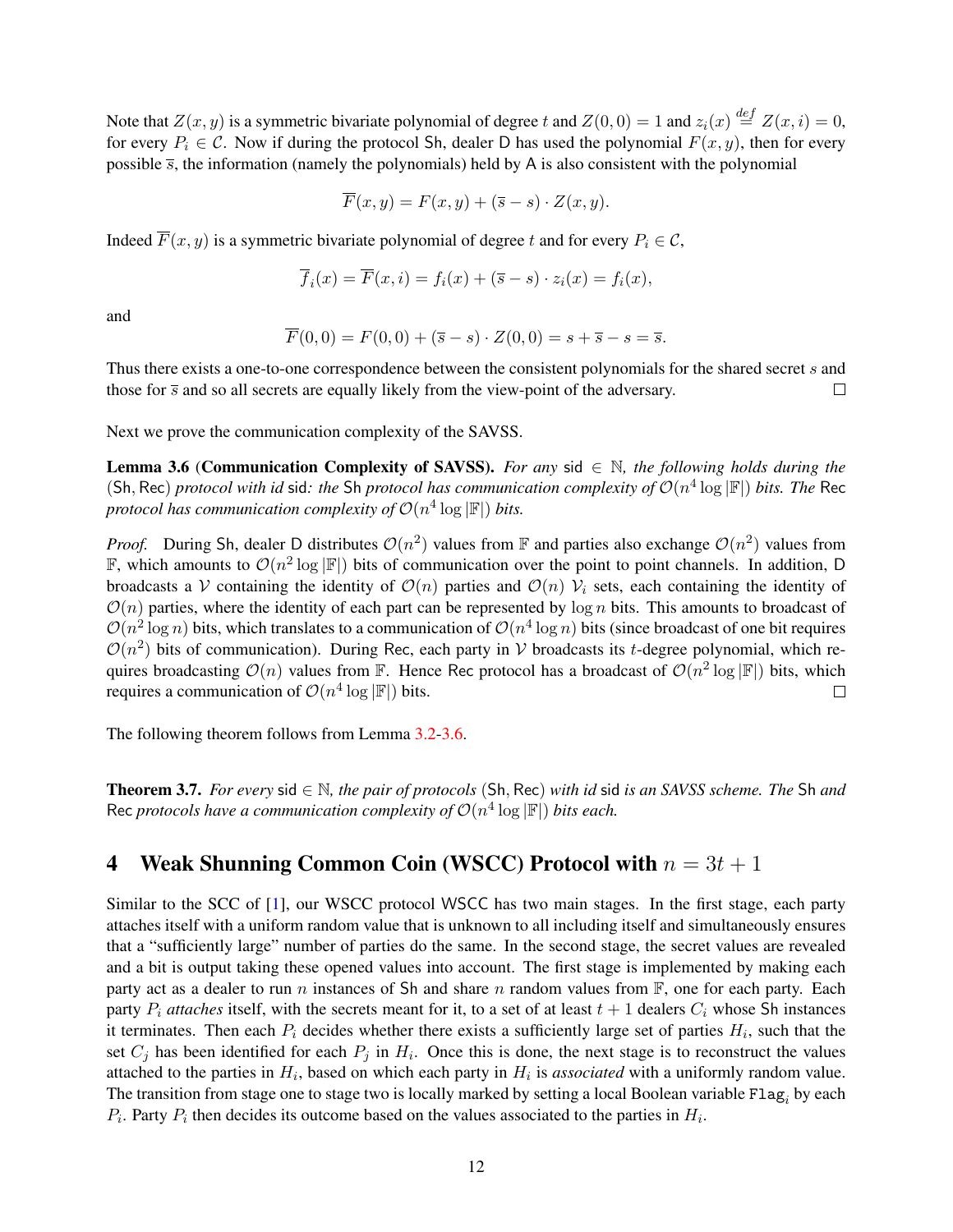The SCC protocol of [\[1\]](#page-33-8) ensures that either all honest parties output the same coin with probability at least  $\frac{1}{4}$  or one of the Rec instances fail and *at least one* local conflict occurs. However, the SCC protocol *always* terminates, as their underlying Rec instances *always* terminate. We depart from the protocol of [\[1\]](#page-33-8) in several ways. First, when Rec instance fails and the correctness of common coin is disturbed, at least  $\frac{t}{4} + 1$ local conflicts, instead of just one, are guaranteed to occur, allowing a faster convergence to a correct instance. This directly carries over from the correctness of the underlying SAVSS protocol. Second, the parties may not be able to compute their outcome always, owing to the fact that some underlying Rec instance may not terminate, in contrast to guaranteed termination of the SCC of [\[1\]](#page-33-8). In this case, we ensure that at least  $\frac{t}{2} + 1$ corrupt parties are shunned by *all* honest parties. This guarantee ensures that in any subsequent invocation of WSCC, there can be at most  $\frac{t}{2} - 1$  corrupt parties participating, who can never prevent the honest parties from computing their outcome. Ensuring the above, however, needs an additional step in the existing SCC protocol and a clever memory management protocol WSCCMM. Specifically, we do it in two steps. First, by using a "watch-list mechanism" and applying a stricter condition for attaching a party's shared value, we ensure that at least  $t+1$  honest parties shun at least  $\frac{t}{2}+1$  corrupt parties when some Rec instance contributing its secret to some honest party's output does not terminate. Next, our WSCCMM ensures that all honest parties shun those  $\frac{t}{2} + 1$  corrupt parties from participating in any subsequent instance of WSCC. The details follow.

Let Sh<sub>jk</sub> denote the Sh instance with  $P_i$  as a dealer to share a secret for  $P_k$  and let Rec<sub>jk</sub> denote the corresponding Rec instance. Each party  $P_i$  maintains a local dynamic watch-list  $\mathcal{T}_i$ , to keep track of instances Sh<sub>jk</sub> that terminate for  $P_i$ . The goal to is to keep their corresponding Rec instances under surveillance so that  $P_i$  shuns at least  $\frac{t}{2} + 1$  corrupt parties in case Rec instance of some Sh instance from  $\mathcal{T}_i$  does not terminate. Now to ensure that not just  $P_i$  alone but at least a set of  $t + 1$  honest parties shun the same set of corrupt parties, the condition for inclusion in  $C_i$  and attaching a value is made stricter. Namely,  $P_i$  adds  $P_j$  to  $C_i$  if at least  $n - t$  parties confirm that Sh<sub>jk</sub> for all  $k = 1, \ldots, n$  terminates for them and is present in their respective  $\tau$  sets. Now to ensure that *every* honest party in  $\mathcal P$  (and not just  $t + 1$  honest parties) shuns these corrupt parties, we do the following. As part of the memory management protocol WSCCMM, a party  $P_i$  "approves" a party  $P_j$  *locally* by broadcasting OK signal only when  $P_j$  clears all pending messages as a part of all the Rec instances corresponding to  $\mathcal{T}_i$  which is *freezed* at the time of setting  $\text{Flag}_i$ . Finally,  $P_i$  approves  $P_j$  *globally* and allows it to participate in any subsequent WSCC instance, if at least  $n - t$  parties broadcast OK message for  $P_i$  during WSCCMM. As a consequence of these steps, any instance Rec<sub>ik</sub> that contributes to the attached value of some honest party is watched by at least  $t + 1$  honest parties. These parties will shun and never broadcast OK signal for the shunned  $\frac{t}{2} + 1$  corrupt parties when the Rec<sub>jk</sub> instance does not terminate. So these corrupt parties are never approved globally by any of the honest parties. Consequently, these corrupt parties are shunned for all subsequent WSCC invocations.

Note that due to asynchrony, the sets  $H_i$  and  $H_j$  might be different for  $P_i$  and  $P_j$ . To ensure that *all* honest parties participate in the Rec instances, required to reconstruct the attached values of the parties in  $H_i$  and  $H<sub>i</sub>$ , every honest party keeps participating in WSCC, even after obtaining its output. This is crucial as there is no guarantee of termination of a Rec instance, if only a strict subset of honest parties participate in the Rec instance. Hence, there is no termination condition in WSCC. We next present WSCC, WSCCMM and proof of the properties of these protocols. We note that our protocol has diffenent probabilities of outputting 0 and 1. Yet, our SCC that uses WSCC as a subprotocol outputs both possible bits with the same probability of  $\frac{1}{4}$ , a property achieved traditionally by the existing common coins.

Protocol WSCC and WSCCMM are formally presented in Fig [3](#page-13-0) and Fig [4](#page-14-0) respectively. Each instance of WSCC is identified by a unique id of the form (sid, r), where sid  $\in \mathbb{N}$  and  $r \in \{1, 2, 3\}$ . Looking ahead, in our SCC protocol SCC with id sid, three parallel instances of WSCC are executed and we will associate the ids (sid, 1), (sid, 2) and (sid, 3) to these WSCC instances. Inside the WSCC protocol, each  $P_i \in \mathcal{P}$  acts as a D and invokes an instance of Sh on the behalf of every party  $P_j \in \mathcal{P}$ . These Sh (and the corresponding Rec and SAVSS-MM) instances will be associated with id of the form<sup>[3](#page-12-0)</sup> (sid, r,  $P_i$ ,  $P_j$ ); accordingly, the corresponding

<span id="page-12-0"></span><sup>&</sup>lt;sup>3</sup>Recall that during the description of Sh, Rec and SAVSS-MM, we used ids of the form sid; the additional components  $r, P_i$  and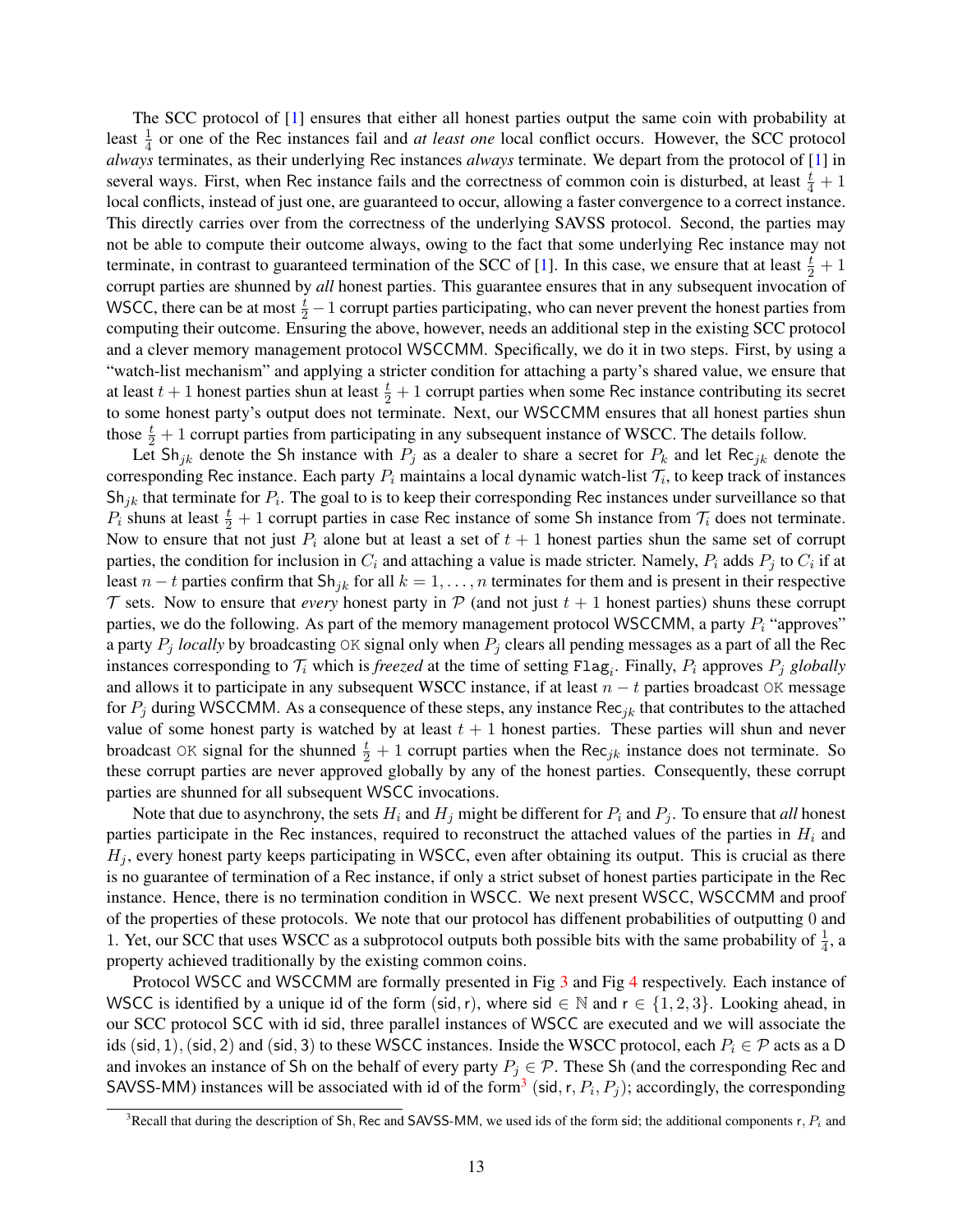W sets for each  $P_k$  will be of the form  $W_{(k, \text{sid}, r, P_i, P_j)}$ . Also, we add additional technicalities in WSCC to ensure proper working of the watch-list mechanism discussed earlier. Specifically, once  $P_i$  sets Flag<sub>i</sub> to one, it stops including new Sh instances to  $\mathcal{T}_i$ , even if those Sh instances terminate for  $P_i$ ; we stress that  $P_i$  keeps participating in all the Sh instances which has not yet terminated for  $P_i$ , even if  $P_i$  sets Flag<sub>i</sub> to one. Looking ahead, this will be very crucial for the termination of our SCC, where WSCC is used as a sub-protocol. An instance of WSCCMM accompany each instance of WSCC, according to which each party locally decides whether to process a received message as per the WSCC protocol, delay it temporarily or block it permanently.

Figure 3: WSCC protocol with  $n = 3t + 1$  and id (sid, r).

$$
\mathsf{WSCC}(\mathsf{sid},\mathsf{r})
$$

<span id="page-13-0"></span>Each  $P_i \in \mathcal{P}$  executes the following code:

- 1. For  $1 \leq j \leq n$ , choose a random secret  $s_{ij} \in_R \mathbb{F}$  on the behalf of  $P_j$  and as a D, invoke an instance  $\text{Sh}(P_i, \mathcal{P}, s_{ij})$  of Sh with id (sid, r,  $P_i, P_j$ ). Denote this invocation by Sh<sub>ij</sub>. Participate in the invocations  $\text{Sh}_{jk}$  for every  $P_j, P_k \in \mathcal{P}$ .
- 2. Broadcast (Completed, (sid, r,  $P_j, P_k$ )) and add (sid, r,  $P_j, P_k$ ) to  $\mathcal{T}_{(i,\mathsf{sid},r)},$  initialized to  $\emptyset$ , on terminating  $\textsf{Sh}_{ik}$ .
- 3. Initialize a set  $C_i$  to  $\emptyset$ . Add party  $P_j$  to  $C_i$ , if the following two conditions are satisfied for all  $1 \leq k \leq n$ :
	- Sh<sub>ik</sub> has terminated and

– The message (Completed, (sid, r,  $P_i$ ,  $P_k$ )) is received from the broadcast of  $n - t$  parties.

Wait until  $|\mathcal{C}_i|\geq t+1.$  Then, assign  $C_i=\mathcal{C}_i$  and broadcast the message (Attach,  $C_i,P_i$ ). We say that that the values  $\{s_{ji} | P_j \in C_i\}$  represent the *secrets attached to party*  $P_i$ .

- 4.  $\emph{Accept } P_j$  and include it in the set  $\mathcal{G}_i,$  if the message (Attach,  $C_j, P_j)$  is received from the broadcast of  $P_j$  and  $C_j \subseteq C_i$  holds. Wait until  $|\mathcal{G}_i| \ge n - t$ . Then, let  $G_i = \mathcal{G}_i$  and broadcast the message  $(\mathtt{Ready}, P_i, G_i).$
- 5. Consider  $P_j$  to be *supportive* and include it in the set  $S_i$ , if  $P_i$  receives the message (Ready,  $P_j$ ,  $G_j$ ) from the broadcast of  $P_j$  and each party in  $G_j$  is accepted (i.e.  $G_j \subseteq G_i$ ). Wait until  $|\mathcal{S}_i| \ge n - t$ . Then, set Flag<sub>i</sub> = 1 (initialized to 0). Let  $S_i$  and  $H_i$  denote the contents of  $S_i$  and  $G_i$  respectively, when  $Flag_i$  becomes 1.
- 6. Wait until Flag<sub>i</sub> = 1. Then reconstruct the secrets attached to all the accepted parties. That is, for each  $P_j \in C_k$  such that  $P_k \in \mathcal{G}_i$ , start participating in the instances  $\text{Rec}(P_j, \mathcal{P}, s_{jk})$ . Denote this instance of Rec as Rec<sub>jk</sub> and let  $r_{jk}$  be the corresponding output. (Some parties may be included in  $G_i$  after Flag<sub>i</sub> is set to 1. In that case, immediately start participating in the corresponding Rec instances.) In addition, stop executing step 2. That is, only keep participating in any Sh instance which has not yet terminated, after setting  $Flag_i$  to one. But upon terminating these Sh instances, do not include these Sh instances to  $\mathcal{T}_i$  and do not broadcast any Completed message
- 7. Let  $u \stackrel{def}{=} [2.22n]$ . For every  $P_k \in \mathcal{G}_i$ , define  $v_k$ , the *value associated with*  $P_k$ , to be the sum modulo u of all the secrets attached to  $P_k$ . That is,  $v_k \stackrel{def}{=} \left( \sum_{P_j \in C_k} r_{jk} \right) \mod u$ .
- 8. Wait until the values associated will all the parties in  $H_i$  are computed. If there exists a party  $P_k \in H_i$  where  $v_k = 0$ , then output 0. Else, output 1. <sup>a</sup>

<sup>&</sup>lt;sup>a</sup> Party  $P_i$  keeps executing the protocol even if it obtains its output. Note that the step for computing the output will be executed at most once, as the set  $H_i$  gets fixed, once  $\text{Flag}_i$  is set to 1.

 $P_j$  are brought out here to distinguish the various instances of Sh, Rec and SAVSS-MM invoked inside WSCC.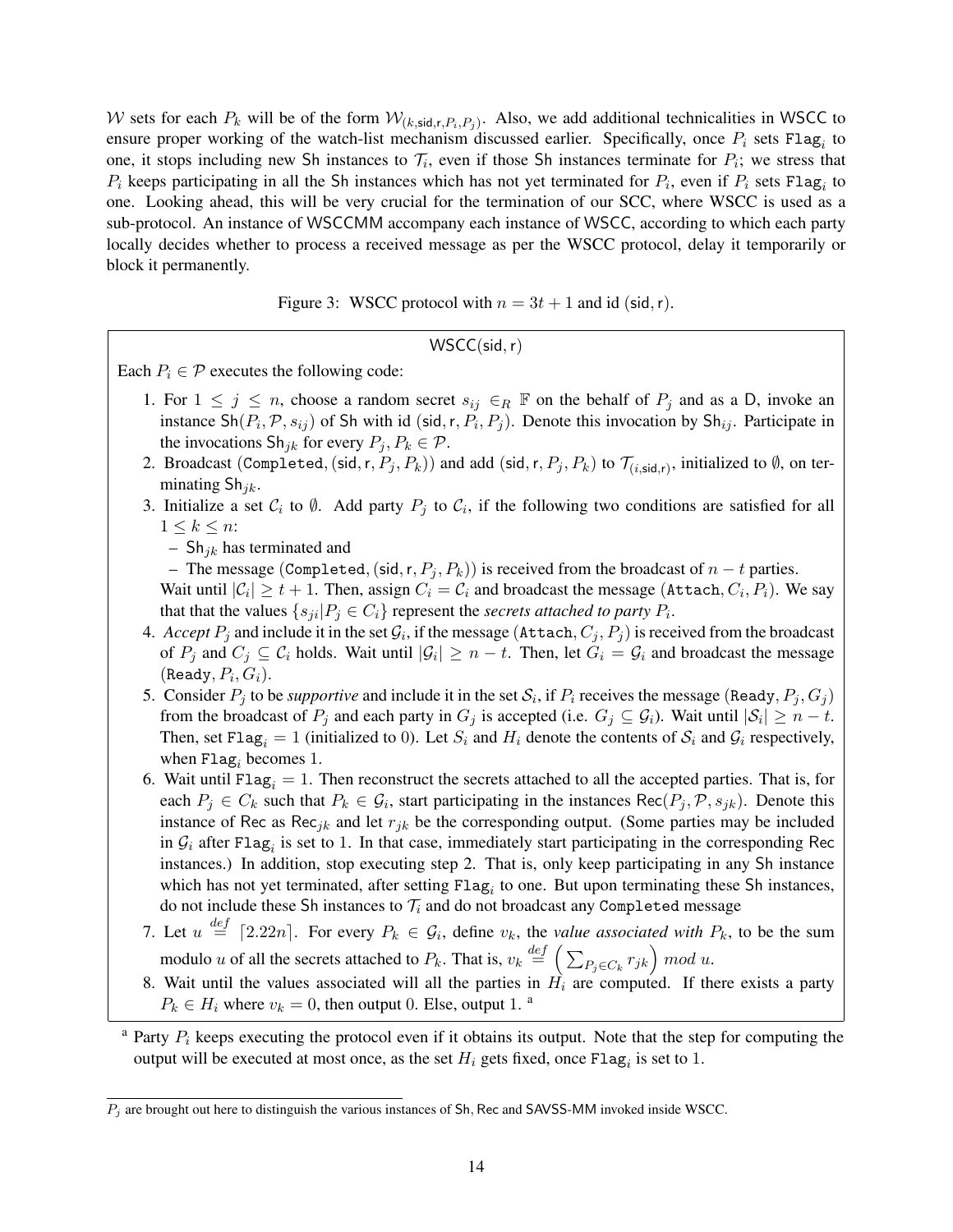Figure 4: Memory management protocol for WSCC with id (sid, r).

WSCCMM(sid, r)

<span id="page-14-0"></span>Each  $P_i \in \mathcal{P}$  executes the following code:

**Initialization**: Initialize the set  $\mathcal{T}_{(i,\text{sid},r)}$  to  $\emptyset$  and the set  $\mathcal{A}_{(i,\text{sid},r)}$  to  $\emptyset$  at the beginning of WSCC instance with id  $(sid, r)$ .

**Permanently blocking:** If  $P_j \in \mathcal{B}_i$ , then all the messages received from  $P_j$  during the WSCC instance with id  $(sid, r)$  are discarded.

#### Filtering messages:

- If  $r = 1$ , then forward every message received from  $P_i$  during the WSCC instance with id (sid, r) to the underlying WSCC protocol.
- If  $r > 1$ , then any message received from  $P_j$  during the WSCC instance with id (sid, r) is processed as follows:

 $\circ$  If  $P_j \in \mathcal{A}_{(i, \text{sid}, r') }$  for all  $r' < r$ , then forward the message to the WSCC instance with id (sid, r). ◦ Else, delay it.

#### Identifying pending messages from the current WSCC instance:

- If Flag<sub>i</sub> = 1, then broadcast the message  $(\alpha K, P_i)$  if the following conditions hold
	- $\circ$   $P_j \notin \mathcal{B}_i$  and
	- $\circ$  For every SAVSS instance (sid, r,  $P_k, P_l) \in \mathcal{T}_{(i, \text{sid}, r)}$ , there exists no triplet of the form  $(\star, P_j, \star)$ in the set  $\mathcal{W}_{(i,\text{sid},r,P_k,P_l)}$ .
- − If *n* − *t* parties broadcast (OK,  $P_j$ ), then add  $P_j$  to  $\mathcal{A}_{(i, \text{sid}, r)}$ .

Before we prove the properties of WSCC, we prove two important properties of WSCCMM (Lemma [4.2\)](#page-14-1), which will be used while proving the properties of WSCC. The first property states that each *honest* party is eventually included in the A set of every *honest* party. The second property states that if some honest party fails to terminate any Rec instance while reconstructing the secrets attached to an accepted party, then at least  $\frac{t}{2}$  + 1 corrupt parties are disapproved by *all* the honest parties. To prove these properties of the memory management protocol, we first prove a lemma that will be useful; the lemma states that for every accepted party  $P_k$  in  $\mathcal{G}_i$ , at least  $t+1$  honest parties terminate the instance  $\textsf{Sh}_{jk}$ , corresponding to each  $P_j \in C_k$ .

<span id="page-14-2"></span>**Lemma 4.1.** *For any* (sid, r) *with* sid  $\in \mathbb{N}$  *and*  $r \in \{1, 2, 3\}$ , *the following holds for any honest party*  $P_i$  $during$  the WSCC protocol with id (sid, r): if  $P_k \in \mathcal{G}_i$ , then for every  $P_j \in C_k$ , there are at least  $t+1$  honest *parties*  $P_l$  *which include the* Sh *instance with id* (sid, r,  $P_j, P_k$ ) *to*  $\mathcal{T}_{(l, \text{sid}, r)}$ *.* 

*Proof.* Let  $P_i$  be an arbitrary honest party. As  $P_k \in G_i$ , it implies that  $C_k \subseteq C_i$  holds. This further implies that every  $P_j$  in  $C_k$  also belongs to  $C_i$ . Since  $P_i$  adds party  $P_j$  to  $C_i$ , it follows that  $P_i$  receives the message (Completed, (sid, r,  $P_j$ ,  $P_k$ )) from the broadcast of  $n - t$  different parties. Out of these  $n - t$  parties, at least  $n - 2t = t + 1$  parties  $P_l$  are honest. These  $t + 1$  honest parties broadcast the Completed message only after terminating the Sh instance with id (sid, r,  $P_j$ ,  $P_k$ ) and hence the id (sid, r,  $P_j$ ,  $P_k$ ) is included to the set  $\mathcal{T}_{(l,\mathsf{sid},\mathsf{r})}.$  $\Box$ 

<span id="page-14-1"></span>Lemma 4.2 (Properties of WSCC Memory Management Protocol). For every honest  $P_i$ , the following *hold during the* WSCCMM *protocol with id* (sid, r) *for any* (sid, r), where sid  $\in \mathbb{N}$  *and*  $r \in \{1, 2, 3\}$ :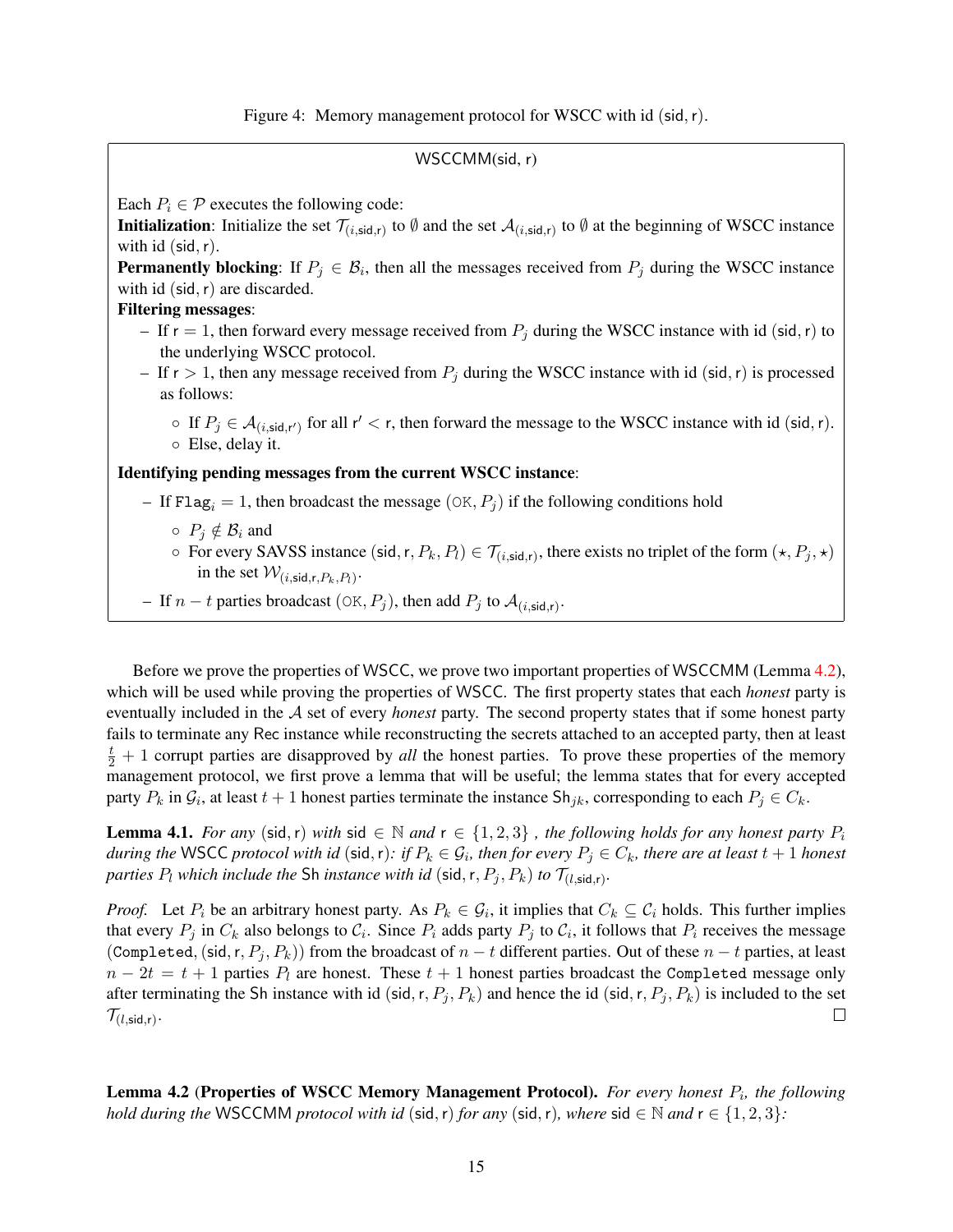- Every honest party  $P_j$  is eventually included in the  $\mathcal{A}_{(i, \text{sid}, r)}$  set of  $P_i$ .
- For every  $P_k \in \mathcal{G}_i$  and every  $P_j \in C_k$ , if  $\mathsf{Rec}_{jk}$  does not terminate for  $P_i$ , then at least  $\frac{t}{2}+1$  corrupt parties are not included in the set  $\mathcal{A}_{(l,\mathsf{sid},\mathsf{r})}$  of every honest party  $P_l$ .

*Proof.* If  $P_j$  is an honest party, then it follows from lemma [3.1](#page-6-1) that there will be no pending communication from  $P_j$  in any Rec instance. Hence every triplet of the form  $(\star, P_j, \star)$  present in the set  $\mathcal{W}_{(i, sid,r,\star,\star)}$ , corresponding to SAVSS instance (sid, r,  $\star$ ,  $\star$ ), is eventually removed from the set  $\mathcal{W}_{(i,\text{sid},r,\star,\star)}$  of every honest party  $P_i$ ; this holds irrespective of whether (sid,  $r, \star, \star$ )  $\in$   $\mathcal{T}_{(i, \text{sid}, r)}$  of every honest party  $P_i$ . Moreover,  $P_j \notin \mathcal{B}_i$  holds. So, the conditions for broadcasting the message (OK,  $P_j$ ) eventually become true for each honest  $P_i$  and hence each honest  $P_i$  eventually broadcasts the message (OK,  $P_i$ ). As there are at least  $n - t$ honest parties  $P_i$ , it follows that at least  $n - t$  parties eventually broadcast the  $(OK, P_j)$  message, which are eventually received by every honest party. Hence,  $P_j$  is eventually included in  $\mathcal{A}_{(i,\text{sid},r)}$  set of every honest party  $P_i$ . This proves the first part.

For the second part, we first note that if  $P_k \in \mathcal{G}_i$  and  $P_j \in C_k$ , then it implies that the Sh instance (sid, r,  $P_i, P_k$ ) is included in the  $\mathcal T$  set of at least  $t + 1$  honest parties (see Lemma [4.1\)](#page-14-2). Let  $\mathcal H$  denote the set of these  $t + 1$  honest parties. Now consider the Rec instance Rec<sub>jk</sub>. It follows from Lemma [3.2,](#page-6-0) that if the instance Rec<sub>jk</sub> does not terminate, then communication from at least  $\frac{t}{2} + 1$  corrupt parties are marked as pending by the parties in H. Let F denote the set of these  $\frac{t}{2} + 1$  corrupt parties. This implies that for each  $P_c \in \mathcal{F}$ , there exists triplets of the  $(\star, P_c, \star)$  in the W set  $\mathcal{W}_{(h, \mathsf{sid}, r, P_i, P_k)}$  of every party  $P_h \in \mathcal{H}$ , which are never removed. This implies that no party in H ever broadcasts the  $(OK, P_c)$  message during the WSCCMM protocol, which further implies that there are less than  $n - t$  parties who broadcast (OK,  $P_c$ ) message. Hence the parties in F are not included in the  $\mathcal{A}_{(i, \text{sid}, r)}$  set of any honest party  $P_i$ .  $\Box$ 

We next prove that in the WSCC protocol, every honest party eventually sets its Flag variable to 1.

<span id="page-15-0"></span>**Lemma 4.3.** *For any* (sid, r) *with* sid ∈ N *and*  $r$  ∈ {1, 2, 3}, *if all honest parties participate in the* WSCC *protocol with id* (sid, r), then every honest party  $P_i$  eventually sets  $\text{Flag}_i = 1$ .

*Proof.* We first note that during the WSCC protocol with id (sid, r), the message of every honest party is eventually delivered to every other honest party by the WSCCMM protocol. While this is trivially true if  $r = 1$ , for  $r > 1$ , this follows from the fact that every honest party is eventually included in the A set of every other honest party in all the past WSCCMM instances with id (sid, r'), where  $r' < r$  (see Lemma [4.2,](#page-14-1) part one). This implies that every honest party participates in the SAVSS instance  $Sh_{ij}$ , corresponding to every pair of honest parties  $(P_i, P_j)$ . Hence it follows from the termination property of SAVSS (Lemma [3.2,](#page-6-0) part one) that every honest party eventually terminate such  $\text{Sh}_{ij}$  instances. As there are at least  $n-t$  honest parties, it follows that  $C_i$  eventually becomes  $t+1$  for every honest  $P_i$  and  $P_i$  eventually broadcasts the message (Attach,  $C_i, P_i$ ). Hence every honest party  $P_i$  eventually receives the message (Attach,  $C_j$ ,  $P_j$ ) from the broadcast of every honest  $P_j$ . Moreover,  $C_j \subseteq C_i$  eventually holds. This is because if  $P_k \in C_j$ , then  $P_j$  terminates the instance  $Sh_{kl}$  for  $l = 1, ..., n$ . And from the termination property of SAVSS (Lemma [3.2,](#page-6-0) part two), every honest  $P_i$  eventually terminates Sh<sub>kl</sub> for  $l = 1, ..., n$  as well. This implies that every honest party  $P_j$  is eventually accepted by every honest party  $P_i$  and included in the set  $G_i$ . Thus the size of  $G_i$  eventually becomes  $n - t$ and hence every honest  $P_i$  eventually broadcasts the message (Ready,  $P_i$ ,  $G_i$ ). Following the same argument, the support set  $S_i$  of every honest party  $P_i$  eventually becomes of size  $n - t$  and hence every honest party  $P_i$  $\Box$ sets  $\text{Flag}_i = 1$ .

We next prove that in WSCC, either every honest party obtains its output or at least  $\frac{t}{2} + 1$  corrupt parties are shunned by all the honest parties.

<span id="page-15-1"></span>**Lemma 4.4 (Output Computation of WSCC).** *For any* (sid, r) *with* sid ∈ N *and*  $r$  ∈ {1, 2, 3}*, if all honest parties participate in* WSCC *with id* (sid,r)*, then the following holds:*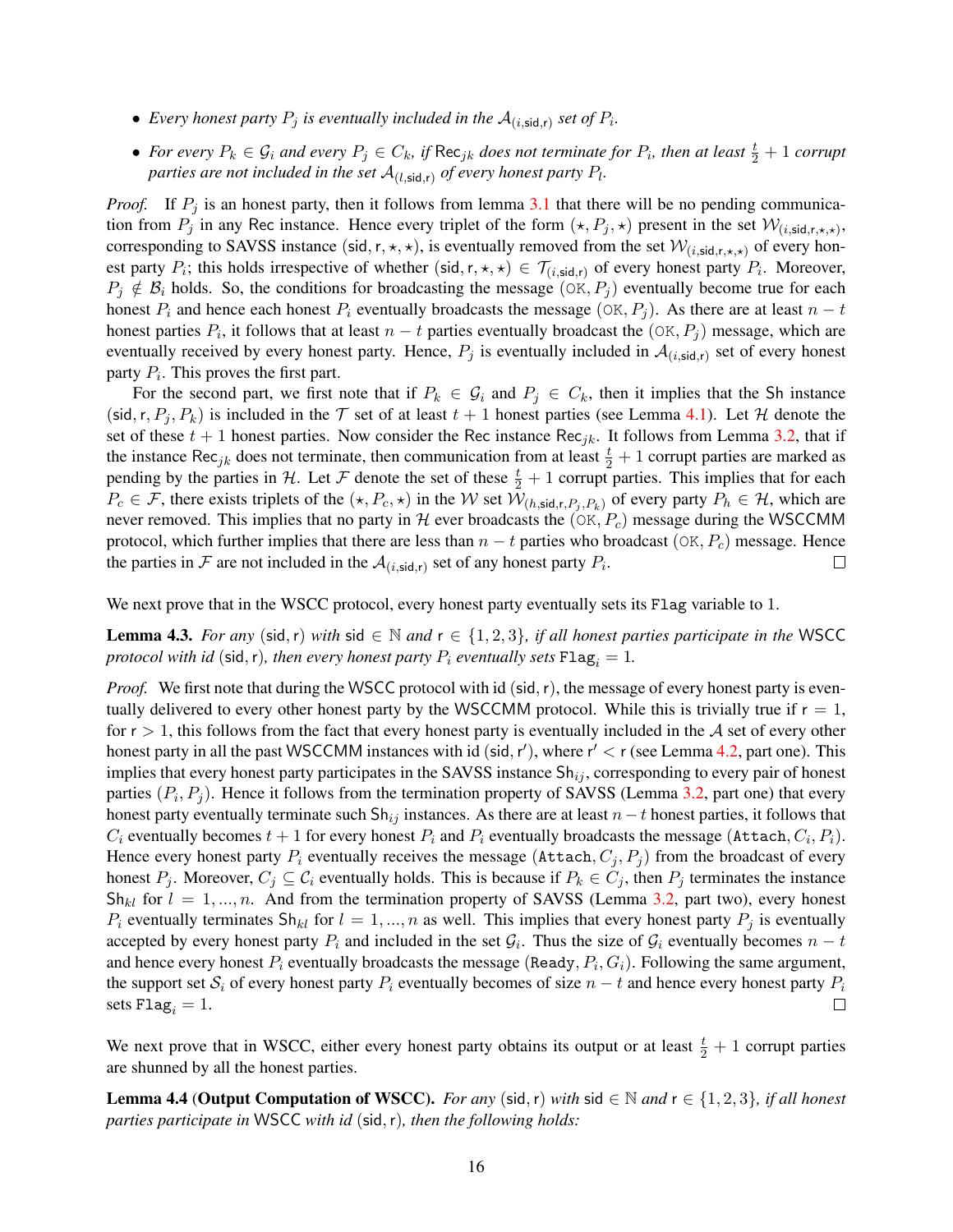- *1. All honest parties eventually compute their output; or*
- 2. At least  $\frac{t}{2}+1$  corrupt parties are shunned by all the honest parties and not included in the  ${\cal A}$  set  ${\cal A}_{(i,{\rm sid},r)}$ *of any honest party* P<sup>i</sup> *.*

*Proof.* From Lemma [4.3,](#page-15-0) it follows that each honest party  $P_i$  eventually sets  $Flag_i = 1$ . So if  $P_i$  is able to terminate all Rec<sub>jk</sub> instances, corresponding to each  $P_k \in G_i$  and each  $P_j \in C_k$ , then  $P_i$  is able to compute its output, proving the first part. For the second part, let Rec<sub>jk</sub> does not terminate for  $P_i$ , corresponding to some  $P_k \in \mathcal{G}_i$  and some  $P_j \in C_k$ . As Rec<sub>jk</sub> does not terminate, it follows from the property of WSCCMM (Lemma [4.2,](#page-14-1) part two) that at least  $\frac{t}{2} + 1$  corrupt parties are shunned by all the honest parties and not included in the A set  $\mathcal{A}_{(i, \text{sid}, r)}$  of every honest party  $P_i$ .  $\Box$ 

We next prove that if some honest party  $P_j$  obtains its output during WSCC, then for every other honest party  $P_i$ , it holds that  $H_j \subseteq G_i$  and  $S_j \subseteq S_i$ . Looking ahead, this property will be crucial for the termination of our SCC, where WSCC is used as a sub-protocol.

<span id="page-16-1"></span>Lemma 4.5. *If all honest parties participate in* WSCC *with id* (sid,r)*, then the following holds for every* sid ∈ N and  $r$  ∈ {1, 2, 3}: If  $P_j$  *obtains its output during the* WSCC *protocol with id* (sid, r), then  $H_j ⊆ G_i$ and  $S_j \subseteq \mathcal{S}_i$  eventually holds for every honest party  $P_i$ .

*Proof.* The proof follows from the fact that any Sh instance which terminates for  $P_j$ , eventually terminates for  $P_i$  (Lemma [3.2,](#page-6-0) part two). Moreover, any message which is received by  $P_j$  as part of some broadcast is eventually and identically received by  $P_i$ . Furthermore, every honest party keeps on participating in WSCC, even after obtaining its output.  $\Box$ 

We next prove a few lemmas that are useful for proving the correctness of WSCC; these lemmas are slight modifications of the lemmas proved in [\[9\]](#page-33-6) to prove the correctness of their CC protocol.

<span id="page-16-0"></span>Lemma 4.6. *For any* (sid,r) *with* sid ∈ N *and* r ∈ {1, 2, 3}*, the following holds during* WSCC(sid,r)*: Let*  $u\stackrel{def}{=} \lceil 2.22n\rceil$ . Then, once some honest party  $P_i$  receives the message  $(\texttt{Attach}, C_k, P_k)$  from the broadcast *of any party*  $P_k$ *, then a unique value*  $v_k$  *is fixed such that the following holds:* 

- If the honest parties are able to compute the associated value of  $P_k$ , then one of the following holds:
	- $-$  *All honest parties associate*  $v_k$  *with*  $P_k$ *; or*
	- $-$  At least  $\frac{t}{4} + 1$  *local conflicts occur during the protocol.*
- The value  $v_k$  is distributed uniformly over  $[0, \ldots, u-1]$  and is independent of the values associated *with the other parties.*

*Proof.* Let  $\{\bar{s}_{jk}\}_{P_j \in C_k}$  denote the set of values committed by  $P_j \in C_k$  (as a D), on the behalf of  $P_k$ , during the instance  $\text{Sh}_{jk}$ . If  $P_j$  is *honest* then  $\bar{s}_{jk} = s_{jk}$  holds and hence  $\bar{s}_{jk}$  belongs to F. On the other hand, if  $P_j$  is *corrupt*, then  $\bar{s}_{jk} \in \mathbb{F} \cup \{\perp\}$ . We follow the convention that if  $\bar{s}_{jk} = \perp$ , then we replace it by a publicly known default value from  $\mathbb{F}$ . Let  $\{r_{jk}\}_{P_j \in C_k}$  denote the values, which are reconstructed during the instance Rec<sub>jk</sub>. We define  $v_k \stackrel{def}{=} \left( \sum_{P_j \in C_k} \bar{s}_{jk} \right) \mod u$ . If the set  $\{r_{jk}\}_{P_j \in C_k} = \{\bar{s}_{jk}\}_{P_j \in C_k}$ , then clearly all honest parties associate  $v_k$  with  $P_k$ . Otherwise, there exists some pair of instance (Sh<sub>jk</sub>, Rec<sub>jk</sub>), such that the value  $r_{jk}$  reconstructed during Rec<sub>jk</sub> is different from the value  $\bar{s}_{jk}$  shared during Sh<sub>jk</sub>. It follows from the correctness property of SAVSS (Lemma [3.4\)](#page-9-0) that  $\frac{t}{4} + 1$  local conflicts occur during Rec<sub>jk</sub>.

For the second property, we note that the parties start executing the instances  $\{Rec_{jk}\}_{P_j \in C_k}$  only after receiving the broadcasted message (Attach,  $C_k$ ,  $P_k$ ). This implies that the set  $C_k$  is fixed, before any instance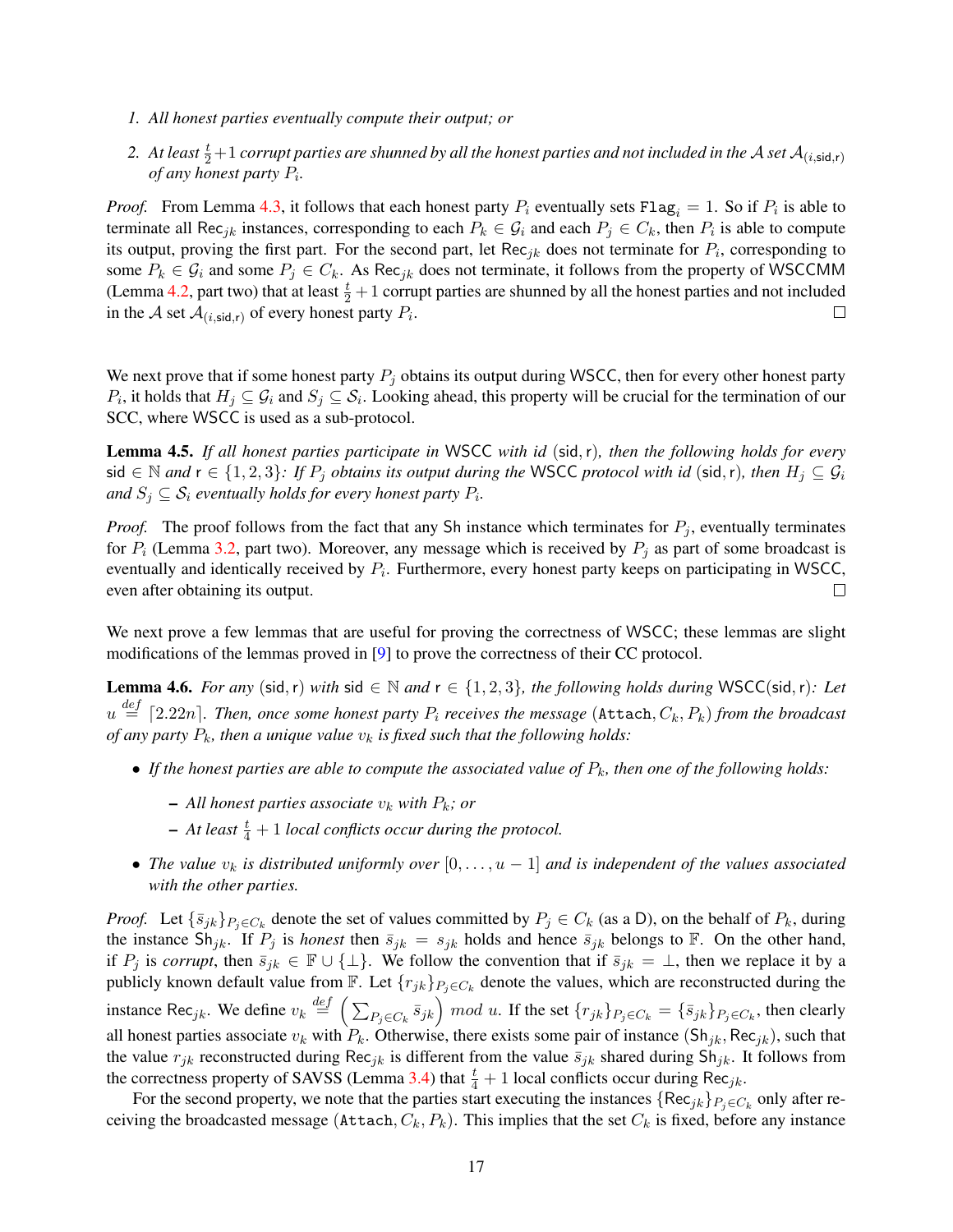in  $\{Rec_{jk}\}_{P_j \in C_k}$  is invoked. The set  $C_k$  consists of at least one *honest* party  $P_j$ . The privacy property of Sh (Lemma [3.5\)](#page-10-1) ensures that the view of the adversary during the instance  $\text{Sh}_{ik}$  is independent of the secret  $s_{jk}$ shared by  $P_i$ . Now since the secrets shared by honest parties during WSCC are mutually independent and uniformly selected from F, it follows that  $v_k$  is uniformly and independently distributed over  $[0, \ldots, u-1]$ .  $\Box$ 

<span id="page-17-0"></span>**Lemma 4.7.** *For any* (sid, r) *with* sid ∈ N *and*  $r$  ∈ {1, 2, 3}, *the following holds during* WSCC(sid, r)*: Once some honest party sets its* Flag *to* 1*, then there exists a set, say* M*, such that:*

- *1. For each*  $P_i \in \mathcal{M}$ , *some honest party receives the message* (Attach,  $C_i$ ,  $P_i$ ) *from the broadcast of*  $P_i$ .
- 2. *Whenever any honest party*  $P_i$  *sets its*  $\text{Flag}_i = 1$ *, it holds that*  $\mathcal{M} \subseteq H_i$ *.*
- 3.  $|\mathcal{M}| \geq \frac{n}{3}$ .

*Proof.* Let  $P_k$  be the first *honest* party to set its Flag variable Flag<sub>k</sub> to one. We set  $M$  to be the set of parties  $P_m$ , who belong to  $G_l$  set of at least  $t + 1$  parties  $P_l$  in the set  $S_k$ . We next show that this set M has all the properties as stated in the lemma.

It is easy to see that  $M \subseteq H_k$ . Hence party  $P_k$  receives the message (Attach,  $C_j, P_j$ ) from the broadcast of every  $P_i \in \mathcal{M}$ . Since  $P_k$  is assumed to be an honest party, the first part of the lemma is proved.

An *honest*  $P_i$  sets Flag<sub>i</sub> to one only when  $S_i$  contains  $2t + 1$  parties. Now note that  $P_m \in \mathcal{M}$  implies that  $P_m$  belongs to  $G_l$  set of at least  $t + 1$  parties  $P_l$  in  $S_k$ . This ensures that there is at least one such  $P_l$ who belongs to  $S_i$ , as well as  $S_k$ . Now  $P_l \in S_i$  implies that  $P_i$  had ensured that  $G_l \subseteq G_i$ . This implies that  $P_m \in \mathcal{M}$  belongs to  $\mathcal{G}_i$ , before party  $P_i$  sets Flag<sub>i</sub> to one. Since  $H_i$  is the instance of  $\mathcal{G}_i$  at the time when  $P_i$ sets Flag<sub>i</sub> to one, it is obvious that  $P_m$  belongs to  $H_i$  as well. This proves the second part of the lemma.

We now proceed to prove the third part of the lemma, for which we use a counting argument. Let  $h =$  $|H_k|$ . We have  $h \ge n-t$ . Now consider an  $h \times n$  table  $\Lambda$  (relative to party  $P_k$ ), such that the  $\Lambda_{l,i}$  entry of  $\Lambda$ is one if and only if the following holds: (a)  $P_k$  has received the message (Ready,  $P_l$ ,  $G_l$ ) from the broadcast of  $P_l$  and included  $P_l$  in the set  $S_k$  before setting  $Flag_k = 1$  and  $(b)P_i \in G_l$ . Then, as per the definition of M, the set M is the set of parties  $P_m$  such that the mth column in  $\Lambda$  contains one at least at  $t + 1$  positions. Notice that each row of  $\Lambda$  contains one at  $n - t$  positions. Thus  $\Lambda$  contains one at  $h(n - t)$  positions.

Let q denote the minimum number of columns in Λ that contain one at least at  $t + 1$  positions. We will show that  $q \geq \frac{n}{3}$  $\frac{n}{3}$ . The worst distribution of one entries in  $\Lambda$  is letting q columns to contain all one entries and letting each of the remaining  $n - q$  columns to contain one at only t locations. This distribution requires  $\Lambda$ to contain one at no more than  $qh + (n - q)t$  positions. But we have already shown that  $\Lambda$  contains one at  $h(n - t)$  positions. So we have

$$
qh + (n - q)t \ge h(n - t).
$$

This gives  $q \geq \frac{h(n-t)-nt}{h-t}$  $\frac{-t}{h-t}$ . Since  $h \ge n - t$  and  $n \ge 3t + 1$ , we have

$$
q \ge \frac{h(n-t) - nt}{h-t} \ge \frac{(n-t)^2 - nt}{n-2t},
$$
  
 
$$
\ge \frac{(n-2t)^2 + nt - 3t^2}{n-2t} \ge n - 2t + \frac{nt - 3t^2}{n-2t}
$$
  
 
$$
\ge n - 2t + \frac{t}{n-2t} \ge \frac{n}{3}.
$$

,

<span id="page-17-1"></span>This shows that  $|\mathcal{M}| = q \geq \frac{n}{3}$  $\frac{n}{3}$ .

 $\Box$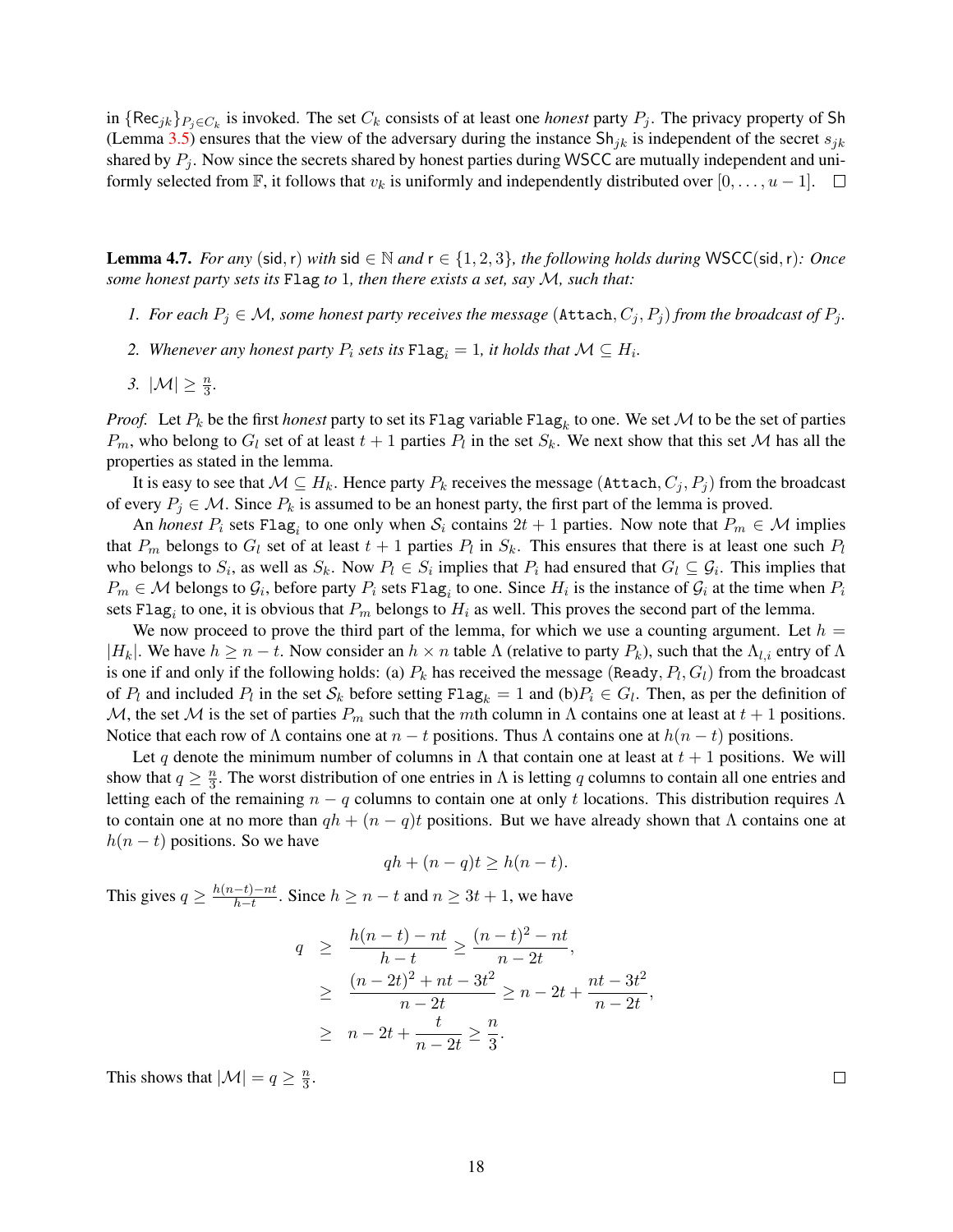**Lemma 4.8 (Correctness of WSCC).** Let  $u \stackrel{def}{=} [2.22n]$ . If the honest parties are able to compute their *output during the* WSCC *protocol with id* (sid, r), then one of the following holds for any sid  $\in \mathbb{N}$  and r ∈ {1, 2, 3}*:*

- *1.* All honest parties output  $\sigma = 0$  with probability at least  $p_0 = 0.139$ . And all honest parties output  $\sigma = 1$  *with probability at least*  $p_1 = 0.63$ *; otherwise*
- 2. At least  $\frac{t}{4} + 1$  *local conflicts occur during the protocol.*

*Proof.* Let  $P_i$  be an arbitrary *honest* party, which is able to compute its output of WSCC. Recall that in WSCC, party  $P_i$  sets its output bit based on the values associated with the parties in  $H_i$ . Moreover, for every  $P_k \in H_i$ , party  $P_i$  receives the message (Attach,  $C_k, P_k$ ) from the broadcast of  $P_k$ . This further guarantees that a uniformly and independently distributed value  $v_k \in [0, \ldots, u-1]$  is fixed, corresponding to  $P_k$  (Lemma [4.6\)](#page-16-0). Now there are two possible cases:

- 1. Case I : For every  $P_k \in H_i$ , party  $P_i$  correctly associates the corresponding  $v_k$ . Here we show that party  $P_i$  outputs zero with probability at least 0.139 and one with probability at least 0.63. There are two possible sub-cases:
	- Let  $M$  be the set of parties, as discussed in Lemma [4.7.](#page-17-0) From the same lemma, it holds that  $\mathcal{M} \subseteq H_i$ . If  $v_k = 0$  holds for some  $P_k \in \mathcal{M}$ , then party  $P_i$  outputs 0 in WSCC. The probability that for at least one party  $P_k \in \mathcal{M}$ , the associated value  $v_k = 0$  is  $1 - (1 - \frac{1}{u})$  $\frac{1}{u}$ )<sup>|M|</sup>. Since  $u = \lceil 2.22n \rceil$  and  $|M| \geq \frac{n}{3}$  (Lemma [4.7,](#page-17-0) part three), we have  $1-(1-\frac{1}{u})$  $\frac{1}{u}$ )<sup>|M|</sup>  $\geq 1 - e^{-0.15} \geq 0.139.$ So, the probability that  $P_i$  outputs  $\sigma = 0$  is at least 0.139.
	- If  $v_k \neq 0$  for every party  $P_k \in H_i$ , then  $P_i$  outputs  $\sigma = 1$ . The probability of this event is at least  $(1 - \frac{1}{n})$  $(\frac{1}{u})^n \ge e^{-0.45} \ge 0.63.$
- 2. Case II : For some  $P_k \in H_i$ , party  $P_i$  associates  $v'_k \neq v_k$ . In this case, from the first part of the Lemma [4.6,](#page-16-0) it holds that at least  $\frac{t}{4} + 1$  local conflicts occur, proving the second part of this lemma.

 $\Box$ 

The following theorem follows from Lemma [4.4-](#page-15-1)[4.8.](#page-17-1) The communication complexity follows from the fact that  $n^2$  instances of (Sh, Rec) are executed inside WSCC.

**Theorem 4.9.** *For any id* (sid, r) *with* sid ∈ N *and*  $r$  ∈ {1, 2, 3}*, protocol* WSCC *with id* (sid, r) *is a* (0.139, 0.63)*-WSCC scheme with communication complexity of*  $\mathcal{O}(n^6 \log |\mathbb{F}|)$  *bits.* 

# 5 The Shunning Common Coin (SCC) Protocol with  $n = 3t + 1$

Here we present our SCC protocol SCC. In SCC, the parties execute three parallel instances of WSCC and it is guaranteed that each party obtains its output in at least two WSCC instances, based on which it decides its outcome for SCC and terminates. Note that different parties may end up using different pairs of WSCC instances to decide their outcome for SCC. Despite this, we ensure that the output of SCC for all honest parties is the same with a probability of at least 0.25. It is precisely to achieve this property for which the parties need to consider the outcome of two WSCC instances. The intuition behind the guaranteed output delivery in two out of the three WSCC instances is as follows: if there is an WSCC instance for which no honest party obtains its output, then the corresponding WSCCMM protocol ensures that communication from at least  $\frac{t}{2}+1$  corrupt parties are ignored by all the honest parties in the remaining WSCC instances. As a consequence, there can be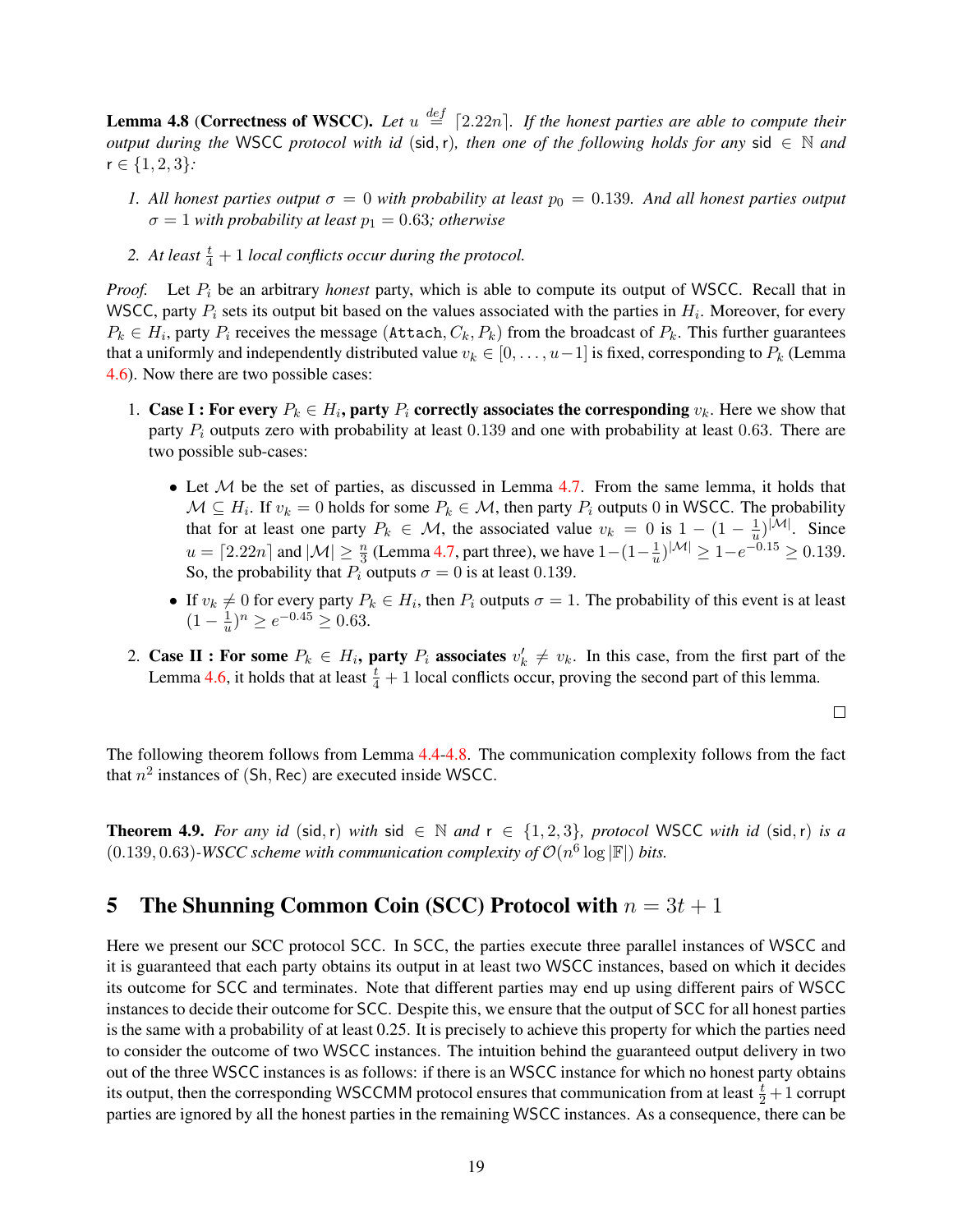at most  $\frac{t}{2} - 1$  corrupt parties participating in the remaining WSCC instances. And these many corrupt parties are not sufficient to prevent output delivery in the remaining WSCC instances.

There might be a problem if a  $P_j$  terminates SCC (and the underlying WSCC instances) *immediately* after obtaining its output in two WSCC instances. This is because a different party, say  $P_i$ , may be still in the process of obtaining its outcome in two WSCC instances. And the participation of *all* honest parties is required for the output delivery in every WSCC instance. This is because output delivery in WSCC instances depend upon the termination of the underlying Rec instances, which is not guaranteed if only a strict subset of honest parties participate in the Rec instances. To deal with this problem, as soon as an honest  $P_i$  obtains its output from two WSCC instances, it broadcasts the identity of these WSCC instances, along with the corresponding  $H_i$  and  $S_i$  sets and then terminates SCC. Every party  $P_i$  who has not yet obtained its output from two WSCC instances check if the broadcasted  $H_j$  and  $S_j$  sets are subset of its own  $G_i$  and  $S_i$  sets respectively, which eventually happens (see Lemma [4.5\)](#page-16-1). As a result,  $P_i$  can now decide its outcome for the WSCC instances based on the received  $H_i$  sets, instead of basing them on  $H_i$  sets (a similar idea is also used in the SCC protocol of [\[22\]](#page-34-3) to ensure guaranteed termination). Protocol SCC is presented in Fig [5.](#page-19-0) Each instance of SCC is identified by a unique id sid  $\in \mathbb{N}$ . Inside SCC, there are three invocations of the WSCC protocol with ids of the form (sid, r), where  $r \in \{1, 2, 3\}$ .

<span id="page-19-0"></span>Figure 5: Protocol SCC(sid): the shunning common coin protocol with  $n = 3t + 1$  and id sid.

Each  $P_i \in \mathcal{P}$  executes the following code:

- 1. Invoke WSCC(sid, r) for  $r = 1, 2, 3$ . Denote the instance WSCC(sid, r) as WSCC<sub>r</sub> and let  $\mathcal{C}_{\text{sid},r,i}, C_{\text{sid},r,i}, \mathcal{G}_{\text{sid},r,i}, \mathcal{S}_{\text{sid},r,i}, S_{\text{sid},r,i}}$  and  $H_{\text{sid},r,i}$  denote the  $\mathcal{C}_i, C_i, \mathcal{G}_i, G_i, \mathcal{S}_i, S_i$  and  $H_i$  sets respectively, built during WSCC<sub>r</sub>. // See protocol WSCC in Section [4](#page-11-1) for the notations.
- 2. If output is obtained during WSCC<sub>r</sub>, include (sid, r) to the decision set  $DS_{(i, sid)}$ , initialized to  $\emptyset$ .
- 3. If  $|DS_{(i, sid)}| \ge 2$  then do the following, followed by terminating WSCC<sub>1</sub>, WSCC<sub>2</sub>, WSCC<sub>3</sub>, along with the underlying WSCCMM, SAVSS-MM instances, followed by terminating SCC:
	- $\circ \ \ \text{Broadcast (Terminate}, P_i, \text{DS}_{(i, \text{sid})}, \{(S_{\text{sid}, r, i}, H_{\text{sid}, r, i})\}_{(\text{sid}, r) \in \text{DS}_{(i, \text{sid})}}).$
	- $\circ$  Output 0 if 0 is computed as the output during WSCC<sub>r</sub> for any (sid, r)  $\in DS_{(i, sid)}$ , else output 1.
- 4. If (Terminate,  $P_j$ ,  $\mathsf{DS}_{(j,\mathsf{sid})},\{(S_{\mathsf{sid},r,j},H_{\mathsf{sid},r,j})\}_{(\mathsf{sid},r)\in \mathsf{DS}_{(j,\mathsf{sid})}})$  is received from the broadcast of some party  $P_j$ , then do the following:

a Check if all the following holds:

- $\circ$   $|DS_{(j, sid)}| \geq 2;$
- $\circ$  For every (sid, r)  $\in \mathsf{DS}_{(j,\mathsf{sid})}$ , the condition  $S_{\mathsf{sid},r,j} \subseteq S_{\mathsf{sid},r,i}$  and  $H_{\mathsf{sid},r,j} \subseteq \mathcal{G}_{\mathsf{sid},r,i}$  holds;
- $\circ$  For every (sid, r)  $\in DS_{(j,\text{sid})}$ , the associated value  $v_k$  of every  $P_k \in H_{\text{sid},r,j}$  is computed during WSCC<sub>r</sub>. // See WSCC in Section [4](#page-11-1) for the meaning of associated values.
- b If all the above holds then do the following, followed by terminating  $WSCC_1$ ,  $WSCC_2$ ,  $WSCC_3$ , along with the underlying WSCCMM, SAVSS-MM instances, followed by terminating SCC.
	- $\circ$  For every (sid, r)  $\in DS_{(j, sid)}$  where output is not yet obtained in WSCC<sub>r</sub>, compute the output of WSCC<sub>r</sub> as follows: If there exists a party  $P_k \in H_{\text{sid},r,j}$  whose associated value  $v_k = 0$ , then set 0 as the output of WSCC<sub>r</sub>. Else, set 1 as the output of WSCC<sub>r</sub>.
	- $\circ$  Output 0 if 0 is the output during WSCC<sub>r</sub> for any (sid, r)  $\in DS_{(j,\text{sid})}$ , else output 1.

Now, we prove the properties of SCC and begin with the termination property. To prove the termination, we prove a crucial lemma, which states that there can be at most one instance  $WSCC<sub>r</sub>$  among  $WSCC<sub>1</sub>$ ,  $WSCC<sub>2</sub>$ and WSCC<sub>3</sub>, such that *no* honest party obtains its output during WSCC<sub>r</sub>.

<span id="page-19-1"></span>Lemma 5.1. *For any* sid ∈ N*, the following holds during the* SCC *protocol with id* sid*: if all the honest*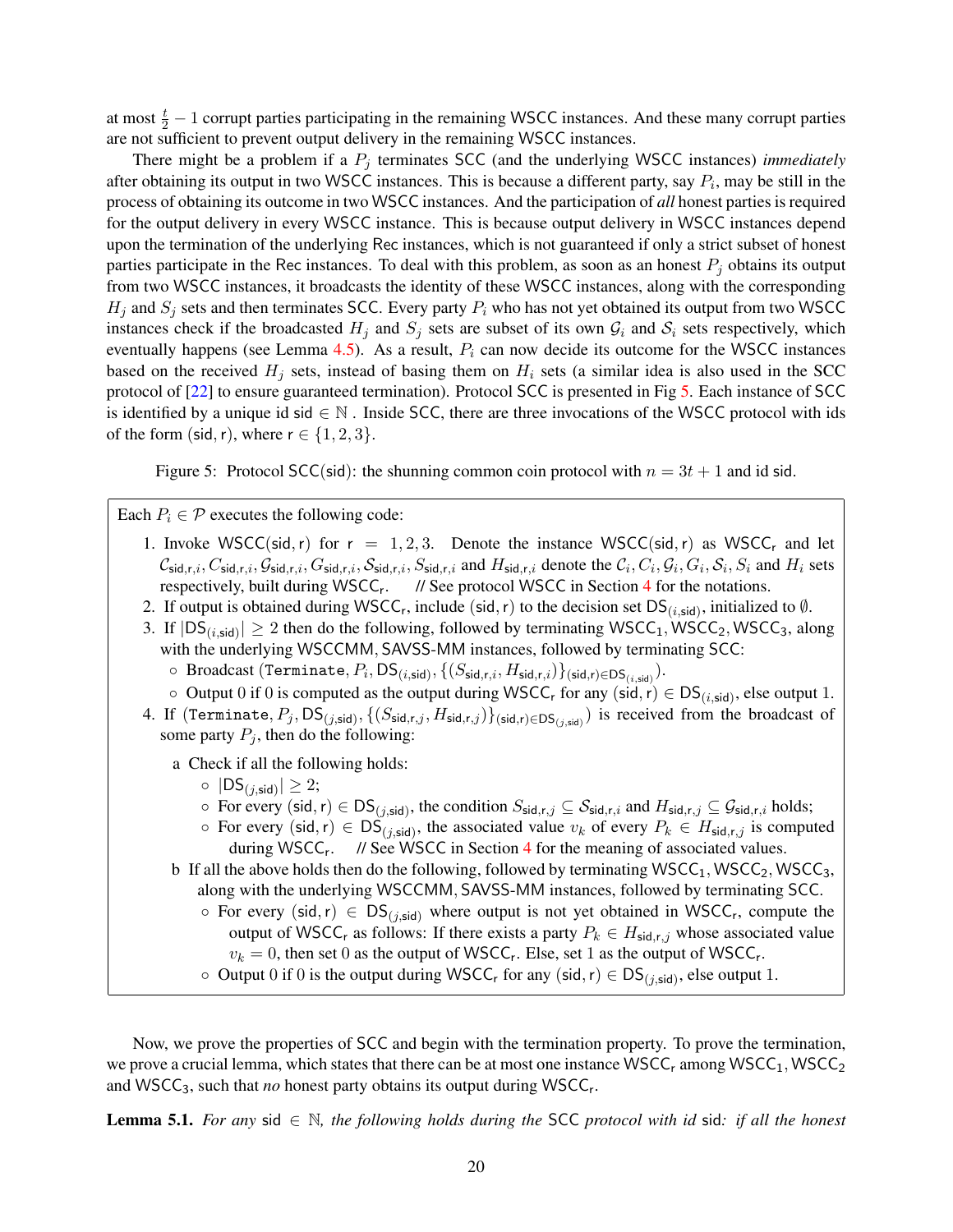*parties participate in* SCC, then there can be at most one instance out of WSCC<sub>1</sub>, WSCC<sub>2</sub> and WSCC<sub>3</sub> in *which no honest party obtains its output.*

*Proof.* Let WSCC<sub>min</sub> denote the first WSCC instance among WSCC<sub>1</sub>, WSCC<sub>2</sub> and WSCC<sub>3</sub>, such that no honest party obtains its output during WSCC<sub>min</sub>. If min  $=$  3, then there is nothing to prove. So consider the case when min < 3. In this case, it follows from Lemma [4.4](#page-15-1) that at least  $\frac{t}{2} + 1$  corrupt parties are shunned and not included in the A set  $A_{(i,\text{sid,min})}$  of all the honest parties  $P_i$ . As a result, the messages of these  $\frac{t}{2}+1$ corrupt parties are not considered by any honest party in the subsequent invocations of WSCC, invoked as part of SCC. That is, for every WSCC<sub>r</sub>, where  $r > min$ , the WSCCMM protocol with id (sid, r) does not allow the messages of the  $\frac{t}{2} + 1$  shunned corrupt parties for processing by WSCC<sub>r</sub>. This implies that there are at most  $\frac{t}{2} - 1$  corrupt parties, whose messages are considered during WSCC<sub>r</sub>. It now follows from the termination property of Rec (Corollary [3.3\)](#page-9-1) that all Rec instances invoked collectively by the honest parties during WSCC<sub>r</sub> eventually terminates. Moreover, as proved in Lemma  $4.3$ , all honest party eventually sets its Flag variable to 1 during WSCC<sub>r</sub>. Hence each honest party eventually obtains its output during WSCC<sub>r</sub>.

We next prove another important property, which is used to prove the termination of SCC. The property states that if some honest party terminates SCC by obtaining its output for two instances of WSCC during SCC, then every other honest party eventually terminates SCC.

<span id="page-20-0"></span>**Lemma 5.2.** For any sid  $\in \mathbb{N}$ , if all honest parties participate in the SCC protocol with id sid, then the fol*lowing holds: if*  $|DS_{(j,\text{sid})}| \geq 2$  *holds for some honest party*  $P_j$ *, then every honest party eventually terminates* SCC*.*

*Proof.* Let  $P_j$  be an honest party such that  $|DS_{(j, sid)}| \ge 2$  holds. This implies that  $P_j$  terminates SCC. In addition, party  $P_j$  broadcasts (Terminate,  $P_j$ , DS $_{(j,\mathsf{sid})},$   $\{(S_{\mathsf{sid},r,i},H_{\mathsf{sid},r,j})\}_{(\mathsf{sid},r)\in \mathsf{DS}_{(j,\mathsf{sid})}})$ . Let  $P_i$  be another honest party, which has not yet terminated SCC. The property of broadcast ensures that  $\hat{P}_i$  eventually receives the above broadcast message. Moreover, from Lemma [4.5,](#page-16-1) it holds that for every WSCC instance (sid,r)  $\in$  $DS_{(j,\text{sid})}$ , the conditions  $S_{\text{sid},r,j} \subseteq S_{\text{sid},r,i}$  and  $H_{\text{sid},r,j} \subseteq \mathcal{G}_{\text{sid},r,i}$  are eventually true. Furthermore, for every  $(\text{sid}, r) \in DS_{(j, \text{sid})},$  party  $P_i$  eventually computes the associated value of every  $P_k \in H_{\text{sid}, r, j}$  during WSCC<sub>r</sub>. This is because since  $P_j$  is able to compute these associated values by terminating the required Rec instances, it holds that  $P_i$  also eventually terminates these Rec instances (follows from Lemma [3.2,](#page-6-0) part three). Hence, as part of SCC, party  $P_i$  eventually computes its output for every WSCC instance (sid, r)  $\in DS_{(j,\text{sid})}$  and hence terminates SCC.  $\Box$ 

<span id="page-20-2"></span>**Lemma 5.3 (Termination of SCC).** *For any* sid, with sid  $\in \mathbb{N}$ , if each honest party participates in the *protocol* SCC *with id* sid*, then each honest party eventually terminates* SCC*.*

*Proof.* From Lemma [5.1,](#page-19-1) there can be at most one instance  $WSCC_1$  among  $WSCC_1$ ,  $WSCC_2$ ,  $WSCC_3$ , for which no honest party obtains its output. This implies that for the remaining two WSCC instances  $WSCC_{r'} \in \{WSCC_1, WSCC_2, WSCC_3\} \setminus WSCC_r$ , there exists at least one honest party which eventually obtains its output for  $WSCC_{r'}$ . The proof now follows from Lemma [5.2.](#page-20-0)  $\Box$ 

We next proceed to prove the correctness of SCC. Note that in SCC, a party  $P_i$  decides its outcome for any WSCC<sub>r</sub>  $\in$  {WSCC<sub>1</sub>, WSCC<sub>2</sub>, WSCC<sub>3</sub>}, either based on its own  $H_i$  set or based on the  $H_j$  set of some other party  $P_j$ , who has obtained its output for WSCC<sub>r</sub>. We first prove that irrespective of the way a party decides its outcome for WSCC<sub>r</sub>, the correctness property for the instance WSCC<sub>r</sub> holds. That is, with probability 0.139 and 0.63, all honest parties output 0 and 1 respectively during WSCC<sub>r</sub>; otherwise at least  $\frac{t}{4} + 1$ local conflicts occur.

<span id="page-20-1"></span>Lemma 5.4. *For any* sid*, with* sid ∈ N*, the following holds in the protocol* SCC *with id* sid*: if the honest parties are able to compute their output during any*  $WSCC_r \in \{WSCC_1, WSCC_2, WSCC_3\}$ , then one of the *following holds:*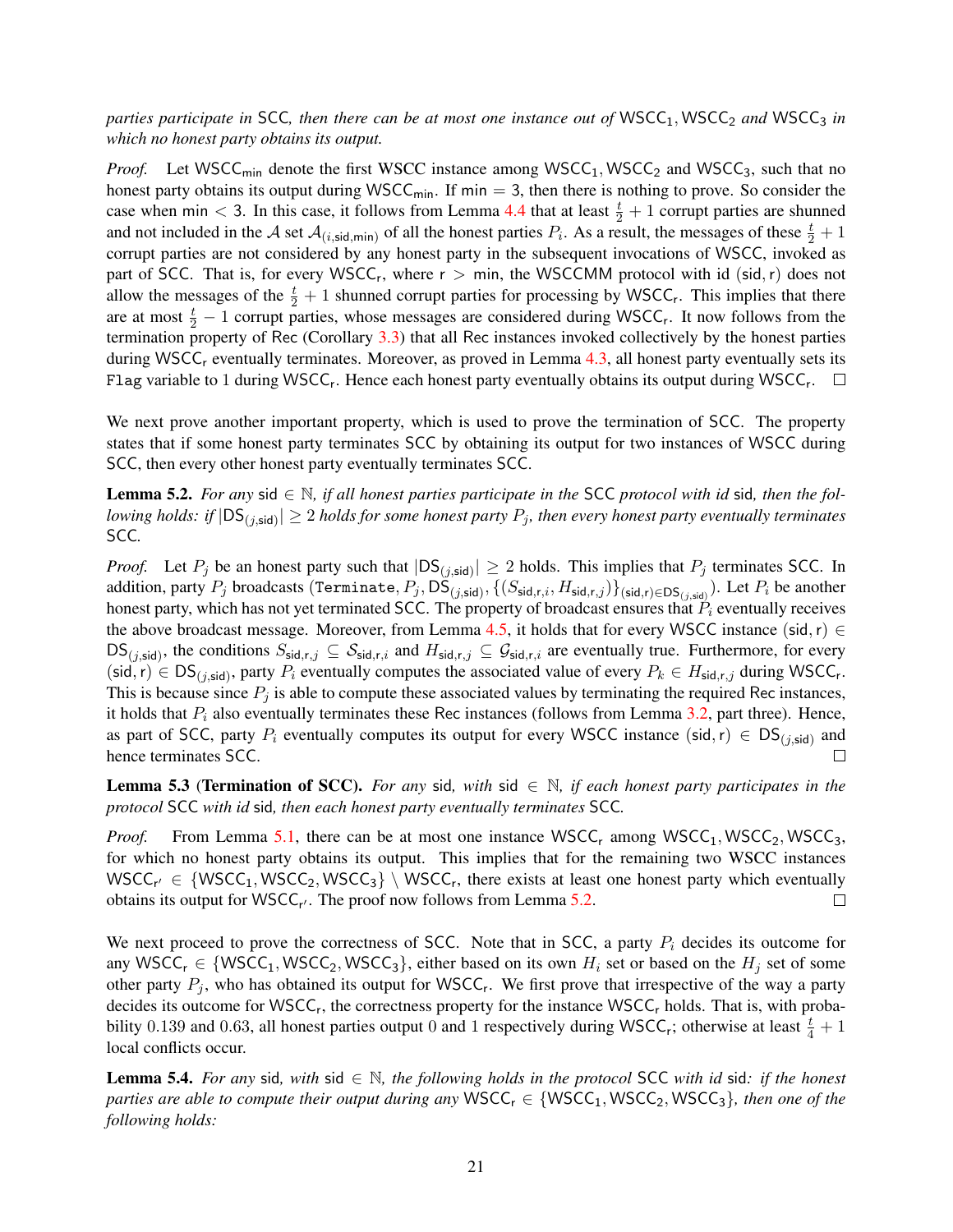- *1.* All honest parties output  $\sigma = 0$  during WSCC<sub>r</sub> with probability at least  $p_0 = 0.139$ . And all honest *parties output*  $\sigma = 1$  *during* WSCC<sub>r</sub> *with probability at least*  $p_1 = 0.63$ *; otherwise*
- 2. At least  $\frac{t}{4} + 1$  *local conflicts occur during the protocol.*

*Proof.* Let  $P_i$  be an arbitrary honest party, such that  $P_i$  is able to compute its output during WSCC<sub>r</sub>  $\in$  $\{WSCC_1, WSCC_2, WSCC_3\}$ . Then there are two possible cases.

- 1. Party  $P_i$  decides its output for WSCC<sub>r</sub> based on its own set<sup>[4](#page-21-0)</sup>  $H_{\text{sid},r,i}$ : In this case, the proof is exactly the same as in Lemma [4.8](#page-17-1) and follows from the correctness property of WSCC.
- 2. Party  $P_i$  decides its output for WSCC, based on some other set<sup>[5](#page-21-1)</sup>  $H_{\text{sid},r,j}$ : Here there are two further sub-cases. For any  $P_k \in H_{\text{sid},r,j}$ , let  $v_k \in [0, \ldots, u-1]$  denote the uniformly random value, which is guaranteed to exist, as per Lemma [4.6.](#page-16-0) If  $P_i$  is able to correctly associate  $v_k$  for every  $P_k \in H_{\text{sid},r,j}$ , then again the proof is exactly the same as in Lemma [4.8.](#page-17-1) On the other hand, if for some  $P_k \in H_{\text{sid},r,j}$ , party  $P_i$  associates  $v'_k \neq v_k$ , then as per Lemma [4.6,](#page-16-0) at least  $\frac{t}{4} + 1$  local conflicts occur.

 $\Box$ 

We next prove that if it is ensured that for every WSCC instance  $WSCC<sub>r</sub> \in \{WSCC<sub>1</sub>, WSCC<sub>2</sub>, WSCC<sub>3</sub>\}$ for which all honest parties are able to compute their output, 0 and 1 can be the potential common outcome with probability 0.139 and 0.63 respectively, then for every value  $\sigma \in \{0, 1\}$ , with probability at least 0.25, all honest parties output  $\sigma$  in SCC.

<span id="page-21-3"></span>Lemma 5.5. *For any* sid*, with* sid ∈ N*, the following holds in the protocol* SCC *with id* sid*: if it is ensured that for every* WSCC<sub>r</sub>  $\in$  {WSCC<sub>1</sub>, WSCC<sub>2</sub>, WSCC<sub>3</sub>} *for which all honest parties are able to compute their output, the parties output* 0 *and* 1 *with probability* 0.139 *and* 0.63 *respectively, then for every value*  $\sigma \in \{0, 1\}$ *, with probability at least* 0.25*, all honest parties output* σ *on terminating* SCC

*Proof.* Let for every WSCC<sub>r</sub>  $\in$  {WSCC<sub>1</sub>, WSCC<sub>2</sub>, WSCC<sub>3</sub>} where all the honest parties are able to compute their output, 0 and 1 occurs as the common output with probability 0.139 and 0.63 respectively. In SCC, each party sets its output based on the outcome of two WSCC instances for which the party is able to compute its local output. Due to asynchrony, different honest parties may consider different pairs of WSCC instances from  $\{WSCC_1, WSCC_2, WSCC_3\}$  to decide their output for SCC. Now in order that all the honest parties output 0 in SCC, the honest parties should output 0 in at least *two* WSCC instances  $\frac{6}{5}$  $\frac{6}{5}$  $\frac{6}{5}$  out of WSCC<sub>1</sub>, WSCC<sub>2</sub> and WSCC3. The probability that at least two WSCC instances output 0 for all the honest parties is at least  $1-(1-0.139)^2 \ge 0.25$ . Hence, the probability that all honest parties output  $\sigma = 0$  is at least 0.25. Similarly, in order that all the honest parties output 1 in SCC, the parties should output 1 in all the three WSCC instances WSCC<sub>1</sub>, WSCC<sub>2</sub> and WSCC<sub>3</sub>. The probability of this is at least  $(0.63)^3 \ge 0.25$ .  $\Box$ 

Finally, we state the correctness property for SCC, which simply follows from Lemma [5.4](#page-20-1) and Lemma [5.5](#page-21-3) respectively.

<span id="page-21-4"></span>Lemma 5.6 (Correctness of SCC). *For any* sid *with* sid ∈ N*, if each honest party participates in the protocol* SCC *with id* sid*, then one of the following holds:*

<span id="page-21-0"></span><sup>&</sup>lt;sup>4</sup>In this case,  $P_i$  executes step 3 of SCC to decide its output for WSCC<sub>r</sub>.

<span id="page-21-2"></span><span id="page-21-1"></span><sup>&</sup>lt;sup>5</sup>In this case,  $P_i$  executes step 4(b) of SCC to decide its output for WSCC<sub>r</sub>

<sup>&</sup>lt;sup>6</sup>Otherwise, if the common outputs for the honest parties in  $WSCC<sub>1</sub>$ , WSCC<sub>2</sub> and WSCC<sub>3</sub> are 0, 1 and 1 respectively, then due to asynchrony some honest parties may end up considering 0, 1 to determine their output for SCC, while others may end up considering 1, 1 to determine their output for SCC, leading to different outputs for the parties.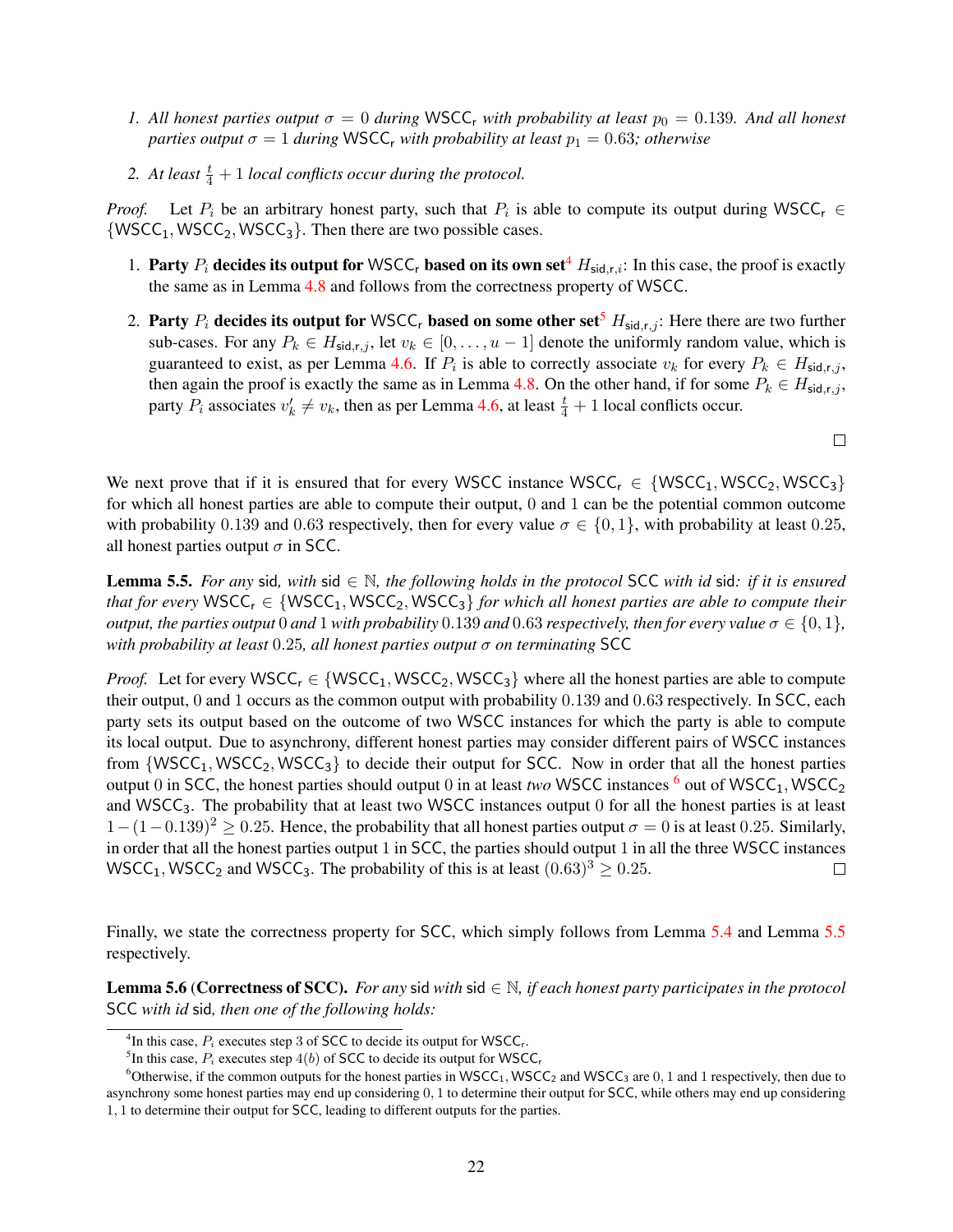- *1.* For every  $\sigma \in \{0, 1\}$ , with probability at least 0.25, all honest parties output  $\sigma$  on terminating SCC; or
- 2. At least  $\frac{t}{4} + 1$  *local conflicts occur during the protocol.*

The following theorem follows from Lemma [5.3-](#page-20-2)[5.6.](#page-21-4) The communication complexity follows from the fact that three instances of WSCC are invoked inside SCC.

**Theorem 5.7.** For every sid  $\in \mathbb{N}$ , protocol SCC is a  $\frac{1}{4}$ -SCC scheme, with communication complexity of  $\mathcal{O}(n^6 \log |\mathbb{F}|)$  *bits.* 

# 6 Almost-Surely Terminating ABA

The design of our almost-surely terminating ABA protocol ABA from SCC is exactly the same as that of [\[1,](#page-33-8) [22\]](#page-34-3). We first recall a voting protocol called Vote from [\[8\]](#page-33-7), which will be used in our ABA protocol. The current description of Vote and its properties is reproduced from [\[19\]](#page-34-2).

### 6.1 Existing Voting Protocol

Informally, the voting protocol does "whatever can be done deterministically" to reach agreement. In a voting protocol, every party has a single bit as input. The protocol tries to find out whether there is a detectable majority for some value among the inputs of the parties. In the protocol, each party's output can have *five* different forms:

- 1. For  $\sigma \in \{0, 1\}$ , the output  $(\sigma, 2)$  stands for "overwhelming majority for  $\sigma$ ";
- 2. For  $\sigma \in \{0, 1\}$ , the output  $(\sigma, 1)$  stands for "distinct majority for  $\sigma$ ";
- 3. The output  $(Λ, 0)$  stands for "non-distinct majority".

The voting protocol ensures the following properties:

- 1. If each honest party has the same input  $\sigma$ , then each honest party outputs  $(\sigma, 2)$ ;
- 2. If some honest party outputs  $(\sigma, 2)$ , then every other honest party outputs either  $(\sigma, 2)$  or  $(\sigma, 1)$ ;
- 3. If some honest party outputs ( $\sigma$ , 1) and no honest party outputs ( $\sigma$ , 2) then each honest party outputs either  $(\sigma, 1)$  or  $(\Lambda, 0)$ .

The voting protocol consists of three "stages", each having a similar structure. The protocol called Vote is presented in Fig [6.](#page-23-0) In the protocol, each party  $P_i$  has the input bit  $x_i$ . Each instance of Vote has a unique id sid associated with it, where sid  $\in \mathbb{N}$ . For simplicity, we do not associate sid explicitly in the protocol steps of Vote.

The properties of the protocol Vote are stated in the following lemmas, whose proofs are available in [\[8\]](#page-33-7). For the sake of completeness, we recall the proofs here.

<span id="page-22-1"></span>Lemma 6.1 ([\[8\]](#page-33-7)). *For any* sid ∈ N*, each honest party terminates the protocol* Vote *with id* sid *in a constant time.*

<span id="page-22-0"></span>*Proof.* Every honest party  $P_i$  broadcasts its input  $x_i$ . As there are at least  $n - t$  honest parties, from the properties of broadcast, for every honest  $P_i$ , eventually  $|\mathcal{X}_i| = |\mathcal{Y}_i| = |Z_i| = n - t$  holds. Consequently, every honest  $P_i$  terminates the protocol in a constant time.  $\Box$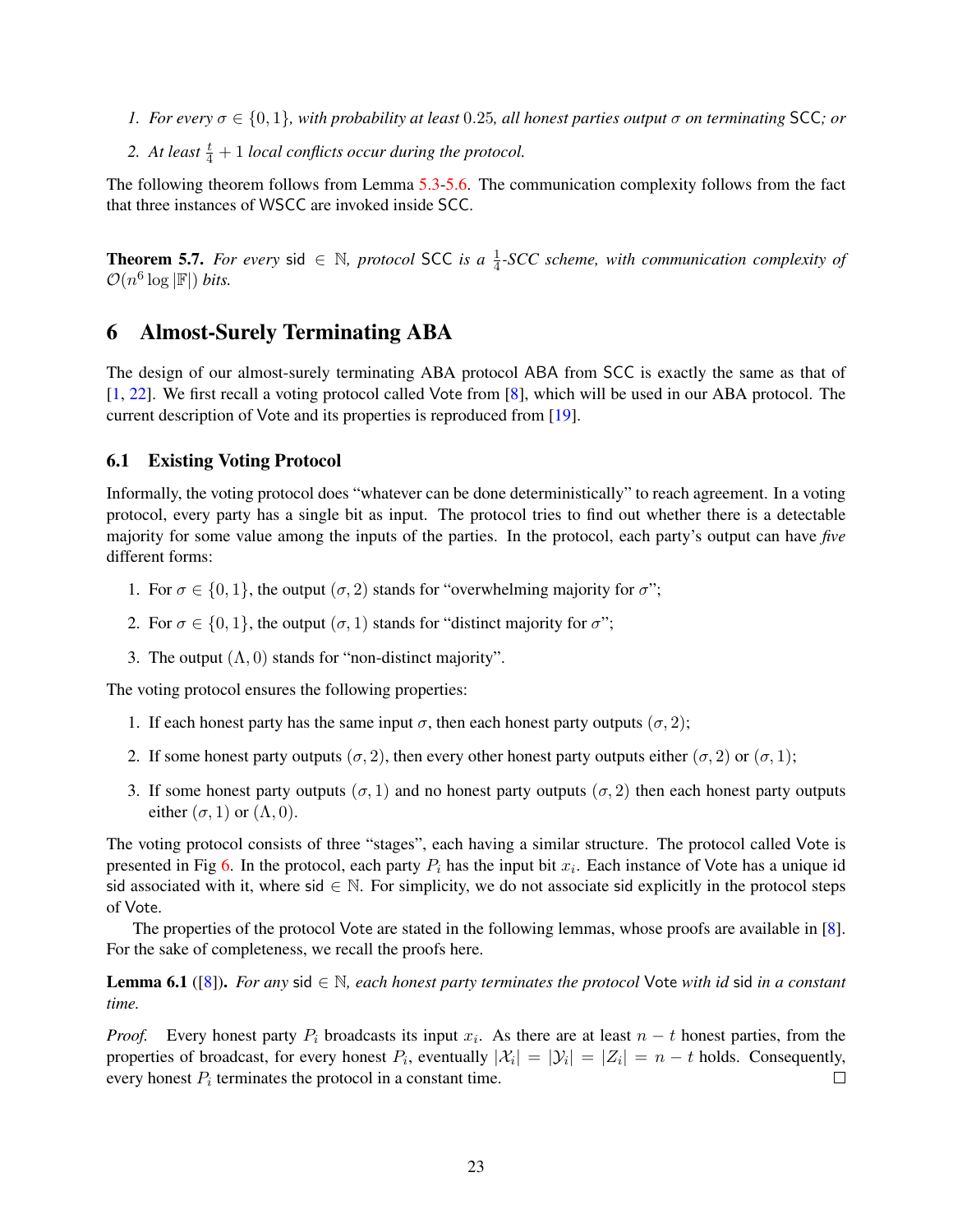<span id="page-23-0"></span>Protocol Vote(sid) For  $i = 1, \ldots, n$ , every party  $P_i \in \mathcal{P}$  executes the following code: 1. On input  $x_i$ , broadcast (input,  $P_i$ ,  $x_i$ ). 2. Create a dynamic set  $\mathcal{X}_i$ , which is initialized to  $\emptyset$ . Add  $(P_j, x_j)$  to  $\mathcal{X}_i$  if  $(\text{input}, P_j, x_j)$  is received from the broadcast of  $P_i$ . 3. Wait until  $|\mathcal{X}_i| = n - t$ . Assign  $X_i = \mathcal{X}_i$ . Set  $a_i$  to the majority bit among  $\{x_j \mid (P_j, x_j) \in X_i\}$ and broadcast  $(\text{vote}, P_i, X_i, a_i)$ . 4. Create a dynamic set  $\mathcal{Y}_i$ , which is initialized to  $\emptyset$ . Add  $(P_j, X_j, a_j)$  to  $\mathcal{Y}_i$  if  $(\forall \text{ote}, P_j, X_j, a_j)$  is received from the broadcast of  $P_j$ ,  $X_j \subseteq \mathcal{X}_i$ , and  $a_j$  is the majority bit of  $X_j$ . 5. Wait until  $|\mathcal{Y}_i| = n - t$ . Assign  $Y_i = \mathcal{Y}_i$ . Set  $b_i$  to the majority bit among  $\{a_j \mid (P_j, X_j, a_j) \in Y_i\}$ and broadcast (re-vote,  $P_i, Y_i, b_i$ ). 6. Create a set  $Z_i$ , which is initialized to  $\emptyset$ . Add  $(P_j, Y_j, b_j)$  to  $Z_i$  if  $(\text{re}-\text{vote}, P_j, Y_j, b_j)$  is received from the broadcast of  $P_j$ ,  $Y_j \subseteq Y_i$ , and  $b_j$  is the majority bit of  $Y_j$ . 7. Wait until  $|Z_i| = n - t$ . If all the parties  $P_j \in Y_i$  have the same vote  $a_j = \sigma$ , then output  $(\sigma, 2)$ and terminate. Otherwise, if all the parties  $P_i \in Z_i$  have the same re-vote  $b_i = \sigma$ , then output  $(\sigma, 1)$  and terminate. Otherwise, output  $(Λ, 0)$  and terminate.

**Lemma 6.2** ([\[8\]](#page-33-7)). *For any* sid  $\in \mathbb{N}$ , *if every honest party has the same input*  $\sigma$  *for the* Vote *protocol with id* sid, then each honest party outputs  $(\sigma, 2)$  *in the* Vote *protocol with id* sid.

*Proof.* Consider an arbitrary honest party  $P_i$ . If all the honest parties have the same input  $\sigma$ , then at most t (corrupt) parties may broadcast  $\overline{\sigma}$  as their input. Therefore, it is easy to see that *every*  $P_k \in \mathcal{Y}_i$  must have broadcasted its vote  $b_k = \sigma$ . Hence the honest  $P_i$  outputs  $(\sigma, 2)$ .  $\Box$ 

<span id="page-23-1"></span>**Lemma 6.3** ([\[8\]](#page-33-7)). *For any id* sid  $\in \mathbb{N}$ , *if some honest party outputs* ( $\sigma$ , 2) *during the* Vote *protocol with id* sid, then every other honest party outputs either  $(\sigma, 2)$  or  $(\sigma, 1)$  during the Vote protocol with id sid.

*Proof.* Let an *honest*  $P_i$  outputs  $(\sigma, 2)$ . This implies that every  $P_j \in Y_i$  broadcasts vote  $a_j = \sigma$ . As  $|Y_i| = 2t + 1$ , it implies that for every other *honest* party  $P_k$ , it holds that  $|Y_i \cap Y_k| \ge t + 1$  and so  $P_k$  is bound to broadcast re-vote  $b_k = \sigma$  and hence outputs either  $(\sigma, 2)$  or  $(\sigma, 1)$ .  $\Box$ 

<span id="page-23-2"></span>**Lemma 6.4** ([\[8\]](#page-33-7)). *For any id* sid  $\in \mathbb{N}$ , if some honest party outputs  $(\sigma, 1)$  and no honest party outputs  $(\sigma, 2)$ *during the* Vote *protocol with id* sid*, then every other honest party outputs either* (σ, 1) *or* (Λ, 0) *during the* Vote *protocol with id* sid*.*

*Proof.* Assume that an *honest* party  $P_i$  outputs  $(\sigma, 1)$ . This implies that all the parties  $P_j \in Z_i$  broadcasts the same re-vote  $b_j = \sigma$ . Since  $|Z_i| = n - t$ , in the worst case there can be most t parties (outside  $Z_i$ ) who may broadcast  $r = -\text{vote } \overline{\sigma}$ . Thus it is clear that no honest party outputs  $(\overline{\sigma}, 1)$ . Now since the honest parties in  $Z_i$  broadcast their re-vote as  $\sigma$ , there must be at least  $t + 1$  parties who broadcasts their vote as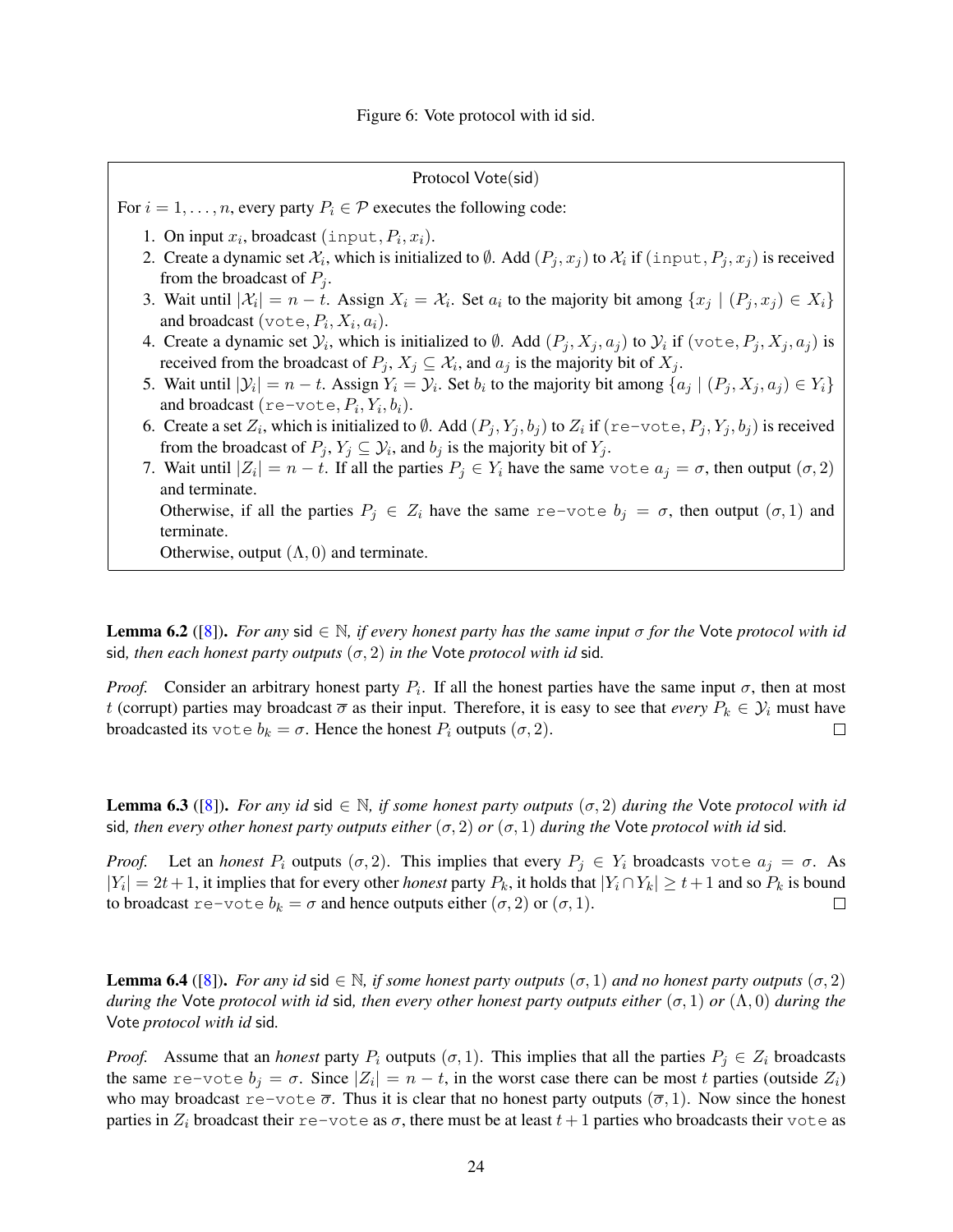σ. Thus no honest party outputs ( $\overline{\sigma}$ , 2) for which at least  $n - t = 2t + 1$  parties are required to broadcast their vote as  $\overline{\sigma}$ . Hence no honest party outputs from  $\{(\overline{\sigma}, 2), (\overline{\sigma}, 1)\}\$ . Therefore the honest parties output either  $(\sigma, 1)$  or  $(\Lambda, 0)$ .  $\Box$ 

The communication complexity of the protocol Vote is stated in the following lemma.

**Lemma 6.5.** *Protocol* Vote *has a communication complexity of*  $O(n^4 \log n)$  *bits.* 

*Proof.* In the protocol, each party broadcasts X, Y and Z sets, each containing the identity of  $\mathcal{O}(n)$  parties. Since the identity of each party can be represented by  $\log n$  bits, the protocol requires a broadcast of  $\mathcal{O}(n^2 \log n)$  bits and hence a total communication of  $\mathcal{O}(n^4 \log n)$  bits.  $\Box$ 

### 6.2 The ABA Protocol

Given protocol SCC and Vote, we design our ABA protocol called ABA for a single bit (Fig [7\)](#page-25-0), following [\[1,](#page-33-8) [22\]](#page-34-3). The protocol is based on the idea of [\[8\]](#page-33-7), which uses CC and Vote for several rounds to decide the outcome. In our case, we replace the CC protocol by our SCC protocol. In the protocol, during each iteration, every party computes a "modified input" value. In the first iteration, the modified input of a party  $P_i$  is its private input bit (for the ABA protocol)  $x_i$ . In each iteration, the parties execute an instance of the protocol Vote and SCC *sequentially*, that is, a party participates in the instance of SCC, only after terminating the instance of Vote (the reason for this provision will be clear while proving the properties of the ABA protocol). If a party outputs  $(\sigma, 1)$  in the instance of the Vote protocol, implying that it finds a "distinct majority" for the value  $\sigma$ , then the party sets its modified input for the next iteration to  $\sigma$ , irrespective of the value which is going to be output in the instance of SCC; otherwise, the party sets its modified input for the next iteration to be the output of the SCC protocol, which is invoked by all the parties in each iteration, irrespective of whether the output of the SCC protocol is used or not by the parties for setting the modified inputs for the next iteration. Once a party outputs  $(\sigma, 2)$  in an instance of the Vote protocol, implying that it finds an "overwhelming majority" for the value  $\sigma$ , then it broadcasts  $\sigma$ . Finally, once a party receives  $\sigma$  from the broadcast of  $t + 1$  parties, it outputs  $\sigma$  and terminates.

We now proceed to prove the properties of ABA, which are similar to [\[22\]](#page-34-3), which in turn are slight variants of the properties proved in [\[9\]](#page-33-6). We first prove the validity property.

#### <span id="page-24-1"></span>**Lemma 6.6.** *If all the honest parties have the same input*  $\sigma$ , *then each honest party outputs*  $\sigma$  *during* ABA.

*Proof.* If every honest party has the same input  $\sigma$  during the ABA protocol, then by Lemma [6.2,](#page-22-0) all honest party outputs  $(y_1, m_1) = (\sigma, 2)$  at the end of the Vote protocol during the first iteration. Hence every honest party broadcasts the message (Terminate with  $\sigma$ ) during the first iteration. As there are at least  $n-t$  honest parties, each honest party eventually receives  $n - t$  (Terminate with  $\sigma$ ) broadcast message and at most t (Terminate with  $\overline{\sigma}$ ) broadcast message. Consequently, each honest party outputs  $\sigma$  and terminates the protocol at the end of second iteration.  $\Box$ 

<span id="page-24-0"></span>We next prove the agreement property.

Lemma 6.7. *In protocol* ABA*, if some honest party terminates with output* σ*, then every other honest party eventually terminates* ABA *with output* σ*.*

*Proof.* We first show that if an honest party broadcasts (Terminate with  $\sigma$ ) for some value  $\sigma$ , then every other honest party eventually broadcasts (Terminate with  $\sigma$ ). Let k be the first iteration, when some honest party, say  $P_i$ , broadcasts (Terminate with  $\sigma$ ). Then, from the property of Vote protocol (Lemma  $6.3$ ), every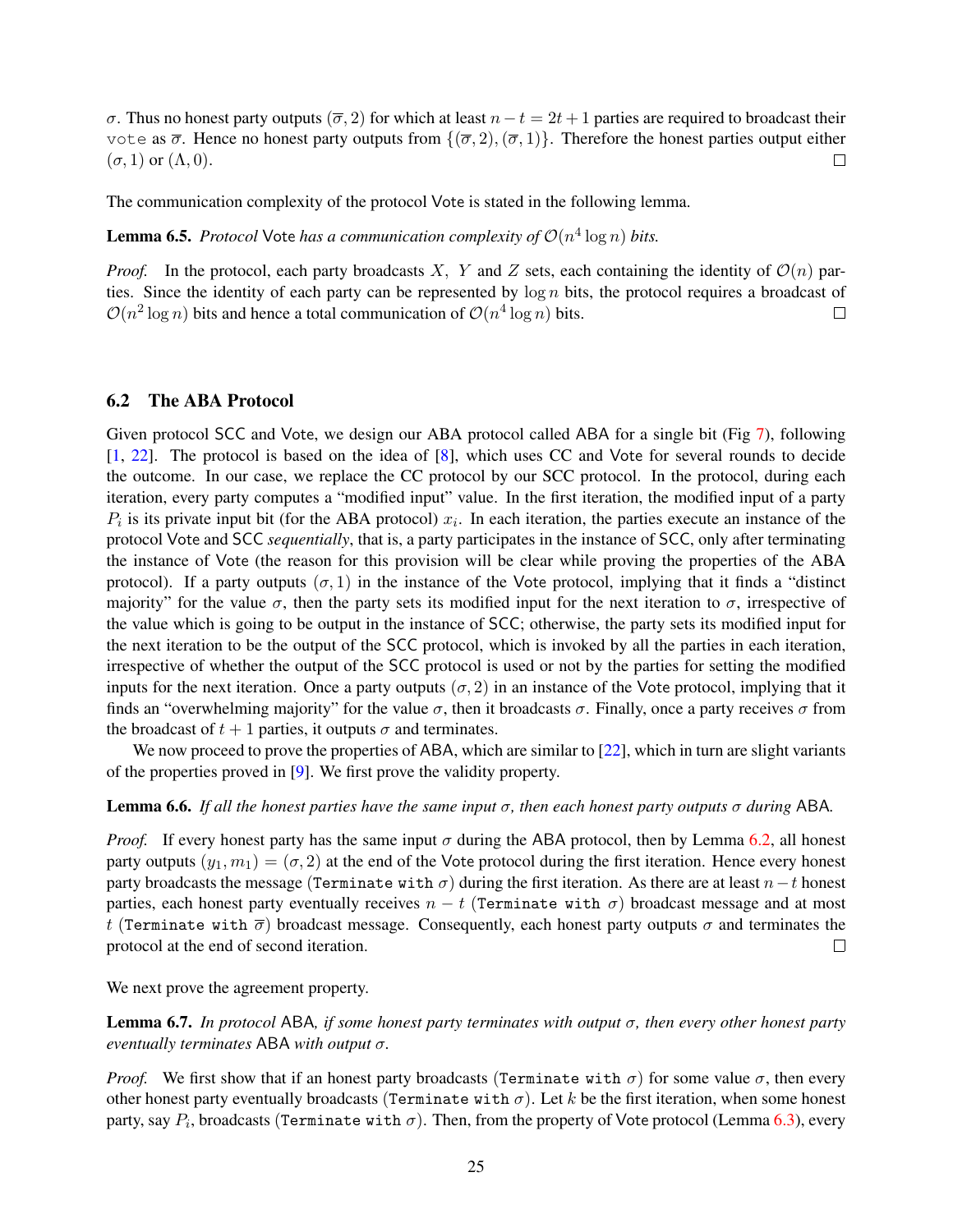Figure 7: Almost-surely terminating ABA protocol for a single bit with  $n = 3t + 1$ .

ABA

<span id="page-25-0"></span>Each  $P_i \in \mathcal{P}$  executes the following code:

- 1. Set sid = 0 and  $v_i = x_i$ , where  $x_i \in \{0, 1\}$  is the input bit for party  $P_i$ .
- 2. Repeat until terminating: (each iteration is considered as a round)
	- a. Set sid = sid + 1. Participate in Vote(sid) with input  $v_{\text{sid}}$  and wait for its termination. Let  $(y_{\text{sid}}, m_{\text{sid}})$  denote the output of Vote(sid).
	- b. Invoke SCC(sid) and wait until its termination. Let  $c_{sid}$  denote the output of SCC(sid).
	- c. Consider the following cases:
		- i. If  $m_{\text{sid}} = 2$ , then set  $v_{\text{sid}+1} = y_{\text{sid}}$  and broadcast the message (Terminate with  $v_{\text{sid}}$ ). Participate in only one more instance of Vote protocol and only one more instance of SCC.
		- ii. If  $m_{\text{sid}} = 1$ , then set  $v_{\text{sid}+1} = y_{\text{sid}}$ .
		- iii. Else, set  $v_{\text{sid}+1} = c_{\text{sid}}$
	- d. Upon receiving the message (Terminate with  $\sigma$ ) for some value  $\sigma \in \{0,1\}$  from the broadcast of  $t + 1$  different parties, output  $\sigma$  and terminate the protocol.

honest party outputs  $y_k = \sigma$  and either  $m_k = 2$  or  $m_k = 1$  at the end of Vote(k). Hence no honest party broadcasts (Terminate with  $\overline{\sigma}$ ) during iteration k. Furthermore, all honest parties (including  $P_i$ ) participate in Vote $(k + 1)$  with input  $\sigma$ . So from the property of Vote (Lemma [6.2\)](#page-22-0), at the end of Vote $(k + 1)$ , each honest party has  $(y_{k+1}, m_{k+1}) = (\sigma, 2)$ . Hence, each honest party broadcasts (Terminate with  $\sigma$ ) either during iteration k or  $k + 1$ .

Now let some honest party, say  $P_h$ , terminate ABA with output  $\sigma$ . This implies that  $P_h$  receives (Terminate with  $\sigma$ ) broadcast message from  $t + 1$  different parties. This implies that at least one honest party broadcasts (Terminate with  $\sigma$ ). Consequently, each honest party eventually broadcasts (Terminate with  $\sigma$ ). Hence, each honest party eventually receives  $n - t$  (Terminate with  $\sigma$ ) broadcast message and at most t (Terminate with  $\bar{\sigma}$ ) broadcast message. Hence, each honest party outputs  $\sigma$ .  $\Box$ 

We next prove a crucial lemma, which states that at the end of each iteration, the updated value of all honest parties will be the same with probability at least  $\frac{1}{4}$ , or  $\frac{t}{4} + 1$  *new* local conflicts occur.

<span id="page-25-1"></span>Lemma 6.8. *In protocol* ABA*, if all honest parties initiate and complete iteration* k*, then one of the following holds:*

- With probability at least  $\frac{1}{4}$ , all honest parties have the same value for  $v_{k+1}$ ; or
- *A new set of*  $\frac{t}{4} + 1$  *local conflicts occur.*

*Proof.* We first note that  $P_i$  is *honest* and if at all any local conflict  $(P_i, P_j)$  occurs during iteration k of ABA, then the conflict is different from any local conflict of the form  $(P_i, \star)$ , which could have occurred during any iteration k' of ABA, where  $k' < k$ . On contrary, let the local conflict  $(P_i, P_j)$  occurs both during iteration k' as well as k. Since the conflict occurs during the iteration  $k'$ , it follows that during the execution of SCC( $k'$ ), one of the underlying memory management protocols includes  $P_j$  to the set  $\mathcal{B}_i$ . As a result, any communication from party  $P_j$  is completely ignored by  $P_i$  in any instance  $SCC(k)$ , with  $k > k'$ . Consequently, the local conflict  $(P_i, P_j)$  does not re-occur during iteration k, which is a contradiction.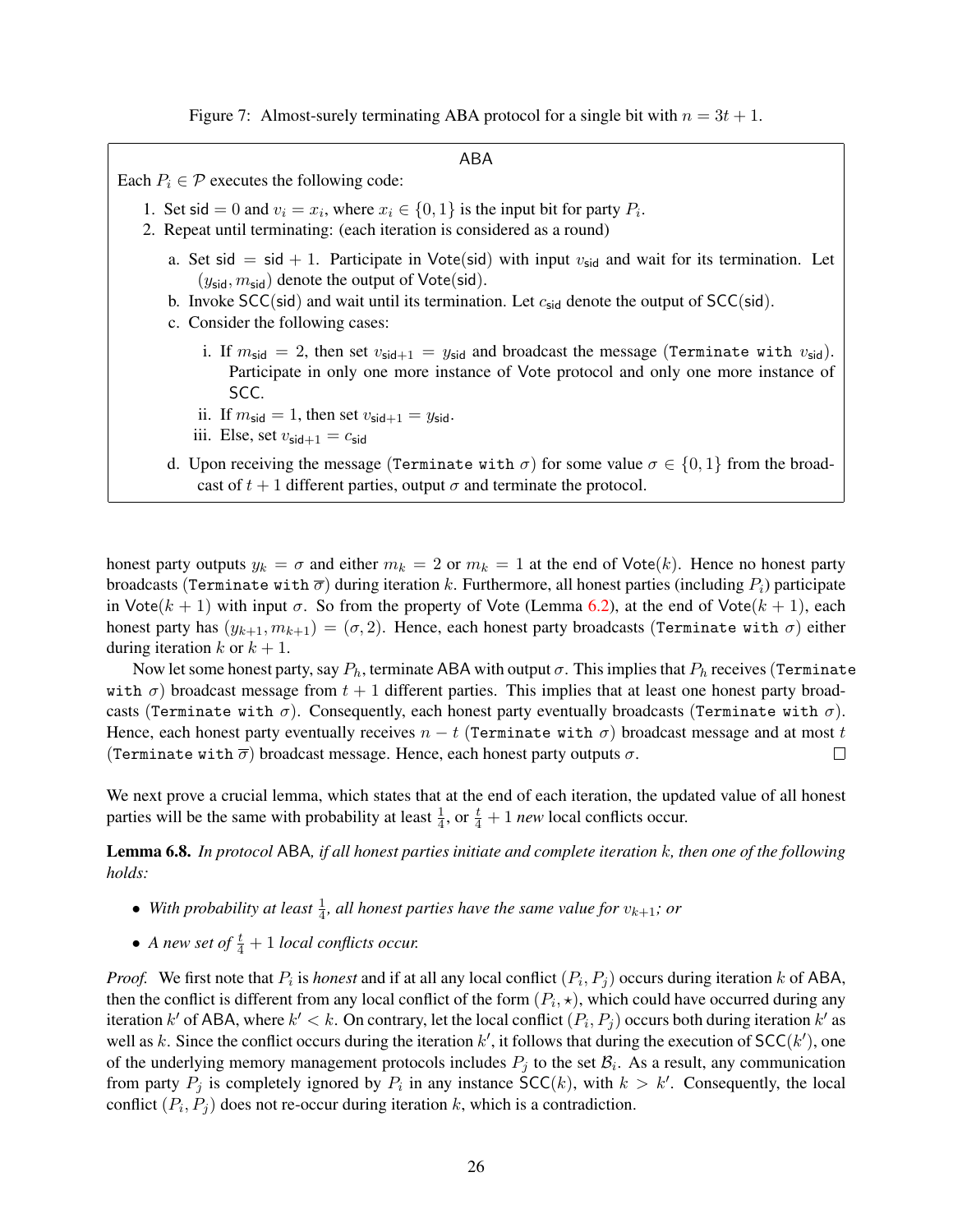Now to prove the lemma statement, we have to consider two cases. If all honest parties set  $v_{k+1}$  to the output of  $SCC(k)$  (namely by executing step 2.c(iii) of ABA), then the lemma is true as per the correctness property of SCC (Lemma [5.6\)](#page-21-4). Otherwise, let some honest party set  $v_{k+1}$  to the output of Vote(k). That is, some honest party sets  $v_{k+1} = \sigma$  for some  $\sigma \in \{0, 1\}$ , either during step 2.c(i) or step 2.c(ii) of iteration k. The property of Vote (Lemma [6.4\)](#page-23-2) ensures that the other honest parties who set  $v_{k+1}$  either during step 2.c(i) or step 2.c(ii) of iteration k, never set  $v_{k+1}$  to  $\bar{\sigma}$ . The correctness property of SCC (Lemma [5.6\)](#page-21-4) ensures that with probability at least  $\frac{1}{4}$ , the outcome of SCC(k) is the same as  $\sigma$  for all the honest parties, or otherwise a set of  $\frac{t}{4} + 1$  local conflicts are revealed. Hence, even for the honest parties who set  $v_{k+1}$  as the output of Vote(k) instead of SCC(k), the value  $v_{k+1}$  is either set to  $\sigma$  or a set of  $\frac{t}{4}+1$  local conflicts are revealed.

As a corollary of Lemma [6.8,](#page-25-1) we can state that there can be at most  $8t + 4$  iterations where the honest parties have the same updated value at the end with probability *strictly less* than  $\frac{1}{4}$ . This is because there are at most  $(n - t)t$  different local conflicts which can occur throughout ABA. From Lemma [6.8,](#page-25-1) if the honest parties do not have the same updated value at the end of an iteration with probability  $\frac{1}{4}$  or more, a new set of  $\frac{t}{4} + 1$  local conflicts occur. Hence there can be at most  $\frac{(n-t)t}{\frac{t}{4}+1} \le 8t + 4$  such iterations, as  $n = 3t + 1$ . We formally state this property, which will be crucial while proving the expected running time of ABA.

<span id="page-26-1"></span>Corollary 6.9. *Let* I *denote the set of iterations* k *in* ABA*, such that all the honest parties terminate iteration* k but have the same value for  $v_{k+1}$  with probability less than  $\frac{1}{4}$ . Then  $|\mathcal{I}| \leq 8t + 4$ .

<span id="page-26-0"></span>Lemma 6.10. *The honest parties terminate* ABA *within constant time after the first honest party broadcasts the message* (Terminate with  $\sigma$ ) *for some*  $\sigma \in \{0, 1\}$ *.* 

*Proof.* Assume that in ABA, the first honest party broadcasts the message (Terminate with  $\sigma$ ) for some  $\sigma \in \{0, 1\}$  during iteration k. Then all honest participate in  $\text{Vote}(k + 1)$  as well as  $\text{SCC}(k + 1)$ . As seen in the proof of Lemma [6.7,](#page-24-0) every honest party broadcasts the message (Terminate with  $\sigma$ ) by iteration  $k + 1$ . All these instances of broadcast complete in constant time. And each honest party terminates ABA after completing  $t + 1$  of these broadcasts. Consequently, once the first honest party broadcasts the message (Terminate with  $\sigma$ ), each honest party terminates the protocol in a constant time.  $\Box$ 

We now proceed to derive the expected running time of ABA. We begin with a simple case, where we assume that at the end of *each* iteration of ABA, all honest parties have the same updated modified input (which occurs except with probability at most  $\frac{3}{4}$ ); we show in this case, protocol ABA requires 16 iterations in expectation.

<span id="page-26-2"></span>Lemma 6.11. *In protocol* ABA*, if for every iteration* k*, all the honest parties have the same updated modified* input for the  $(k + 1)$ th iteration with probability at least  $\frac{1}{4}$ , then the protocol requires expected 16 rounds to *terminate.*

*Proof.* We first note that in ABA, every iteration  $k$  in which all honest participate, eventually terminates for every honest party. This is because the instance of Vote and SCC in such iterations terminate for all honest parties, which follows from the termination properties of Vote (Lemma [6.1\)](#page-22-1) and SCC (Lemma [5.3\)](#page-20-2). From Lemma [6.10,](#page-26-0) the honest parties terminate ABA within constant time, once an honest party broadcasts the message (Terminate with  $\sigma$ ) for some  $\sigma \in \{0, 1\}$ . Now as per the lemma condition, for every iteration k, all the honest parties have the same updated modified input for the  $(k + 1)$ th iteration, except with probability at most  $\frac{3}{4}$ . To complete the proof, we need to show that in this case, there can be 16 expected iterations in ABA until some honest party broadcasts the message (Terminate with  $\sigma$ ). Let  $\tau$  be a random variable which counts the number of iterations until some honest party broadcasts the message (Terminate with  $\sigma$ ). The probability that  $\tau = k$  i.e.  $Pr(\tau = k)$ , is given as:

$$
Pr(\tau \neq 1) \cdot Pr(\tau \neq 2 | \tau \neq 1) \cdot \ldots \cdot Pr(\tau \neq (k-1) | \tau \neq 1 \cap \ldots \cap \tau \neq (k-2)) \cdot Pr(\tau = k | \tau \neq 1 \cap \ldots \cap \tau \neq (k-1))
$$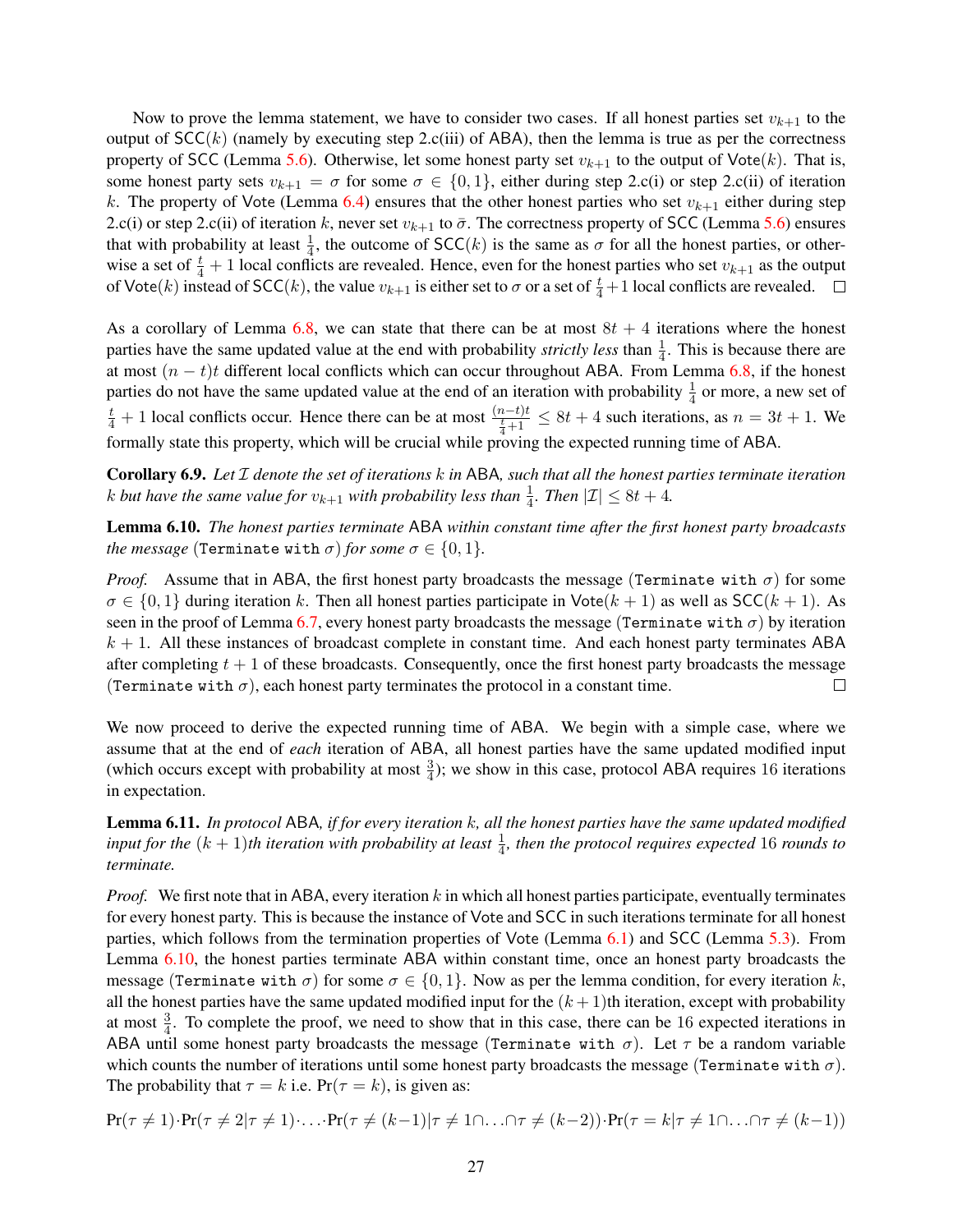Now, as per the lemma condition, each multiplicand on the right hand side, except the last one, is upper bounded by  $\frac{3}{4}$ . And the last multiplicand is upper bounded by  $\frac{1}{4}$  as this is equivalent to the probability of terminating in a particular iteration. Hence we get  $Pr(\tau = k) \leq \left(\frac{3}{4}\right)$  $(\frac{3}{4})^{k-1}$  $(\frac{1}{4})$  $\frac{1}{4}$ ). Now the expected value  $E(\tau)$  of  $\tau$  is computed as follows:

$$
E(\tau) = \sum_{k=0}^{\infty} k \Pr(\tau = k)
$$
  
\n
$$
\leq \sum_{k=0}^{\infty} k \left(\frac{3}{4}\right)^{k-1} \left(\frac{1}{4}\right)
$$
  
\n
$$
\leq \sum_{k=0}^{\infty} k \left(\frac{3}{4}\right)^k = \frac{1}{1 - \frac{3}{4}} + \frac{(1)\left(\frac{3}{4}\right)}{(1 - \frac{3}{4})^2} = 16
$$

The expression for  $E(\tau)$  is a sum of AGP upto infinite terms, which is given by  $\frac{a}{1-r} + \frac{dr}{(1-r)}$  $\frac{dr}{(1-r)^2}$ , where  $a=1$ ,  $r=\frac{3}{4}$  $\frac{3}{4}$  and  $d = 1$ . Hence, we have that  $E(\tau) \leq 16$ .

We next derive the expected number of rounds required in the protocol ABA. This automatically derives the expected running time of ABA, as each round in ABA requires a constant time.

#### <span id="page-27-0"></span>**Lemma 6.12.** *Protocol* ABA *terminates for the honest parties in*  $\mathcal{O}(n)$  *expected running time.*

*Proof.* From Lemma [6.10,](#page-26-0) the honest parties terminate ABA within constant time, once an honest party broadcasts the message (Terminate with  $\sigma$ ) for some  $\sigma \in \{0, 1\}$ . To complete the proof, we claim that there can be  $8t + 20 = \mathcal{O}(n)$  expected number of iterations in ABA until some honest party broadcasts the message (Terminate with  $\sigma$ ). This follows from Corollary [6.9](#page-26-1) and Lemma [6.11.](#page-26-2) Specifically, there can be at most  $8t + 4$  iterations in ABA, where at the end of the iteration, the modified input values of the honest parties are different with probability more than  $\frac{3}{4}$ . After this, in each iteration of ABA, the honest parties will have the same modified input value, except with probability at most  $\frac{3}{4}$  and as a result, ABA will require expected 16 rounds. As each round requires constant time, it follows that ABA terminates for the honest parties in  $\mathcal{O}(n)$  expected running time.  $\Box$ 

The following theorem follows from Lemma [6.6,](#page-24-1) Lemma [6.7](#page-24-0) and Lemma [6.12.](#page-27-0) The expected communication complexity follows from the fact that there are  $\mathcal{O}(n)$  expected number of iterations executed in ABA and each iteration involves one instance of Vote and one instance of SCC.

**Theorem 6.13.** Let  $n = 3t + 1$ . Then protocol ABA is an almost-surely terminating ABA protocol for a single bit with expected communication complexity of  $\mathcal{O}(n^7 \log |\mathbb{F}|)$ ) bits and expected running time of  $\mathsf{R} = \mathcal{O}(n)$ .

# 7 Variants of Our ABA Protocol

We first discuss how to modify the protocol ABA to get an almost-surely terminating ABA protocol MABA, which allows to reach agreement on  $t + 1$  bits simultaneously, without affecting the expected communication complexity.

#### 7.1 Agreement on  $t + 1$  Bits Simultaneously

Let the parties want to reach agreement on  $t + 1 = \Theta(n)$  bits simultaneously in an almost-surely terminating fashion. A trivial way to do this is to invoke  $t + 1$  independent instances of ABA, which will have an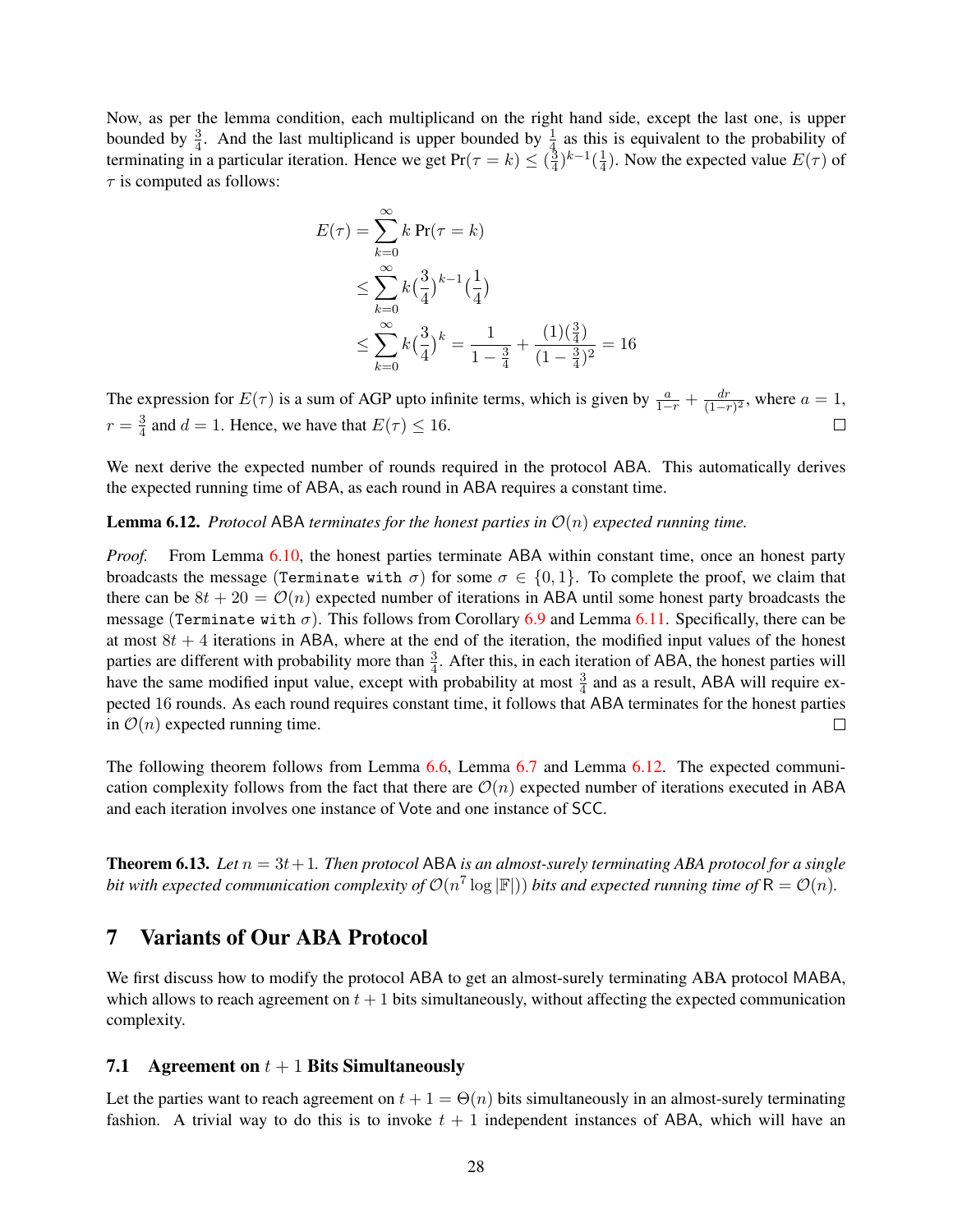expected communication complexity of  $\mathcal{O}(n^8 \log |\mathbb{F}|)$  bits, with  $R = \mathcal{O}(n)$  being the expected running time of the protocol. Instead, we show how to achieve agreement on  $t + 1$  bits simultaneously, with expected communication complexity of  $\mathcal{O}(n^7 \log |\mathbb{F}|)$  bits. So in the amortized sense, agreement on a single bit involves an expected communication complexity of  $\mathcal{O}(n^6 \log |\mathbb{F}|)$  bits. We first discuss how we can modify WSCC to obtain a multi-valued WSCC protocol MWSCC, which allows the parties to obtain  $t + 1$  independent common coins, instead of a single common coin. Before doing that, we discuss a well known randomness-extraction technique, used in MWSCC.

**Information-Theoretic Randomness Extraction [\[12,](#page-33-15) [3,](#page-33-16) [19\]](#page-34-2).** Let  $a_1, \ldots, a_N \in \mathbb{F}$ , such that *at least* K out of these N values are selected uniformly at random from  $\mathbb{F}$ ; however, the exact identities of those K values are unknown. The goal is to compute K values from  $a_1, \ldots, a_N$ , say  $b_1, \ldots, b_K$ , each of which is uniformly distributed over F. This is achieved as follows: let  $f(x)$  be the polynomial of degree at most  $N - 1$ , such that  $f(i) = a_{i+1}$ , for  $i = 0, \ldots, N-1$ . Then set  $b_1 = f(N), \ldots, b_K = f(N+K-1)$  (note that, we require  $|\mathbb{F}| \geq N + K$  to make the technique work; in our protocols, N, K and  $|\mathbb{F}|$  will be such that this relationship holds). The elements  $b_1, \ldots, b_K$  are uniformly distributed over F, as there exists a one-to-one mapping between  $b_1, \ldots, b_K$  and the K random elements in the vector  $(a_1, \ldots, a_N)$ . We call this algorithm as Extrand and invoke it as  $(b_1, \ldots, b_K) =$  Extrand $(a_1, \ldots, a_N)$ . We are now ready to describe the protocol MWSCC.

From WSCC to MWSCC: The idea behind extending WSCC to MWSCC is based on a technique of [\[19\]](#page-34-2). Each party  $P_i$  now ensures that its  $C_i$  set is  $2t + 1$  instead of  $t + 1$ . We note that this eventually happens for each *honest*  $P_i$ , as there are at least  $2t + 1$  Sh instances, invoked by the honest dealers, which eventually terminates for  $P_i$ . This modification ensures that there are at least  $t+1$  honest parties in the set  $C_i$ , who share truly random and unknown values on the behalf of  $P_i.$  This implies that at least  $t+1$  truly random values from F are *attached* to  $P_i$ . Now let  $\{s_{ji}\}_{P_j \in C_i}$  denote the secrets attached to  $P_i$ . And let  $\{r_{ji}\}_{P_j \in C_i}$  denote the corresponding values, which are later reconstructed. If  $\{r_{ji}\}_{P_j \in C_i} \neq \{s_{ji}\}_{P_j \in C_i}$ , then from the proof of the correctness property of WSCC (Lemma [4.8\)](#page-17-1), at least  $\frac{t}{4} + 1$  local faults occur. On the other hand, consider the case when  $\{r_{ji}\}_{P_j \in C_i} = \{s_{ji}\}_{P_j \in C_i}$ . As at least  $t+1$  values in the set  $\{r_{ji}\}_{P_j \in C_i}$  are truly random, it follows from the properties of Extrand that if we set  $(V_{i1}, \ldots, V_{i(t+1)}) =$  Extrand $(\{r_{ji}\}_{P_j \in C_i})$ , with  $N$  and  $K$  being  $2t+1$  and  $t+1$  respectively, then the values  $V_{i1}, \ldots, V_{i(t+1)}$  will be truly random values from F. This further implies that if we set  $v_{ik} \stackrel{def}{=} V_{ik} \mod u$  for  $k = 1, \ldots, t + 1$ , then the  $t + 1$  values  $v_{i1}, \ldots, v_{i(t+1)}$  will be uniformly distributed over  $[0, \ldots u-1]$ . These  $t+1$  values are now considered as the  $t+1$  values *associated* with  $P_i$ . This way, instead of associating one random value in the range  $[0, \ldots, u-1]$  with  $P_i$ , the parties now associate  $t + 1$  random values.

Now the decision rule to decide the final outcome of MWSCC is extended for the case of  $t + 1$  bits, by applying  $t+1$  times the decision rule used in WSCC. Specifically, to decide the *l*th output bit  $\sigma_l$  for MWSCC, party  $P_i$  checks if for some party in  $H_i$ , the *l*th associated value is 0. If so, then  $\sigma_l$  is set to 0, else it is set to 1. More formally, for  $l \in \{1, ..., t+1\}$ , party  $P_i$  sets  $\sigma_l = 0$ , if for some  $P_k \in H_i$ , the *l*th associated value  $v_{kl}$  is 0, else  $P_i$  sets  $\sigma_l$  to 1. Finally, party  $P_i$  outputs  $t+1$  values  $\sigma_1, \ldots, \sigma_{t+1}$ . We note that communication complexity of MWSCC remains the same as WSCC. We summarize the above discussion in the following lemma, whose proof is similar to that of WSCC and so we do not provide it again to avoid repetition.

**Lemma 7.1.** *For any id* (sid, r) *where* sid  $\in \mathbb{N}$  *and*  $r \in \{1, 2, 3\}$ , *the following holds during* MWSCC(sid, r):

- *1.* Correctness*: If all honest parties are able to compute their output, then one of the following holds:*
	- *(a) For every*  $l \in \{1, \ldots, t+1\}$ *, all honest parties output*  $\sigma_l = 0$  *and*  $\sigma_l = 1$  *with probability at least* 0.139 *and* 0.63 *respectively; otherwise*
	- *(b)* At least  $\frac{t}{4} + 1$  *local conflicts occur during the protocol.*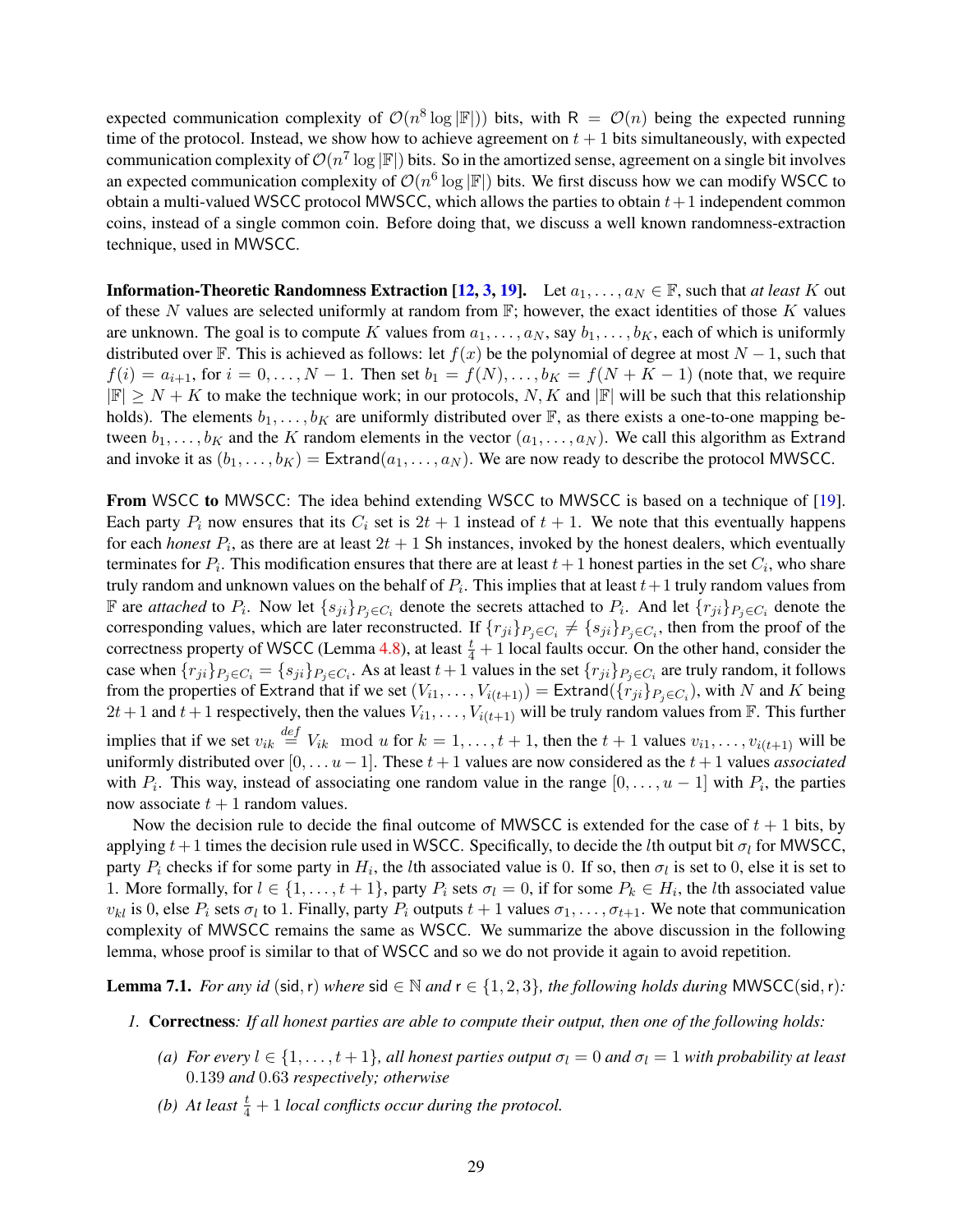### 2. **Communication Complexity**: The protocol has communication complexity of  $\mathcal{O}(n^6 \log |\mathbb{F}|)$  bits.

We next discuss how we can extend SCC to get a multi-valued SCC protocol MSCC, which allows the parties to obtain  $t + 1$  independent common coins, instead of a single common coin, with guaranteed termination.

**From SCC to MSCC:** Protocol MSCC is a straight-forward extension of SCC to deal with  $t + 1$  output bits. More specifically, instead of executing three parallel instances of WSCC, the parties now execute three parallel instances of MWSCC and wait for receiving  $t + 1$  output bits in two out of these three instances. The decision rule used to decide the output bit in SCC, is now applied  $t + 1$  times. That is, each party  $P_i$  decides its  $t + 1$  outputs bits in MSCC as follows: to decide the *l*th output bit, party  $P_i$  checks the two MWSCC instances, for which  $P_i$  is able to obtain its output (as in SCC, it can be proved that each honest  $P_i$  eventually obtains its output in at least two out of the three MWSCC instances). Now if the lth output bit in any of these two MWSCC instances is 0, then  $P_i$  sets the *l*th output bit for MSCC to 0, else it is set to 1. The properties of MSCC (stated in Lemma [7.2\)](#page-29-0) follows in a straight-forward fashion from the properties of SCC and so we do not provide the formal proof to avoid repetition.

<span id="page-29-0"></span>**Lemma 7.2.** *For any id* sid *where* sid  $\in \mathbb{N}$ *, the following holds during* MSCC(sid):

- *1.* Termination*: If all honest parties participate in* MSCC*, then each honest party eventually terminates.*
- *2.* Correctness*: One of the following holds:*
	- *(a) For every*  $l \in \{1, \ldots, t+1\}$ *, for every possible*  $\sigma_l \in \{0, 1\}$ *, with probability at least* 0.25*, all honest parties output*  $σ<sub>l</sub>$  *as the lth output bit on terminating* SCC; *otherwise*
	- *(b)* At least  $\frac{t}{4} + 1$  *local conflicts occur during the protocol.*
- 3. **Communication Complexity**: The protocol has communication complexity of  $\mathcal{O}(n^6 \log |\mathbb{F}|)$  bits.

Finally we discuss how to extend ABA to MABA.

From ABA to MABA: Protocol MABA is similar to ABA, except that the parties use MSCC instead of SCC; moreover,  $t + 1$  instances of Vote protocol are invoked in each iteration. Each party participates in MABA with an input vector of  $t + 1$  bits. Then the protocol consists of several iterations of  $t + 1$  instances of Vote followed by one instance of MSCC and at the end of each iteration, the parties update their vector of  $t + 1$  bits. More specifically, during the first iteration, the value for each party will consists of its private  $t + 1$  input bits. Then in each iteration, the parties execute  $t + 1$  parallel instances of the Vote protocol (one instance on behalf of each bit), followed by a single instance of the MSCC. Each party then applies the same logic as in ABA  $t+1$  times, taking into account the outcome of the Vote and MSCC, to update its  $t+1$  values for the next iteration.

More formally, after completing the iteration k, each party updates its lth bit for the  $(k + 1)$ th iteration as follows, for each  $l \in \{1, \ldots, t+1\}$ : if  $(\sigma_l, 1)$  is obtained as the output of the *l*th instance of Vote during the kth iteration, then the lth bit is updated to  $\sigma_l$ ; otherwise the lth bit is updated to the lth common coin, obtained at the end of MSCC protocol during the *k*th iteration. This process is repeated till  $(\sigma_l, 2)$  is obtained as the output of the lth instance of Vote during some iteration, in which case, a party stops all computations related to the lth bit and broadcasts the Terminate message for  $\sigma_l$ . Protocol MABA finally terminates when  $t+1$ Terminate message is broadcasted for each of the  $t + 1$  output bits. For formal details, see Fig [8.](#page-30-0)

The properties of MABA (stated in Theorem [7.3\)](#page-29-1) follow using similar arguments as used for ABA and from the properties of MWSCC and MSCC. We do not give the complete proof to avoid repetition.

<span id="page-29-1"></span>**Theorem 7.3.** MABA *is an almost-surely terminating ABA protocol for*  $t + 1 = \Theta(n)$  *bits with*  $R = \mathcal{O}(n)$ expected running time and expected communication complexity of  $\mathcal{O}(n^7 \log |\mathbb{F}|)$  bits. In an amortized sense, to agree on a single bit, the protocol requires an expected communication complexity of  $\mathcal{O}(n^6 \log |\mathbb{F}|)$  bits.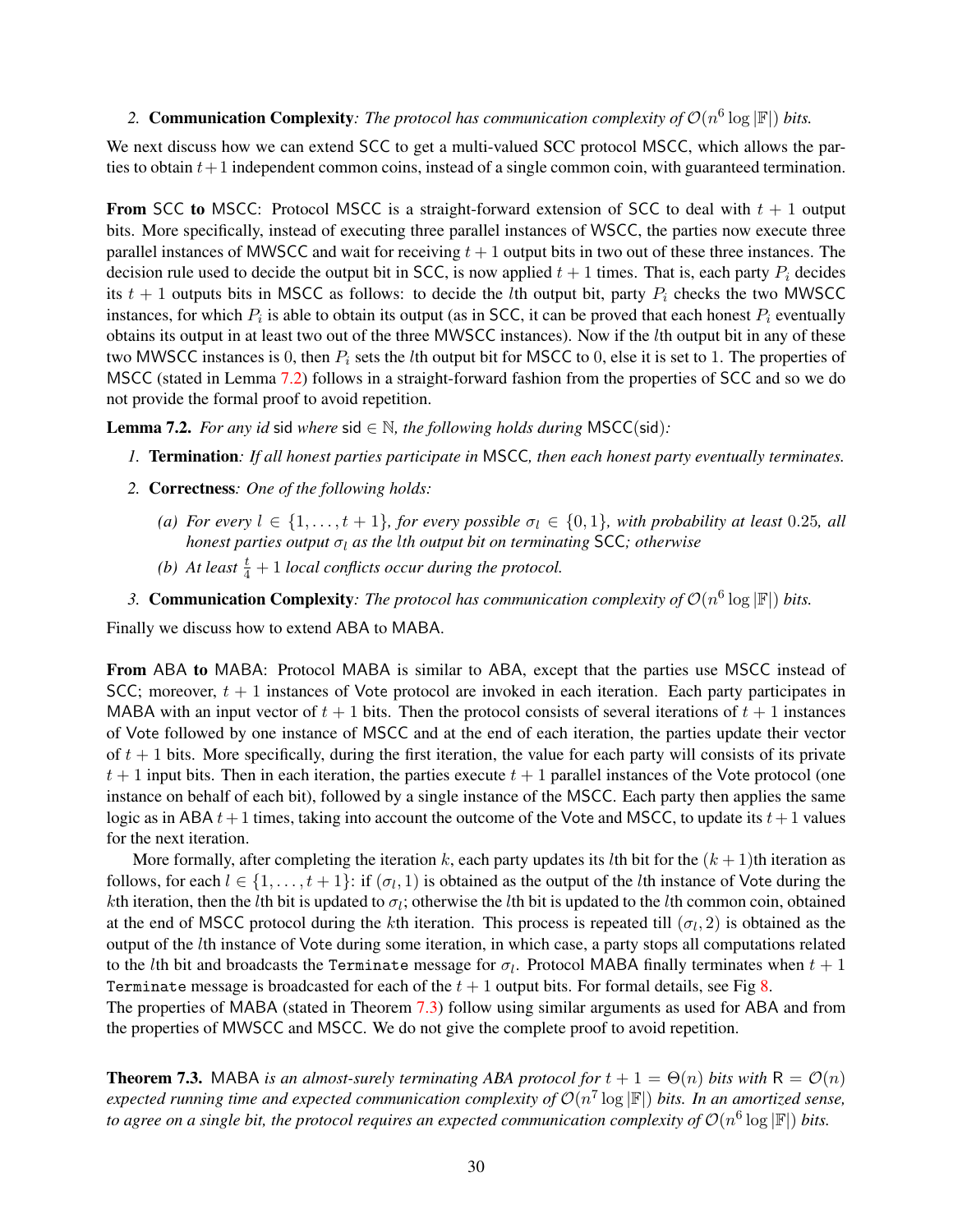Figure 8: Almost-surely terminating ABA protocol for  $t + 1$  bits with  $n = 3t + 1$ .

<span id="page-30-0"></span>

| MABA                                                                                                                                                                                                                                                                                                                                                                                                                                                                                                                                                                                                                     |  |  |  |  |  |
|--------------------------------------------------------------------------------------------------------------------------------------------------------------------------------------------------------------------------------------------------------------------------------------------------------------------------------------------------------------------------------------------------------------------------------------------------------------------------------------------------------------------------------------------------------------------------------------------------------------------------|--|--|--|--|--|
| Each $P_i \in \mathcal{P}$ executes the following code:                                                                                                                                                                                                                                                                                                                                                                                                                                                                                                                                                                  |  |  |  |  |  |
| 1. Set sid = 0. On having the input $(x_{i1},,x_{i(t+1)})$ , set $v_{il} = x_{il}$ , for $l = 1,,t+1$ and set<br>flag <sub>l</sub> = $0$ . <sup>a</sup><br>2. Repeat until terminating: (each iteration is considered as a round)                                                                                                                                                                                                                                                                                                                                                                                        |  |  |  |  |  |
| a. Set sid = sid + 1. Participate in $t + 1$ instances of Vote, where for $l \in \{1, , t + 1\}$ , the input<br>for the <i>l</i> th instance is $v_{il}$ . Let $(y_{(\text{sid},l)}, m_{(\text{sid},l)})$ denote the output of the <i>l</i> th instance of Vote.<br>b. Wait to terminate all the $t+1$ instances of the Vote protocol, executed in the previous step. Then<br>invoke MSCC(sid) and wait until its termination. Let $(c_{\text{(sid,1)}}, \ldots, c_{\text{(sid,t+1)}})$ denote the output<br>of $MSCC(side)$ .<br>c. For every $l \in \{1, , t+1\}$ , such that flag <sub>l</sub> = 0, do the following: |  |  |  |  |  |
| i. If $m_{(\text{sid},l)} = 2$ , then set $v_{(\text{sid}+1,l)} = y_{(\text{sid},l)}$ , broadcast the message (Terminate with<br>$v_{(\text{sid}+1,l)}, l$ and participate in one more instance of Vote protocol corresponding to the $l^{th}$<br>bit with $v_{\text{(sid+1,l)}}$ as the input.<br>Participate in one more instance of MSCC if (Terminate with $v_{\text{(sid+1,l)}}, l$ ) is broad-<br>casted for all $l = 1, \ldots, t + 1$ .<br>i If $m_{(\text{sid},l)} = 1$ , set $v_{(\text{sid}+1,l)} = y_{(\text{sid},l)}$ .<br>iii. Else, set $v_{(\text{sid}+1,l)} = c_{(\text{sid},l)}$ .                     |  |  |  |  |  |
| d. Upon receiving (Terminate with $\delta_l$ , l) from the broadcast of at least $t+1$ parties, for some<br>value $\delta_l \in \{0,1\}$ , output $\delta_l$ as the <i>l</i> th bit, terminate all the computation regarding <i>l</i> th bit and<br>set flag <sub>l</sub> = 1.<br>e. If flag <sub>l</sub> = 1 for every $l \in \{1, , t + 1\}$ then terminate the protocol with output $(\delta_1, , \delta_{t+1})$ .                                                                                                                                                                                                    |  |  |  |  |  |
| <sup>a</sup> Here flor<br>flag see the (local) Roolean flags to indicate whether the agreement on the lth bit has                                                                                                                                                                                                                                                                                                                                                                                                                                                                                                        |  |  |  |  |  |

<sup>a</sup> Here flag<sub>1</sub>,..., flag<sub>t+1</sub> are the (local) Boolean flags to indicate whether the agreement on the *l*th bit has been achieved.

#### 7.2 Almost Surely Terminating ABA with a Constant Expected Running Time

We have already seen that the expected running time of our ABA protocol for  $n = 3t + 1$  is  $\mathcal{O}(n)$ . We now show how the expected running time of our ABA protocol can be reduced from  $\mathcal{O}(n)$  to  $\mathcal{O}(\frac{1}{\epsilon})$  $(\frac{1}{\epsilon})$  for  $n \geq (3+\epsilon)t$ where  $\epsilon > 0$ . This improvement in the expected running time is ultimately the result of the modifications made to our SAVSS protocol. So, we first discuss our modified SAVSS protocol.

The Modified SAVSS Scheme. The modified SAVSS comprises of a pair of protocols (CSh, CRec). While CSh is the same as Sh, the following modification is made in Rec to get CRec:

– All RS decoding procedures are invoked as RS-Dec(t,  $\frac{2n-5t-2}{4}$ , K<sub>j</sub>); hence the parameter c is changed from  $\frac{t}{4}$  to  $\frac{2n-5t-2}{4}$ . Notice that  $N = |\mathcal{K}_j| = n - t - \frac{t}{2}$  $\frac{t}{2}$  is automatically changed from  $\frac{3t}{2}+1$  to  $\frac{3t}{2}+\epsilon t$ . This is because now  $n \ge (3 + \epsilon)t$ , instead of  $n = 3t + 1$ .

In Rec, at least  $\frac{t}{4} + 1$  local conflicts occur whenever correctness property is violated. We next show that at least  $\frac{et^2}{4}(1+2\epsilon)$  local conflicts occur in CRec if correctness is violated. The properties of (CSh, CRec) are formally stated in lemma [7.4.](#page-30-1)

<span id="page-30-1"></span>**Lemma 7.4.** *For any* sid  $\in \mathbb{N}$ *, the following holds during the* (CSh, CRec) *protocol with id* sid: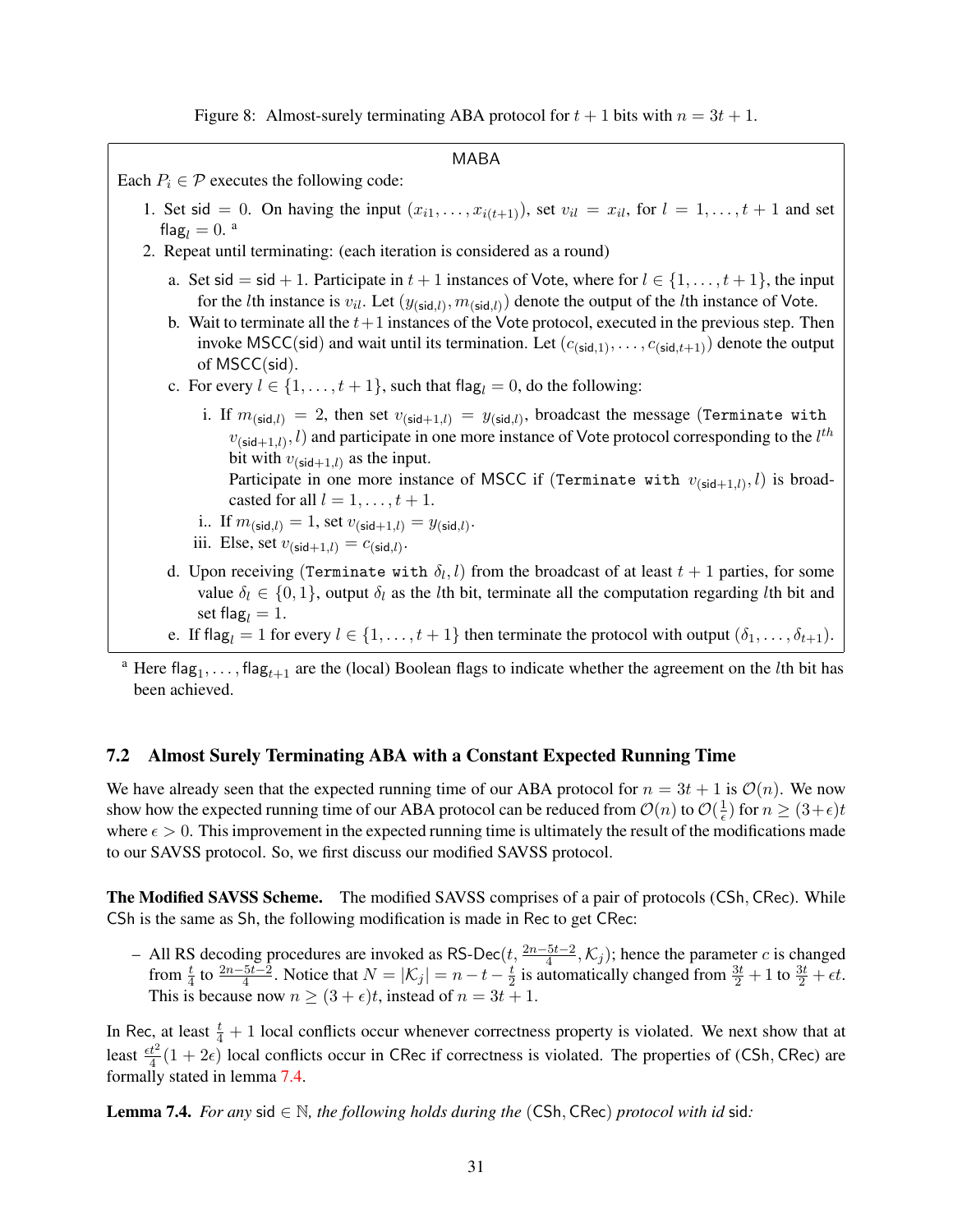- *1.* Termination*: The following holds:*
	- *(a) If* D *is honest and all honest parties participate in* CSh*, then each honest party eventually terminates* CSh*.*
	- *(b) If some honest party terminates* CSh*, then every other honest party eventually terminates* CSh*.*
	- *(c) If all honest parties participate in* CRec*, then one of the following holds:*
		- *i. All honest parties eventually terminate* CRec*; or*
		- *ii. At least*  $\frac{t}{2}+1$  *corrupt parties are included in the W set*  $\mathcal{W}_{(i,\mathsf{sid})}$  *of every honest party*  $P_i$
- 2. **Correctness**: If the honest parties terminate CRec, then there exists a unique value  $\bar{s}$  where  $\bar{s} = s$  for *an honest* D *and*  $\bar{s} \in \mathbb{F} \cup \{\perp\}$  *for a corrupt* D, *such that one of the following holds:* 
	- *(a) Each honest party outputs*  $\bar{s}$  *at the end of* CRec; *or*
	- (b) At least  $\frac{\epsilon t^2}{4}(1+2\epsilon)$  *local conflicts occur.*

*Proof.* The proof for the termination property is exactly the same as in Lemma [3.2](#page-6-0) and so we avoid repeating it. We next prove the correctness property for the case when D is *honest*. Note that if D is *honest*, then for every party  $P_i \in V$ , the polynomial  $f_i(x)$  received by  $P_i$ , is the same as t-degree polynomial  $f_i(x)$ , where  $f_i(x) = F(x, j)$  and  $F(x, y)$  is the t-degree bivariate polynomial selected by D. To prove the correctness, we need to show that each honest party  $P_i$  either reconstructs  $\bar{f}_j(x) = f_j(x)$  during CRec for each  $P_j \in V$  or at least  $\frac{\epsilon t^2}{4}(1+2\epsilon)$  local conflicts occur. If for each  $P_j \in V$ , the honest  $P_i$  reconstructs  $\bar{f}_j(x) = f_j(x)$  during CRec, then clearly  $\overline{F}(x, y) = F(x, y)$  holds and hence  $\overline{s} = s$  holds. On the other hand, let there exists some  $P_j \in V$ , such that  $P_i$  reconstructs  $\bar{f}_j(x) \neq f_j(x)$  during CRec. Note that  $\bar{f}_j(x)$  is the output of executing RS-Dec (with  $N = n - \frac{3t}{2} = \frac{3t}{2} + \epsilon t$  and  $c = \frac{2n - 5t - 2}{4} = \frac{t + 2\epsilon t - 2}{4}$  $\frac{\epsilon t - 2}{4}$ ) on the set  $\mathcal{K}_j$ . If there are at most  $\frac{t+2\epsilon t-2}{4}$ incorrect values in the set  $\mathcal{K}_j$  constructed by  $P_i$ , then  $\bar{f}_j(x) = f_j(x)$  holds. So, for  $\bar{f}_j(x) \neq f_j(x)$  to be true, there should be at least  $\frac{t+2\epsilon t}{4}$  incorrect values  $(k, \hat{f}_k(j))$  in  $\mathcal{K}_j$ , such that  $\hat{f}_k(j) \neq f_k(j)$  holds. This implies that at least  $\frac{t+2\epsilon t}{4}$  corrupt parties  $P_k \in V_j$  broadcast  $\hat{f}_k(x)$  during CRec, such that  $\hat{f}_k(x) \neq f_k(x)$ . We note that if  $P_k \in V_j$  then it implies that  $P_k \in V$  as well because the sub-guards in each sub-guard list is restricted within V. This implies that there exists a set  $V_k$  as well. We claim that if a polynomial  $f_k(x)$  is received from the broadcast of  $P_k$  during CRec, such that  $f_k(x) \neq f_k(x)$ , then at least  $\epsilon t$  honest parties  $P_l \in \mathcal{V}_k$  will be in local conflict with  $P_k$ . It easily follows from this claim that at least  $\frac{\epsilon t^2}{4}(1+2\epsilon)$  local conflicts occur since there are at least  $\frac{t+2\epsilon t}{4}$  corrupt parties  $P_k$ , which reveal  $\widehat{f}_k(x) \neq f_k(x)$ .

To prove our claim, we note that for every party  $P_k \in V$ , the set  $V_k$  has at least  $n - 2t = t + \epsilon t$  honest parties  $P_l$  from V because  $|V \cap V_k| \ge n - t$  is ensured. Let  $\mathcal{H}_k$  be the set of such honest parties  $P_l$ . For each party  $P_l \in \mathcal{H}_k$ , the condition  $f_k(l) = f_l(k)$  holds. This is because  $P_l$  is included in  $\mathcal{V}_k$  only after  $P_k$  broadcasts the message (ok, l), on receiving  $f_{lk} = f_l(k)$  from  $P_l$  and locally verifying that  $f_k(l) = f_l(k)$ holds. Moreover, the values  $f_{lk}$  corresponding to the parties  $P_l \in \mathcal{H}_k$  uniquely define the t-degree polynomial  $f_k(x)$  since  $|\mathcal{H}_k| \ge t + \epsilon t$ . So, if a polynomial  $f_k(x)$  is received from the broadcast of  $P_k$  during CRec, such that  $f_k(x) \neq f_k(x)$ , then there are at most t parties  $P_l$  from  $\mathcal{H}_k$  for which  $f_k(l) = f_{lk}$  holds. This is because two different *t*-degree polynomials  $f_k(x)$ ,  $f_k(x)$  can have at most *t* common values. Hence there exists at least  $\epsilon t$  parties  $P_l \in \mathcal{H}_k$  for which  $f_k(l) \neq f_{lk}$  holds. So during SAVSS-MM, such parties  $P_l$  will be in local conflict with  $P_k$  and include  $P_k$  to the set  $\mathcal{B}_l$ .

Lastly, we need to show the correctness property holds for a *corrupt* D as well. This is, for the most part, similar to the proof of lemma [3.4](#page-9-0) for a corrupt D. The proof mainly diverges from lemma [3.4](#page-9-0) when incorrect polynomials are reconstructed i.e.  $\bar{f}_j(x) \neq \hat{f}_j(x)$  for some  $P_j \in \mathcal{V}$ . Whenever this happens, we can show that at least  $\frac{et^2}{4}(1+2\epsilon)$  local conflicts occur by using similar reasoning as in the case of an honest D.

We next extend our MWSCC protocol to get the protocol ConstMWSCC for the case  $n \geq (3 + \epsilon)t$  case.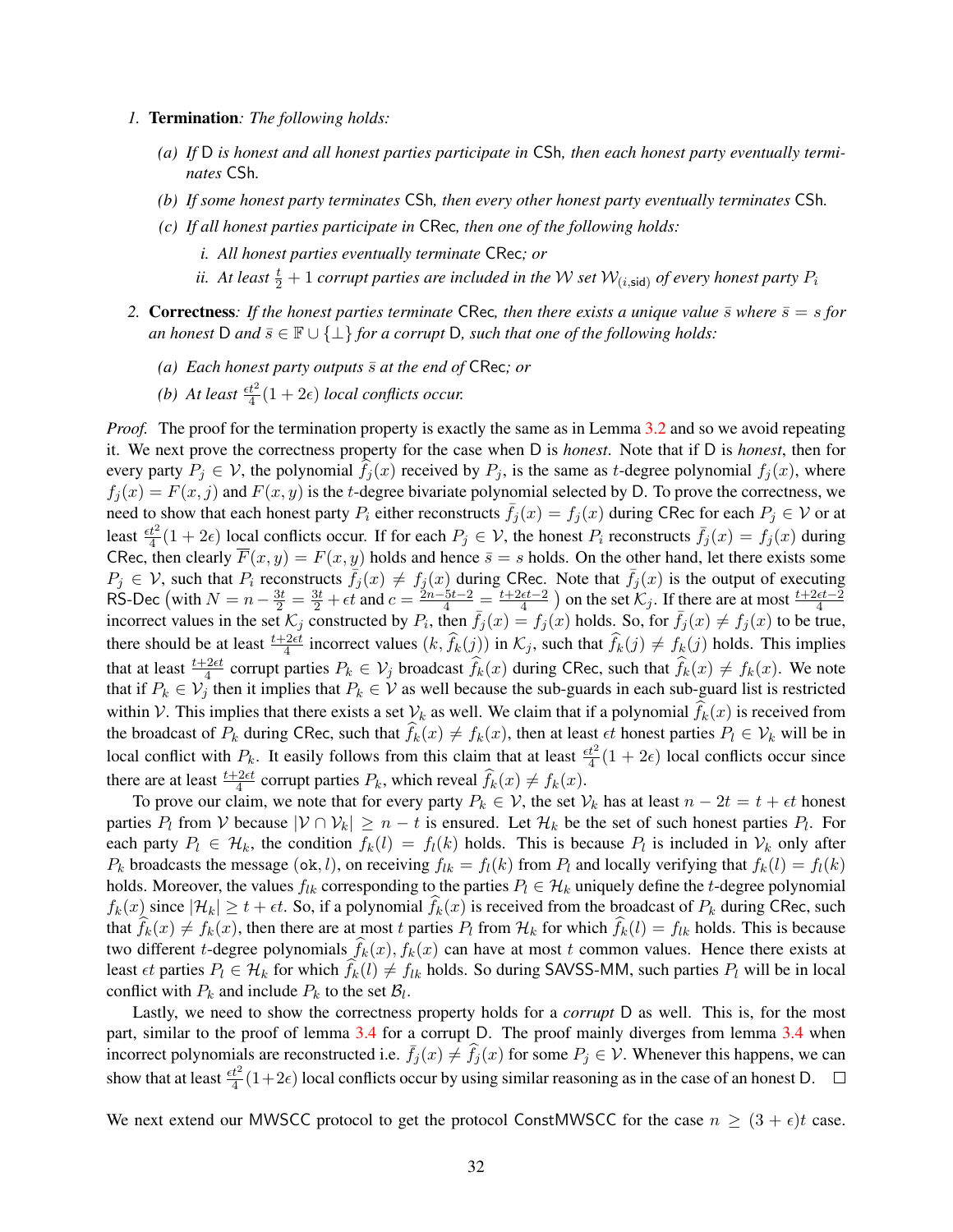The ConstMWSCC protocol is exactly the same as MWSCC, except that it invokes (CSh, CRec), instead of (Sh, Rec). It easily follows from the properties of (CSh, CRec) that at least  $\frac{\epsilon t^2}{4}(1+2\epsilon)$  local conflicts occur, whenever the common randomness property for the honest parties is violated with probability more than 3  $\frac{3}{4}$ . The properties of ConstMWSCC are stated formally in lemma [7.5;](#page-32-0) we do not give the proof to avoid repetition, as they follow from the proof of the properties of MWSCC.

<span id="page-32-0"></span>**Lemma 7.5.** *Let*  $n \geq (3 + \epsilon)t$ *. Then for any id* (sid, r) *where* sid ∈ N *and*  $r \in \{1, 2, 3\}$ *, the following holds during* ConstMWSCC(sid,r)*:*

- *1.* Correctness*: If all honest parties are able to compute their output, then the following holds:*
	- *(a) For every*  $l \in \{1, \ldots, t+1\}$ *, all honest parties output*  $\sigma_l = 0$  *and*  $\sigma_l = 1$  *with probability at least* 0.139 *and* 0.63 *respectively; otherwise*
	- (b) At least  $\frac{et^2}{4}(1+2\epsilon)$  *local conflicts occur during the protocol.*

We next use the ConstMWSCC protocol to get the extended version of MSCC protocol ConstMSCC. In other words, in ConstMSCC, three instances of ConstMWSCC are invoked. From the properties of ConstMWSCC, we can infer that, in the ConstMSCC protocol, all honest parties have the same common randomness with probability at least 0.25 or at least  $\frac{t^2}{4}(1+2\epsilon)$  local conflicts occur. A more formal statement of the properties of ConstMSCC is stated in lemma [7.6.](#page-32-1)

<span id="page-32-1"></span>**Lemma 7.6.** *Let*  $n \geq (3 + \epsilon)t$ *, where*  $\epsilon > 0$ *. Then for any id* sid *where* sid ∈ N*, the following holds during* ConstMSCC(sid)*:*

- *1.* Termination*: If all honest parties participate in* ConstMSCC*, then each honest party eventually terminates.*
- *2.* Correctness*: One of the following holds:*
	- *(a) For every*  $l \in \{1, \ldots, t+1\}$ *, for every possible*  $\sigma_l \in \{0, 1\}$ *, with probability at least* 0.25*, all honest parties output*  $σ<sub>l</sub>$  *as the lth output bit on terminating* ConstMSCC *or*
	- (b) At least  $\frac{e^{2}}{4}(1+2\epsilon)$  *local conflicts occur during the protocol.*

Finally, we extend MABA to ConstMABA, which is similar to MABA, except that instead of MSCC, the parties invoke ConstMSCC in each iteration and use the output of ConstMSCC to update their values in the same way as mentioned in the MABA protocol. It easily follows from the properties of ConstMSCC that at the end of each iteration, the updated values of all honest parties will be the same with probability at least  $\frac{1}{4}$ , or other wise  $\frac{\epsilon t^2}{4}(1+2\epsilon)$  *new* local conflicts occur. Note that there can be at most  $(n-t)t$  different local conflicts wise that can occur throughout ConstMABA. Hence, there can be at most  $\frac{(n-t)t}{\frac{\epsilon t^2}{4}(1+2\epsilon)} = \frac{(2t+\epsilon t)t}{\frac{\epsilon t^2}{4}(1+2\epsilon)}$  $\frac{(2t+\epsilon t)t}{\frac{\epsilon t^2}{4}(1+2\epsilon)} = \frac{4(2+\epsilon)}{\epsilon(1+2\epsilon)} \leq \frac{8}{\epsilon}$  $\epsilon$ iterations where the updated values of all honest parties will be different with probability more than  $\frac{3}{4}$ . From this, we can infer that ConstMABA protocol will run for at least  $\frac{8}{6}$  iterations in the worst case. By using similar arguments as used in Lemma [6.11](#page-26-2) and Lemma [6.12,](#page-27-0) we can conclude that the expected running time of ConstMABA is  $\mathcal{O}(\frac{1}{\epsilon})$  $\frac{1}{\epsilon}$ ). The properties of ConstMABA (stated in Theorem [7.7\)](#page-32-2) follow using similar arguments as used for MABA and from the properties of ConstMWSCC and ConstMSCC. We do not give the complete proof to avoid repetition.

<span id="page-32-2"></span>**Theorem 7.7.** Let  $n \geq (3 + \epsilon)t$ , where  $\epsilon > 0$ . Then protocol ConstMABA is an almost-surely terminating ABA protocol for  $t + 1$  bits with an expected communication complexity of  $\mathcal{O}(n^7 \log |\mathbb{F}|)$  bits and expected *running time of*  $R = \mathcal{O}(\frac{1}{\epsilon})$  $\frac{1}{\epsilon}$ ). In an amortized sense, to agree on a single bit, the protocol requires an expected *communication complexity of*  $O(n^6 \log |\mathbb{F}|)$  *bits.*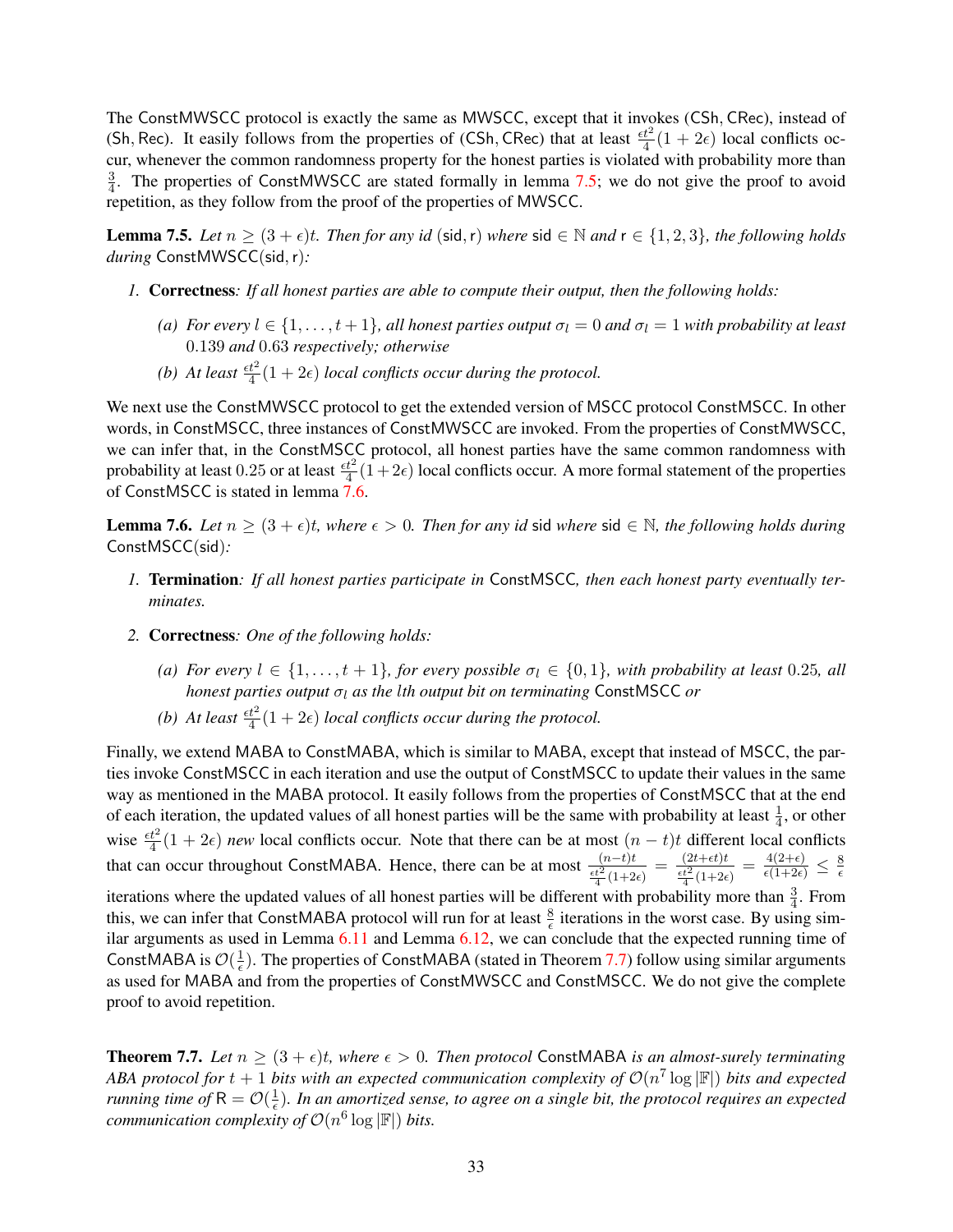Acknowledgement: We would like to thank the anonymous referee of PODC 2018 for their helpful comments.

# References

- <span id="page-33-8"></span>[1] I. Abraham, D. Dolev, and J. Y. Halpern. An Almost-surely Terminating Polynomial Protocol for Asynchronous Byzantine Agreement with Optimal Resilience. In *PODC*, pages 405–414. ACM, 2008.
- <span id="page-33-2"></span>[2] Hagit Attiya and Jennifer Welch. *Distributed Computing: Fundamentals, Simulations, and Advanced Topics*, volume 19. John Wiley & Sons, 2004.
- <span id="page-33-16"></span>[3] Z. Beerliová-Trubíniová and M. Hirt. Perfectly-Secure MPC with Linear Communication Complexity. In *TCC*, volume 4948 of *Lecture Notes in Computer Science*, pages 213–230. Springer Verlag, 2008.
- <span id="page-33-4"></span>[4] M. Ben-Or. Another Advantage of Free Choice (Extended Abstract): Completely Asynchronous Agreement Protocols. In *PODC*, pages 27–30. ACM, 1983.
- <span id="page-33-11"></span>[5] M. Ben-Or, E. Pavlov, and V. Vaikuntanathan. Byzantine Agreement in the Full-Information Model in O(log n) Rounds. In *STOC*, pages 179–186. ACM, 2006.
- <span id="page-33-5"></span>[6] G. Bracha. An Asynchronous [(n-1)/3]-Resilient Consensus Protocol. In *PODC*, pages 154–162. ACM, 1984.
- <span id="page-33-13"></span>[7] C. Cachin, K. Kursawe, and V. Shoup. Random Oracles in Constantinople: Practical Asynchronous Byzantine Agreement Using Cryptography. *J. Cryptology*, 18(3):219–246, 2005.
- <span id="page-33-7"></span>[8] R. Canetti. *Studies in Secure Multiparty Computation and Applications*. PhD thesis, Weizmann Institute, Israel, 1995.
- <span id="page-33-6"></span>[9] R. Canetti and T. Rabin. Fast Asynchronous Byzantine Agreement with Optimal Resilience. In *STOC*, pages 42–51, 1993.
- <span id="page-33-10"></span>[10] B. Chor and B. A. Coan. A Simple and Efficient Randomized Byzantine Agreement Algorithm. *IEEE Trans. Software Eng.*, 11(6):531–539, 1985.
- <span id="page-33-14"></span>[11] R. Cramer and I. Damgård. *Multiparty Computation, an Introduction. Contemporary Cryptography*. Birkhåuser Basel, 2005.
- <span id="page-33-15"></span>[12] I. Damgård and J. B. Nielsen. Scalable and Unconditionally Secure Multiparty Computation. In *CRYPTO*, volume 4622 of *Lecture Notes in Computer Science*, pages 572–590. Springer Verlag, 2007.
- <span id="page-33-9"></span>[13] Paul Feldman and Silvio Micali. Optimal Algorithms for Byzantine Agreement. In *STOC*, pages 148– 161. ACM, 1988.
- <span id="page-33-3"></span>[14] M. J. Fischer, N. A. Lynch, and M. Paterson. Impossibility of Distributed Consensus with One Faulty Process. *J. ACM*, 32(2):374–382, 1985.
- <span id="page-33-1"></span>[15] Matthias Fitzi. *Generalized Communication and Security Models in Byzantine Agreement*. PhD thesis, 2002.
- <span id="page-33-12"></span>[16] V. King and J. Saia. Byzantine Agreement in Expected Polynomial Time. *J. ACM*, 63(2):13:1–13:21, 2016.
- <span id="page-33-0"></span>[17] Nancy A Lynch. *Distributed algorithms*. Morgan Kaufmann, 1996.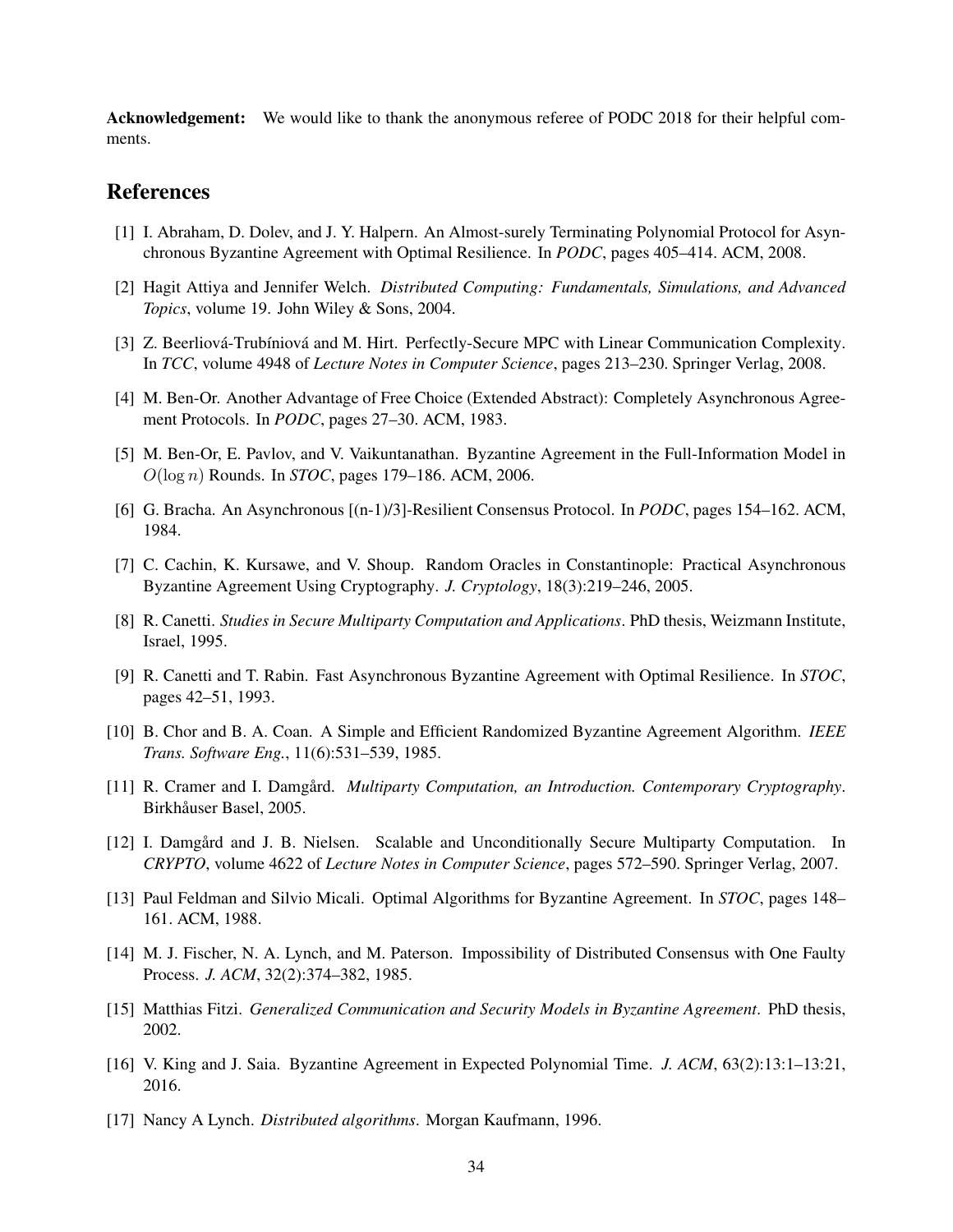- <span id="page-34-5"></span>[18] F. J. MacWilliams and N. J. A. Sloane. *The Theory of Error Correcting Codes*. North-Holland Publishing Company, 1978.
- <span id="page-34-2"></span>[19] A. Patra, A. Choudhury, and C. Pandu Rangan. Asynchronous Byzantine Agreement with Optimal Resilience. *Distributed Computing*, 27(2):111–146, 2014.
- <span id="page-34-0"></span>[20] Marshall Pease, Robert Shostak, and Leslie Lamport. Reaching Agreement in the Presence of Faults. *Journal of the ACM (JACM)*, 27(2):228–234, 1980.
- <span id="page-34-1"></span>[21] Michael O. Rabin. Randomized Byzantine Generals. In *24th Annual Symposium on Foundations of Computer Science, Tucson, Arizona, USA, 7-9 November 1983*, pages 403–409, 1983.
- <span id="page-34-3"></span>[22] C. Wang. Asynchronous Byzantine Agreement with Optimal Resilience and Linear Complexity. *CoRR*, abs/1507.06165, 2015.

### <span id="page-34-4"></span>A Analysis of the ABA Protocols of [\[1\]](#page-33-8) and [\[22\]](#page-34-3)

We provide an analysis of the expected communication complexity, expected running time and local computation of the ABA protocols of [\[1\]](#page-33-8) and [\[22\]](#page-34-3) in this section. For the protocols in both [\[1\]](#page-33-8) and [\[22\]](#page-34-3), all communication and computation are done over a finite field  $\mathbb{F}$ , where  $|\mathbb{F}| > n$ .

### A.1 Analysis of [\[1\]](#page-33-8)

In [\[1\]](#page-33-8), the general framework described in [\[8\]](#page-33-7) is followed, where an SAVSS is used, instead of AVSS and SCC is used in place of a CC protocol. Further, a moderated weak SVSS (MW-SVSS), which is a weaker version of the SAVSS, has been constructed and used as a building block for the SAVSS protocol. The MW-SVSS protocol comprises of two sub-protocols: Share and Reconstruct. In the Share protocol of MW-SVSS, the dealer selects  $\mathcal{O}(n)$  t-degree polynomials and sends a polynomial to each party, which involves a communication of  $\mathcal{O}(n^2 \log |\mathbb{F}|)$  bits. Having received these polynomials from the dealer, the parties carry out a pairwise consistency check of their received polynomials, which also involves a communication of  $\mathcal{O}(n^2 \log |\mathbb{F}|)$  bits. Based on these pairwise checking, each party broadcasts the identities of  $n - t$  parties, whose polynomials are pair-wise consistent with it. This involves a communication of  $\mathcal{BC}(\mathcal{O}(n^2 \log n))$  bits, as the identity of each party can be represented by  $\log n$  bits. Since broadcast of a single bit requires a communication of  $\mathcal{O}(n^2)$  bits over the point-to-point channels,  $\mathcal{BC}(\mathcal{O}(n^2 \log n))$  bits translates to a point-to-point communication of  $O(n^4 \log n)$  bits. During the reconstruction phase, each party ends up broadcasting its entire t-degree polynomial, incurring a total communication of  $\mathcal{BC}(\mathcal{O}(n^2 \log |\mathbb{F}|))$  bits or a point-to-point communication of  $\mathcal{O}(n^4 \log |\mathbb{F}|)$  bits. Overall, the sharing protocol has a communication complexity of  $\mathcal{O}(n^4 \log |\mathbb{F}|)$  bits (since  $|\mathbb{F}| > n$ , we have  $\mathcal{O}(\log n) = \mathcal{O}(\log |\mathbb{F}|)$ . And the reconstruction protocol has a communication complexity of  $\mathcal{O}(n^4 \log |\mathbb{F}|)$  bits.

Now, let us analyze the SAVSS protocol. Similar to the Sharing protocol of MW-SVSS, the dealer sends a t-degree polynomial to each of the n parties, incurring a total communication of  $\mathcal{O}(n^2 \log |\mathbb{F}|)$  bits. Then, each party acts as a dealer and invokes n−1 instances of MW-SVSS Share protocol, one with respect to every other party acting as a moderator. This implies that  $\mathcal{O}(n^2)$  MW-SVSS Share instances are invoked. So, the SAVSS protocol sharing protocol has communication complexity of  $\mathcal{O}(n^6 \log |\mathbb{F}|)$  bits. The reconstruction phase of SAVSS involves  $\mathcal{O}(n^2)$  instances of MW-SVSS reconstruction protocol and hence has communication complexity of  $\mathcal{O}(n^6 \log |\mathbb{F}|)$  bits.

In SCC, each party acts as a dealer and shares  $n$  secrets using the SAVSS share protocol and later these values are reconstructed. Hence  $\mathcal{O}(n^2)$  sharing and reconstruction instances are involved. As a result, one instance of SCC has communication complexity of  $\mathcal{O}(n^8 \log |\mathbb{F}|)$  bits. The ABA protocol invokes the SCC